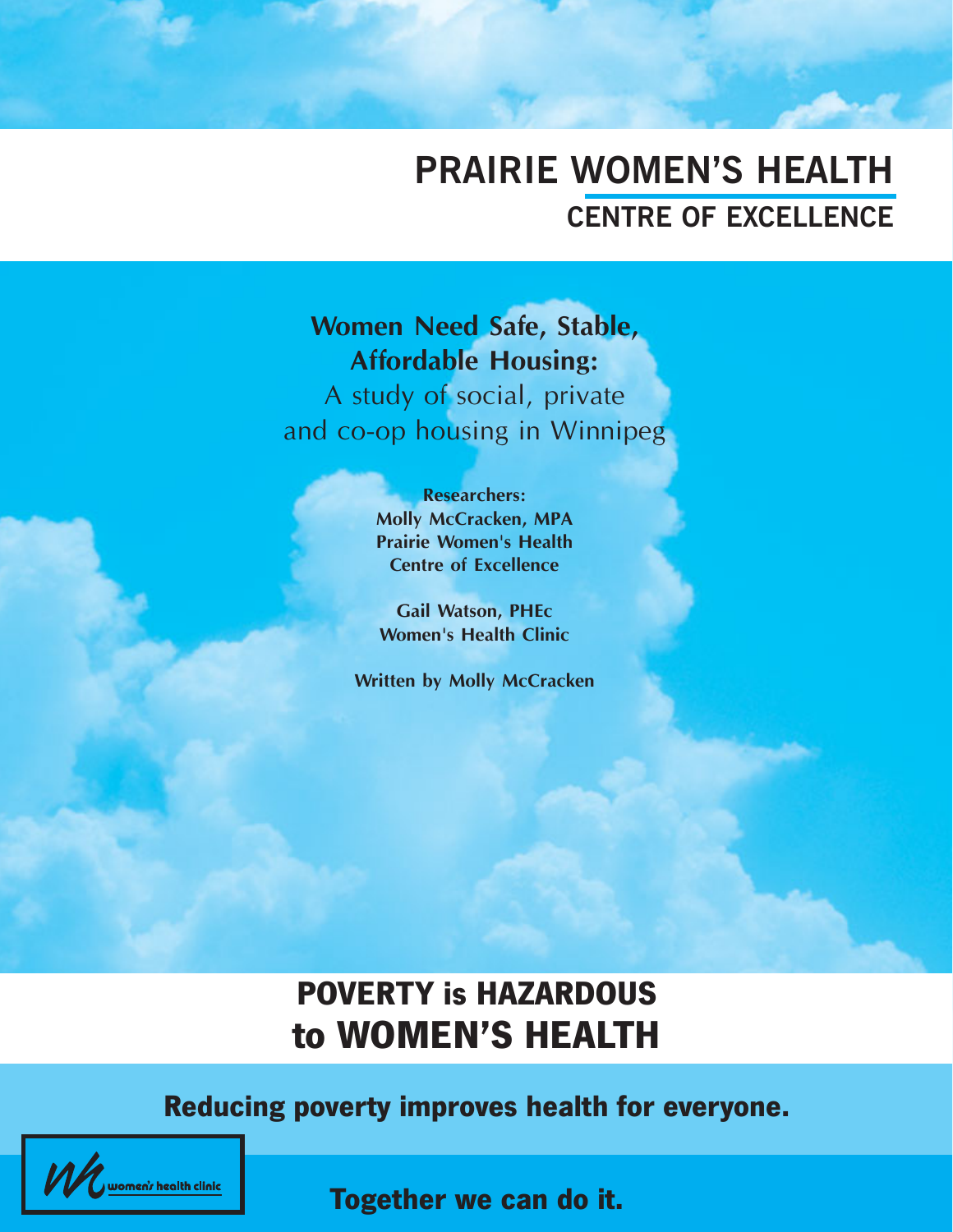#### **Women Need Safe, Stable, Affordable Housing: A study of social housing, private rental housing and co-op housing in Winnipeg**

**Researchers: Molly McCracken, Prairie Women's Health Centre of Excellence**

> **Gail Watson, Women's Health Clinic**

#### **February 2004**

#### **Written by Molly McCracken**

Prairie Women's Health Centre of Excellence (PWHCE) is one of the Centres of Excellence for Women's Health, funded by the Women's Health Contribution Program of Health Canada. The PWHCE supports new knowledge and research on women's health issues; and provides policy advice, analysis and information to governments, health organizations and non-governmental organizations. The views expressed herein do not necessarily represent the official policy of the PWHCE or Health Canada.

> The Prairie Women's Health Centre of Excellence 56 The Promenade Winnipeg, Manitoba R3B 3H9 Telephone (204) 982-6630 Fax (204) 982-6637 pwhce@uwinnipeg.ca

This report is also available on our website: www.pwhce.ca

Women's Health Clinic 419 Graham Avenue, Unit A Winnipeg, Manitoba R3C 0M3 Telephone (204) 9471517 Fax (204) 943-3844 TTY (204) 956-0385 Member of the Manitoba Association of Community Health Centres Member Agency of United Way of Winnipeg www.womenshealthclinic.org

This is project #74 of the Prairie Women's Health Centre of Excellence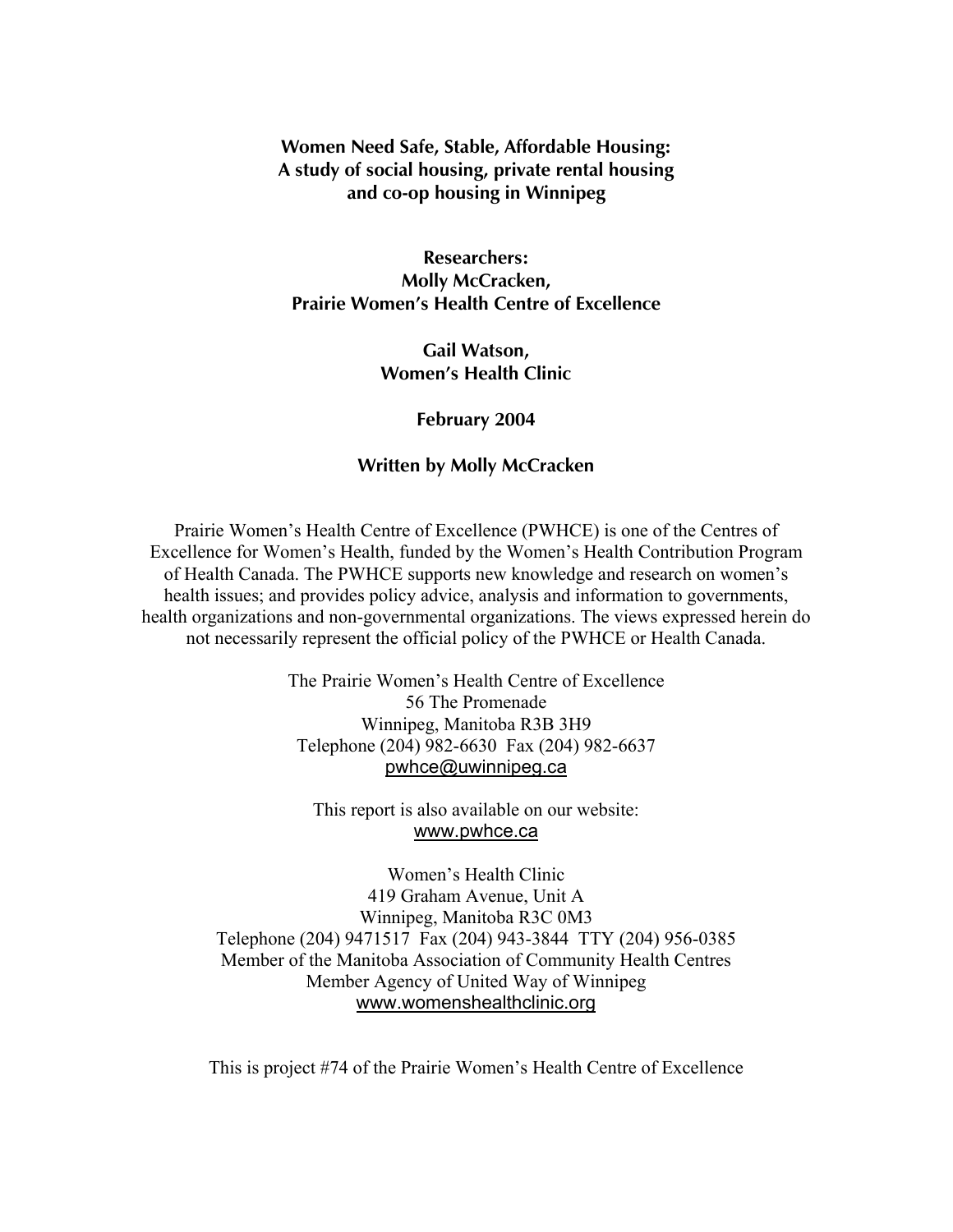# **ACKNOWLEDGEMENTS**

Thank you to the women who participated in the focus groups for sharing with us their insights and experiences. We wish to acknowledge The Women, Health, and Poverty Committee from the Women's Health Clinic for offering guidance on this report. We would also like to thank the seven housing experts who came together to offer us guidance on the report and recommendations and the anonymous peer reviewers who offered detailed feedback on the report. Finally, we wish to thank the staff at both the Prairie Women's Health Centre of Excellence and the Women's Health Clinic for their support in this research study.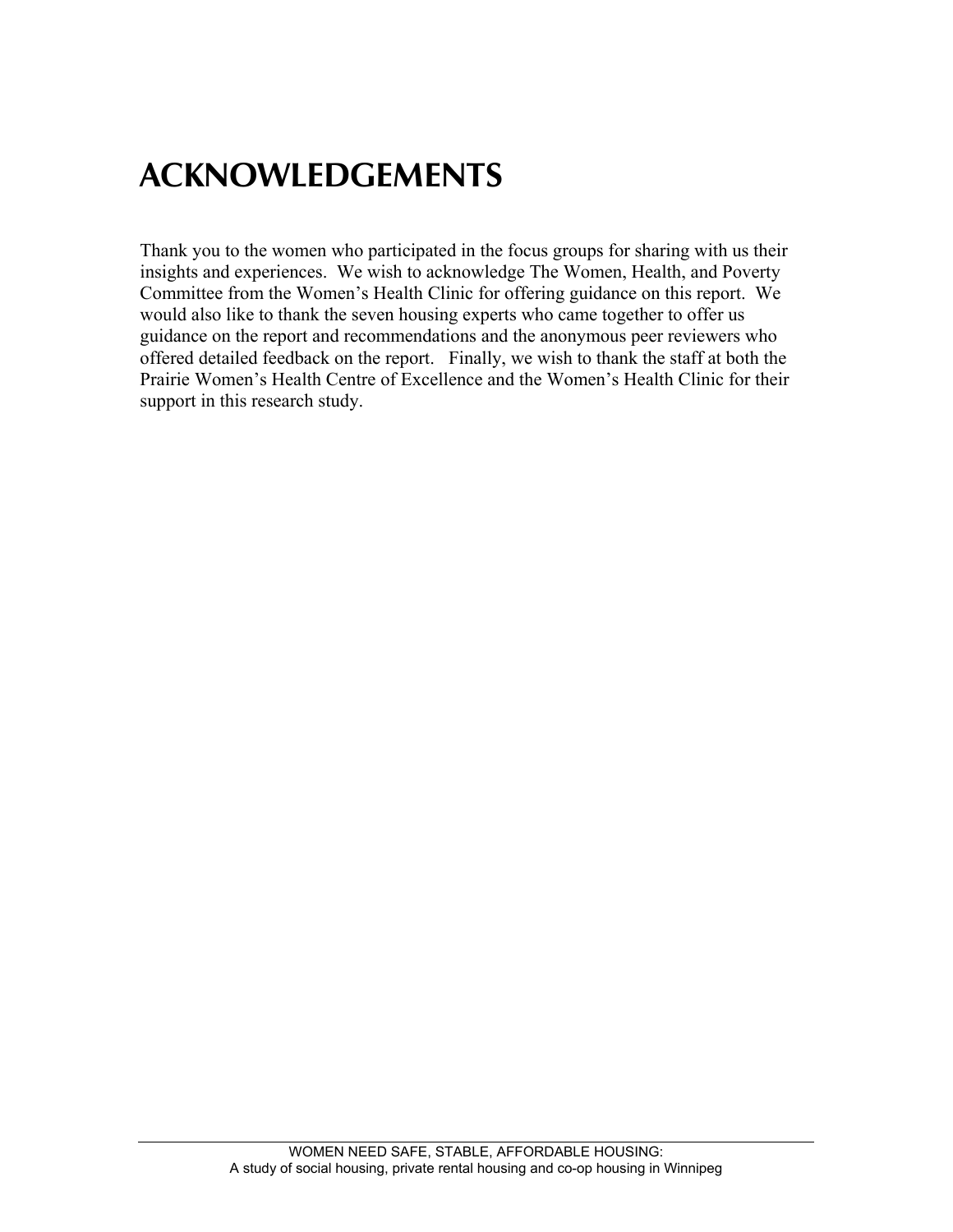## **TABLE OF CONTENTS**

| <b>Executive Summary</b>                 |                |
|------------------------------------------|----------------|
| Résumé                                   | vi             |
| <b>Introduction</b>                      | 1              |
| I. Women and Housing                     | 3              |
| Women Live in Poverty                    | 3              |
| What We Know About Women's Housing Needs | $\overline{4}$ |
| Housing Policies in Canada               | 6              |
| <b>II. Methods and Results</b>           | 11             |
| Methods                                  | 11             |
| Focus groups                             | 11             |
| Participants                             | 11             |
| Findings                                 | 12             |
| Safety                                   | 12             |
| Affordability and health                 | 14             |
| Rent and utilities                       | 14             |
| Basic rights                             | 16             |
| Stable and secure homes                  | 16             |
| Women living in co-operative housing     | 18             |
| Conclusion                               | 19             |
| <b>III. Recommendations</b>              | 20             |
| Create affordable housing                | 20             |
| Implement gender-based analysis          | 20             |
| Support low-income women                 | 21             |
| <b>Bibliography</b>                      | 25             |
| <b>Appendices</b>                        | 28             |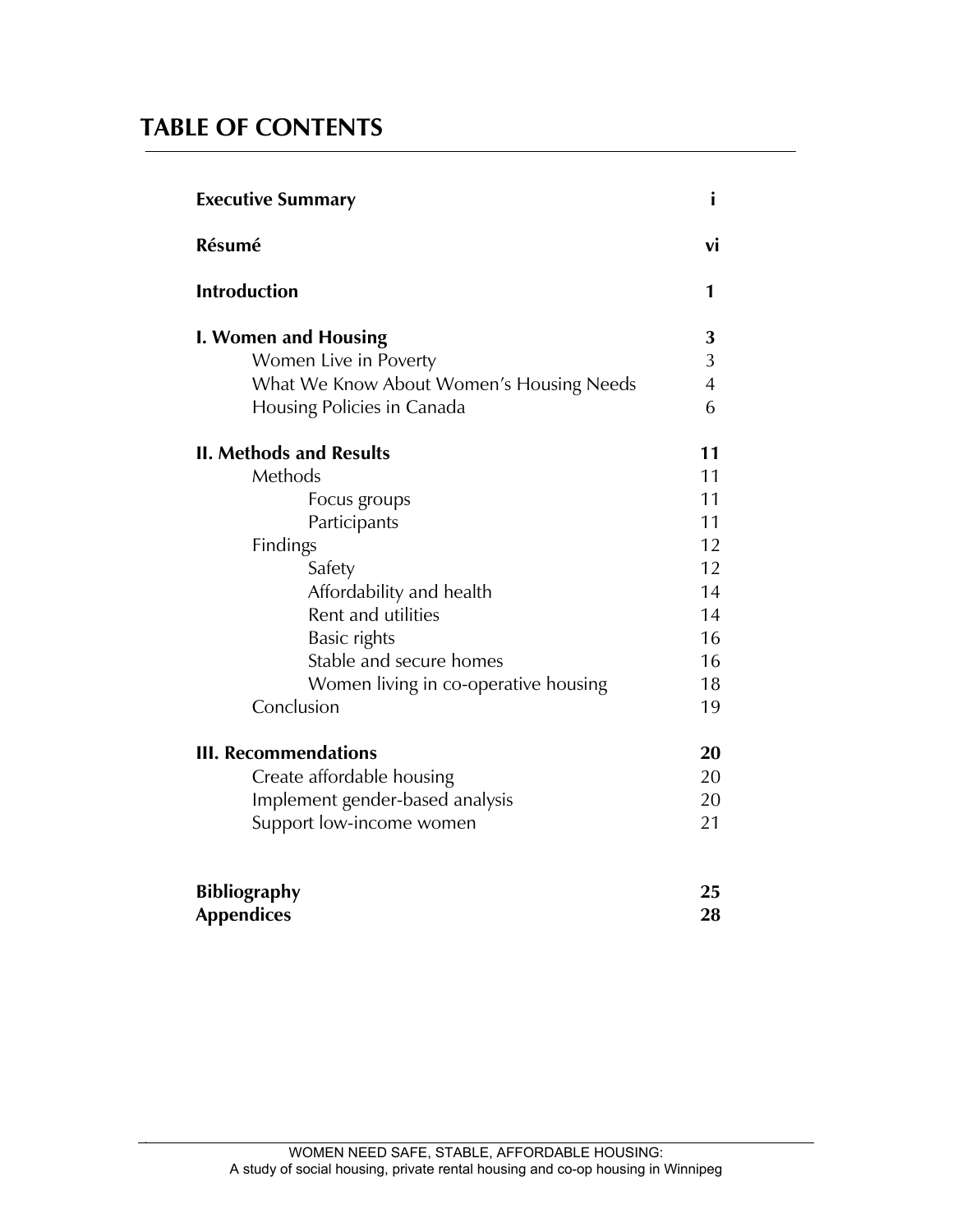# **Women Need Safe, Stable, Affordable Housing: A study of social, private and co-op housing in Winnipeg**

# **EXECUTIVE SUMMARY**

Mounting evidence shows that women with low incomes have acute housing needs, are at greater risk of living in unsafe and unhealthy environments, and require specific supports to achieve stable and affordable housing.<sup>1</sup> This stems from the high incidence of poverty among women; one in five Canadian women live in poverty.<sup>2</sup> Women who are Aboriginal, visible minorities, immigrants or refugees, disabled, senior or youth have higher levels of poverty<sup>3</sup>, and therefore have more difficulties finding and affording suitable housing.

The housing crisis in Canada has been linked to the federal government's withdrawal from housing in the  $1990s<sup>4</sup>$ . The proportion of female-headed renter households paying 30% or more of their

 $\overline{a}$ 

household income on housing increased from 38% to 47% between 1980 and 1995, and female-headed households comprise 45% of Canadian households with core housing need.<sup>5</sup> As a result of the withdrawal of federal funding, there has been no expansion of social housing in Manitoba and a decrease in the total number of low-income rental units.<sup>6</sup> Additionally, the wait list for Manitoba Housing buildings has increased 93% from 2000 to 2003; currently there are 3,033 people waiting for subsidized rental housing in Winnipeg.<sup>7</sup>

As a response to the housing shortage, the federal government became involved in housing again in 2003. The federal and provincial governments developed the Affordable Housing Initiative (AHI). They have earmarked \$50 million dollars for housing programs in Manitoba; the City of Winnipeg has put forward \$17.5 million  $d$ ollars<sup>8</sup>

<sup>1</sup> Rude, Darlene and Kathleen Thompson (2001). *Left in the Cold: Women, Health and the Demise of Social Housing* Winnipeg: Prairie Women's Health Centre of Excellence <www.pwhce.ca>; Reitsma-Street, Marge et al. (2001) *Housing Policy Options for Women Living in Urban Poverty: An Action Research Project in Three Canadian Cities* Ottawa: Status of Women Canada.; Kappel Ramji Consulting Group. (2002) *Common Occurrence: The Impact of Homelessness on Women's Health Phase II: Community Based Action Research Final Report* Sistering, Toronto. <sup>2</sup> Morris, Marika *Women and Poverty Factsheet* Canadian Research Institute on the Advancement of Women 2002 <www.criaw-

icref.ca/factsheets/Poverty\_fact\_sheet\_e.htm> <sup>3</sup> Donner, Lissa. (2002) *Women, Income and Health in Manitoba: An Overview and Ideas for Action* Winnipeg: Women's Health Clinic. 4 Rude and Thompson, 2001:5.

 $\overline{a}$ <sup>5</sup> SPR Associates, 1997 and CMHC 2000c quoted in Kappel Ramji Consulting Group, 2002:108. 6 Strauss in Social Planning Council of Winnipeg. (2001) *A Community Plan on Homelessness and Housing in Winnipeg* Winnipeg. Downloaded November 2002

http://www.spcw.mb.ca/reference/doc\_complan.pdf.  $P.48.$ 

Straus in SPCW, 2001. P. 49 and Mindell, Tannis., Deputy Minister of Family Services and Housing, Government of Manitoba Personal Correspondence. July 4<sup>th</sup>, 2003. Letter to Sid Frankel, Chair, Social Planning Council of Winnipeg.<br><sup>8</sup> http://www.gov.mb.go/fo/bour

http://www.gov.mb.ca/fs/housing/ahi.html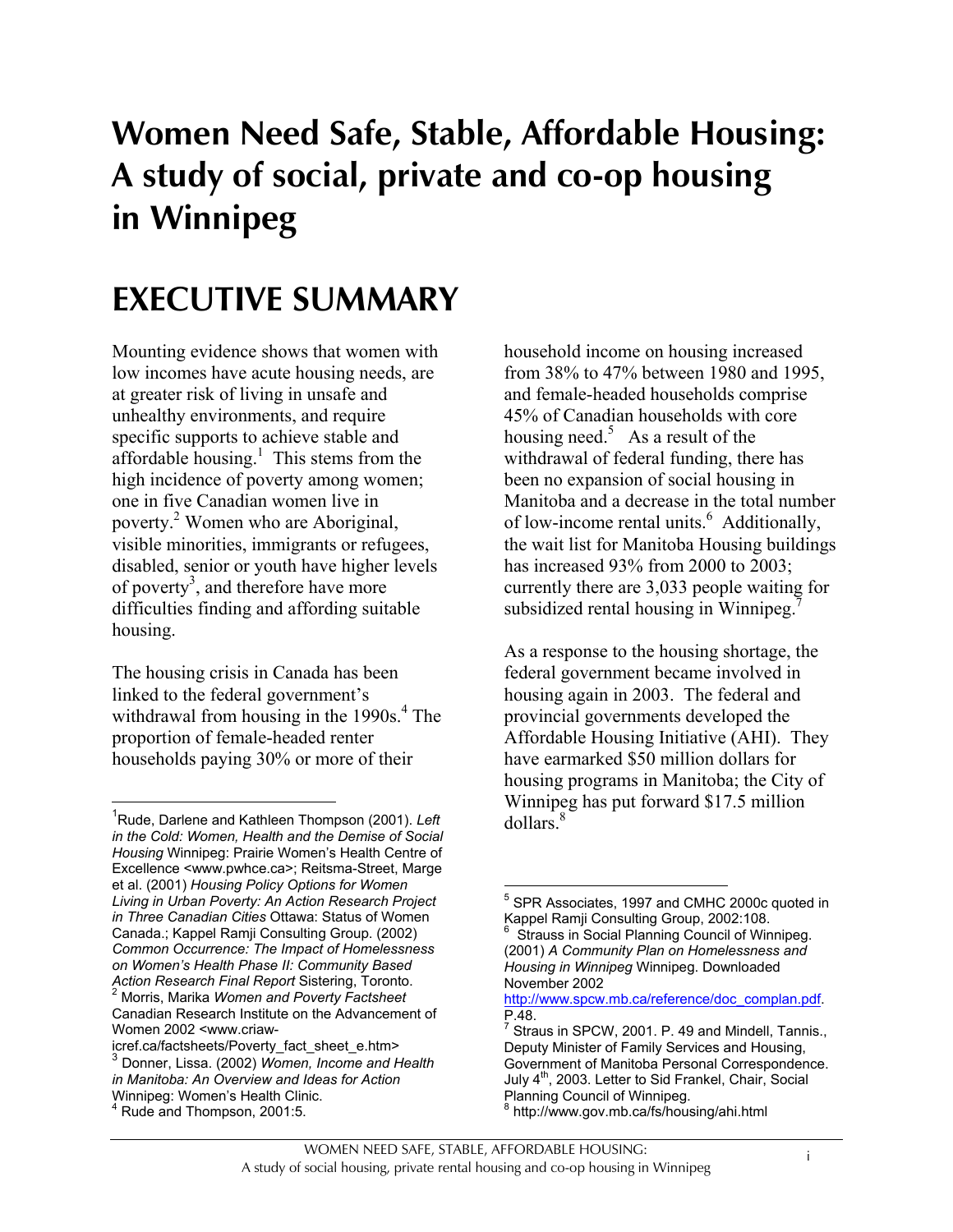There is no acknowledgement of women's specific, gendered housing needs in the AHI. Additionally, since low-income women are more likely to be renters, the AHI is not an adequate response to women's needs. This is because only one of the four AHI programs is geared toward renters, the rest are designed for home owners. The research reported here demonstrates how a genderbased analysis of housing programs, such as the AHI, could address issues of substantive equality, or equity of results for women. Housing policies and programs that use a "gender and diversity lens" take into account the ways in which new housing developments are responsive to women's needs, and in the case of AHI, reveal the need for housing for low-income renters, since women are more likely to rent. Other gender-specific considerations address such issues as safety from violence, and access to child care. A Gender-based Analysis Checklist for housing program planners and policy makers is included in Appendix D.

## **THE STUDY**

Since housing costs represent a substantial proportion of women's personal spending, and good housing policies are key to reducing poverty among women, this study seeks to inform governments, policy-makers and community leaders which housing models and practices better meet women's needs, and which do not. The report documents the effects of different housing policies on Winnipeg women's health and well being, economic security, and skills. We conducted three focus groups with 29 women living in private market housing, public housing, and cooperative housing. We spoke with women who are living independently, at or below the poverty line. The needs of women who require supportive housing, which combines social or health

support services with housing, are not addressed here.

## **KEY FINDINGS**

#### **1. Safety:**

The women in the study agreed that safety was their number one concern when looking for housing. This is not surprising given that many women have experienced domestic violence in their homes, and studies show that women are more likely to stay in unsafe situations because of their inability to find other housing.<sup>9</sup> The women we spoke to told us they had experienced sexual harassment from landlords in the private market. Safety features such as lighting sensors and cameras in stairwells and elevators made women feel safer. Women on social assistance do not receive funding to pay for telephone service unless they have experienced domestic violence previously, and several of the women could not afford to pay for a phone. This is a concern since telephones are important in emergency situations and to reduce isolation.

#### **2. Price of rent:**

The price of rent has a tremendous effect on women's ability to afford other necessities such as food and medications. Clothing and food budgets are used to subsidize the rent. Women living on low incomes are vulnerable to homelessness and living in sub-standard private market housing units because they cannot afford proper housing. They have to deal with health risks such as mould and rodent infestations, and risk eviction and homelessness if an

 9 Kappel Ramji Consulting Group, 2002.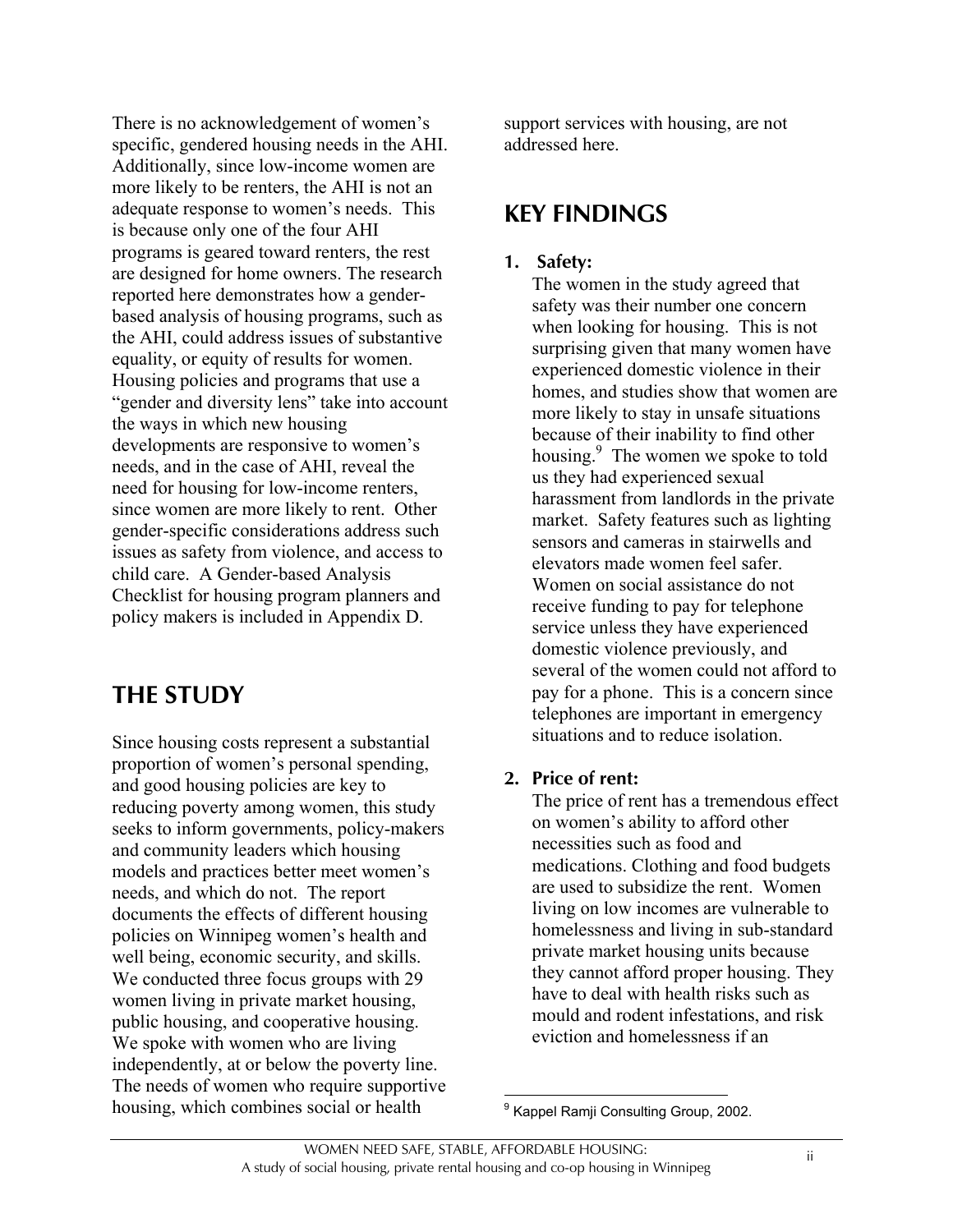apartment is condemned by the Health and Safety Department.

**3. Women not aware of their rights:** Women were not aware that social assistance will provide the exact cost of utilities if the women present the utility bills to social assistance. They thought they were only eligible for the amount estimated for their utilities. Women renting privately had difficulties getting basic repairs done in their units.

### **4. Stable and Secure Homes:**

Forty-four percent of the women living in rental and public housing had moved in the past two years, none of the women living in cooperative housing had moved in the past two years. The constant struggle to find adequate, affordable housing is disruptive for women and their children, if they are parenting. Studies have found that thirty percent of children in poverty have changed schools three times before age 11, in contrast with ten percent of better-off children.10 This has an enormous effect on these children's education and social supports.

Women told us they require access to services such as community clinics and women's groups close to their homes. Having stable housing enhances women's safety, they told us, because knowing neighbours is key to building social supports, preventing crime, and building community.

### **5. Women and Participatory Decisionmaking:**

The women we spoke to had many ideas about how to make their housing

situations better. The women living in private market and public housing were not aware of avenues for participating in the governance of their rental buildings, such as Tenant Associations.

### **6. Women and Cooperative Housing:**

The women living in cooperative housing told us they felt safe in their buildings, because of security measures and the fact that they knew many of their neighbours. The women who received a subsidy in the cooperative housing building told us this had significantly helped them to become self-sufficient. The price of rent set at 25% of their income meant that they were able to afford adequate food and medications. Seventy percent of the women we spoke to identified as having a disability. This high percentage of women with disabilities points to the success at coops for creating accessible environments. The women said they liked the fact that they could participate in decisions of the co-op if they wanted to. Having a vote meant to them that their ideas could legitimately be considered. Women who were involved in their cooperatives gained organizational, communications and leadership skills.

# **KEY RECOMMENDATIONS**

### **1. Create affordable housing options for women with low incomes:**

To enable women to have a choice of living situations, women need to have access to affordable private market housing, public housing, and cooperative housing. New housing must be developed and administered with meaningful input from women themselves, and be properly supported

 $10$ <sup>10</sup> Campaign 2000, *Report Card on Child Poverty in Canada* (Toronto, 1999) in Morris, 2002.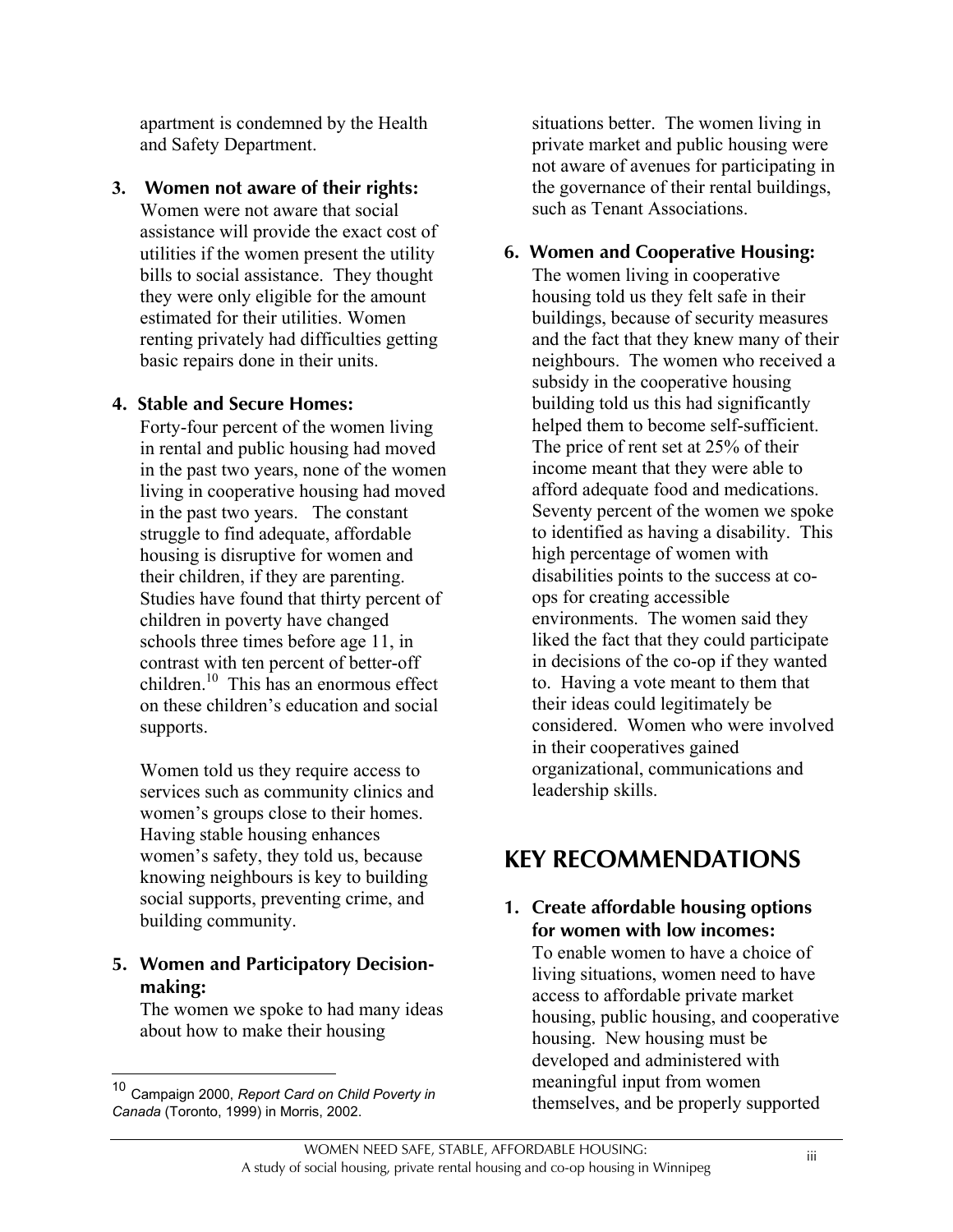and resourced. Since women comprise a larger percentage of renters, new housing needs to be built to meet the needs of women renters with low incomes and eliminate the waiting lists for cooperative and public housing units.

**2. Implement gender-based analysis in all housing policies and programs:** Given Section 15 and 28 of the Charter of Rights and Freedoms, <sup>11</sup> Canada's commitments under the Beijing Platform for Action,<sup>12</sup> and the Federal Plan for Gender Equality, $^{13}$  all levels of governments should adhere to Canada's Federal Plan for Gender Equality, and implement gender-based analysis in all new housing developments in Manitoba. Gender-based analysis policy is a systematic approach for using a "gender and diversity lens" in the development of effective and efficient public policies and programs. Policy makers and program planners at all levels of government should participate in genderbased analysis training.

The Province of Manitoba and the City of Winnipeg should develop and implement gender-based analysis policies throughout all departments. The absence of formal provincial and municipal gender-based analysis policies means that systematic efforts toward substantive gender equality are not being made in Manitoba and Winnipeg.

*Please see Appendix D in the Full Report for an example of a Gender and Diversity*

- $\frac{1}{11}$
- http://canada.justice.gc.ca/Loireg/charte/const\_en.htm l

cfc.gc.ca/pubs/b5\_factsheets/b5\_factsheets\_1\_e.html <sup>13</sup> http://www.swc-

*Analysis Guide for housing program planners and policy makers.*

**3. Incorporate participatory decisionmaking in all aspects of housing policy and programs:**

Participatory decision-making processes involving women with low incomes from diverse backgrounds should be incorporated at every level of housing policy and programming, from the setting priorities for new housing developments, to the every day governance of housing complexes. Participatory decision-making bodies should be adequately resourced, including access to training and supports such as child and dependent care allowances.

#### **4. Support women with low incomes to achieve financial independence and housing security:**

Social Assistance and Disability Assistance Policies must be re-structured to meet the basic housing needs of recipients. The January 2004 increase in social assistance and disability assistance rates of \$20 per month for couples with no children, single people and those receiving disability assistance, does not make up for twelve years without rate increases. Social and disability assistance recipients living in private rental housing should receive rent allocations equal to the cost of market rents, and should receive enough funding to cover the cost of a telephone, and non-prescription medical items. The annual reporting requirements for persons with disabilities is unnecessary and should be eliminated.

<sup>&</sup>lt;sup>12</sup> http://www.swc-

cfc.gc.ca/pubs/066261951X/index\_e.html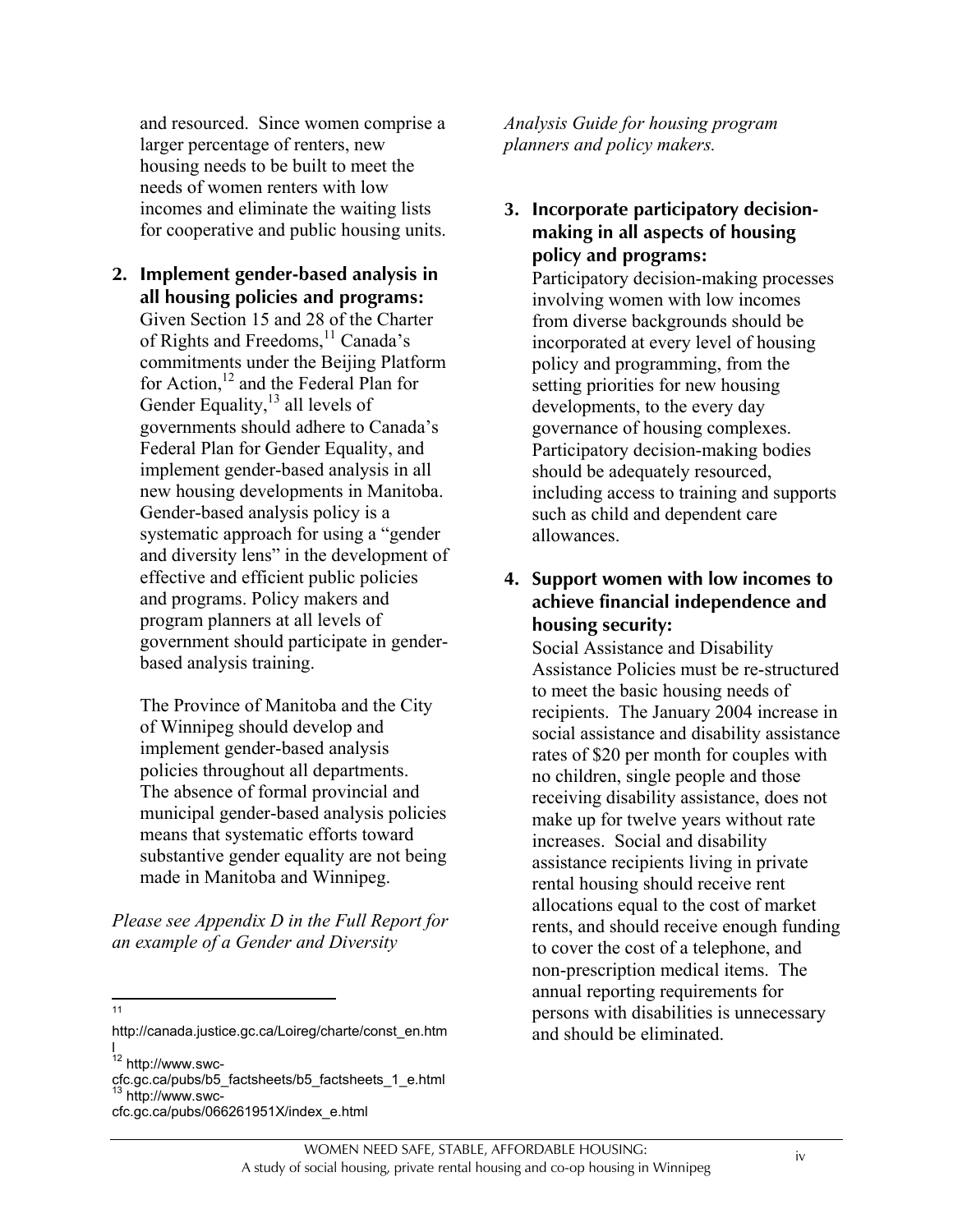Additionally, supports are needed to help women stay in their neighbourhoods and find housing that meets their needs, and to assist women's rights as tenants are upheld. Community-based organizations need to be adequately funded to assist women to find good quality low-income housing.

#### **5. More research needed**

The women living in cooperative housing told us that stable, adequate and affordable housing helped them improve their health, economic status and gain skills. However, there is very little information about how housing policies can best meet the needs of women of different populations, for example, Aboriginal women, lone mothers, immigrant women, refugee women and elderly women.

Therefore, new research is needed to further investigate how housing policies can empower and support women in all of their diversity to achieve financial security, improve their health, and build their skills.

For a complete list of all recommendations, please see the full list of recommendations at the back of this report.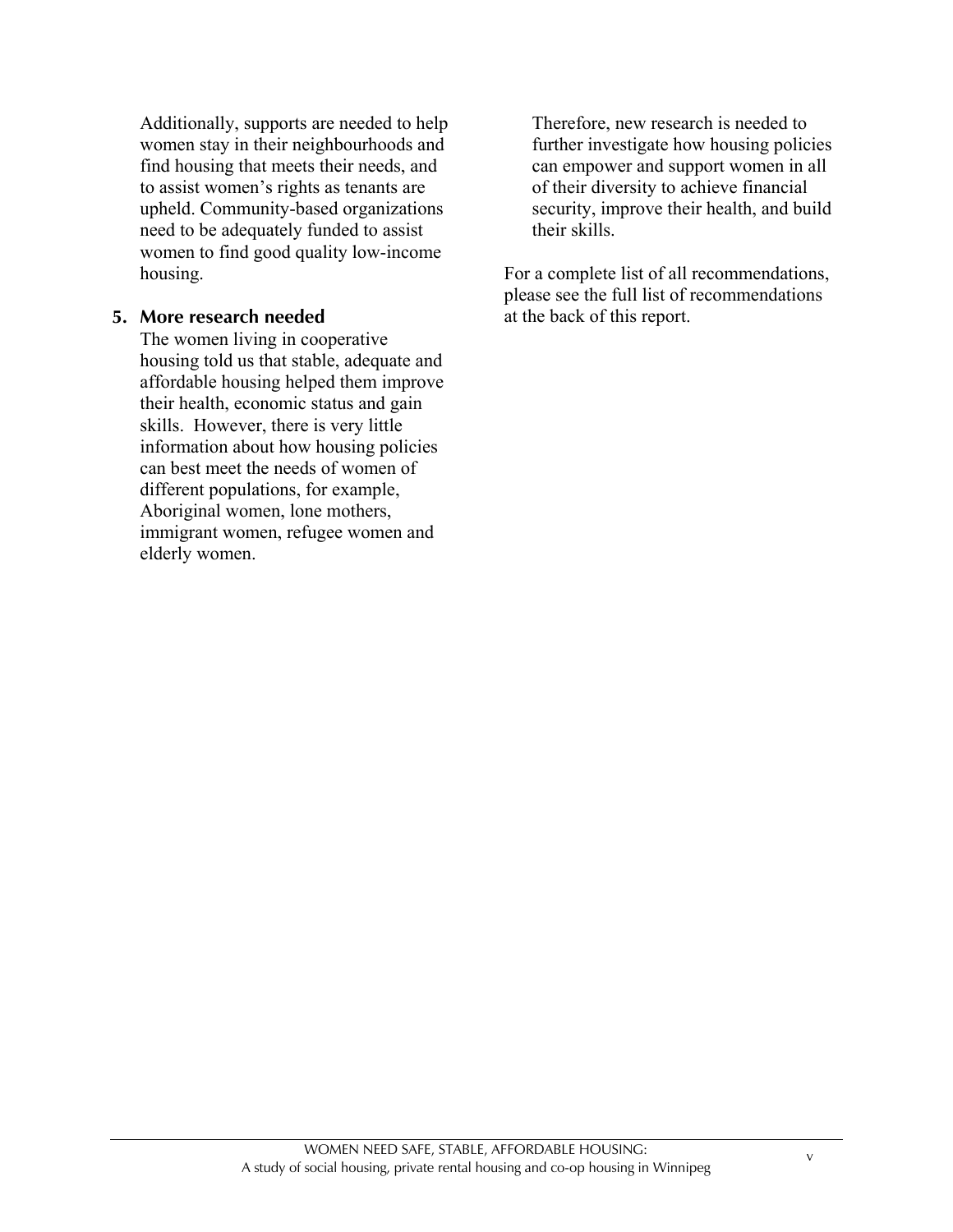# **Les femmes ont besoin de logements sécuritaires, stables et financièrement abordables: une étude du logement social, privé et coopératif à Winnipeg**

# **RÉSUMÉ**

 $\overline{a}$ 

Des preuves de plus en plus nombreuses existent à l'effet que les femmes à faible revenu ont des besoins importants sur le plan du logement, qu'elles sont davantage exposées à l'obligation de vivre dans des milieux peu sûrs ou malsains et qu'elles nécessitent un soutien spécifique pour accéder à des logements stables, à prix abordables<sup>1</sup>. Cet état de fait est le produit de la forte incidence de pauvreté chez les femmes; une Canadienne sur cinq vit dans la pauvreté.<sup>2</sup> Les taux de pauvreté sont plus élevés chez les femmes autochtones, membres de minorités visibles, immigrantes ou réfugiées, handicapées,

âgées ou jeunes.<sup>3</sup> Cette population a donc plus de difficultés à trouver des logements à prix abordables et à assumer le coût du loyer.

La crise du logement au Canada a été associée au retrait du gouvernement fédéral du dossier du logement en 1990.<sup>4</sup> Le taux de ménages à chef féminin qui sont locataires et qui consacrent 30 % et plus du revenu familial au logement est passé de 38 % à 47 % entre 1980 et 1995 et les familles à chef féminin comptent pour 45 % des ménages canadiens pour qui le logement est une préoccupation importante.<sup>5</sup> En raison du retrait du financement fédéral, le logement social au Manitoba n'a pas connu d'expansion et le nombre total de logements en location pour personnes à faible revenu a diminué.<sup>6</sup> De plus, la

 $\overline{a}$ 

<sup>1</sup> Rude, Darlene et Kathleen Thompson (2001) *Left in the Cold: Women, Health and the Demise of Social Housing*, Winnipeg : Centre d'excellence pour la santé des femmes – région des Prairies, www.pwhce.ca; Reitsma-Street, Marge et al. (2001), *Housing Policy Options for Women Living in Urban Proverty: An Action Research Project in Three Canadian Cities*, Ottawa : Condition féminine Canada; Kappel Ramji Consulting Group. (2002) *Common Occurrence: The Impact of Homelessness on Women's Health Phase II: Community Based Action Research Final Report*, Sistering,  $T$ oronto

Morris, Marika *Women and Poverty Factsheet*, l'Institut canadien de recherches sur les femmes, 2002, téléchargé le 7 décembre 2003.

<sup>3</sup> Donner, Lissa. (2002) *Women, Income and Health in Manitoba: An Overview and Ideas for Action*, Winnipeg : Women's Health Clinic. <sup>4</sup> Rude et Thompson, 2001, p. 5. 5 SPR Associates, 1997 et SCHL 2000c, cités par Kapel Ramji Consulting Group, 2002, p. 108. 6 Strauss, dans Social Planning Council ofWinnipeg. (2001) *A Community Plan on Homelessness and Housing in Winnipeg*, Winnipeg. Téléchargé en novembre 2002. http://www.spcw.mb.ca/reference/doc\_complan. pdf. p. 48.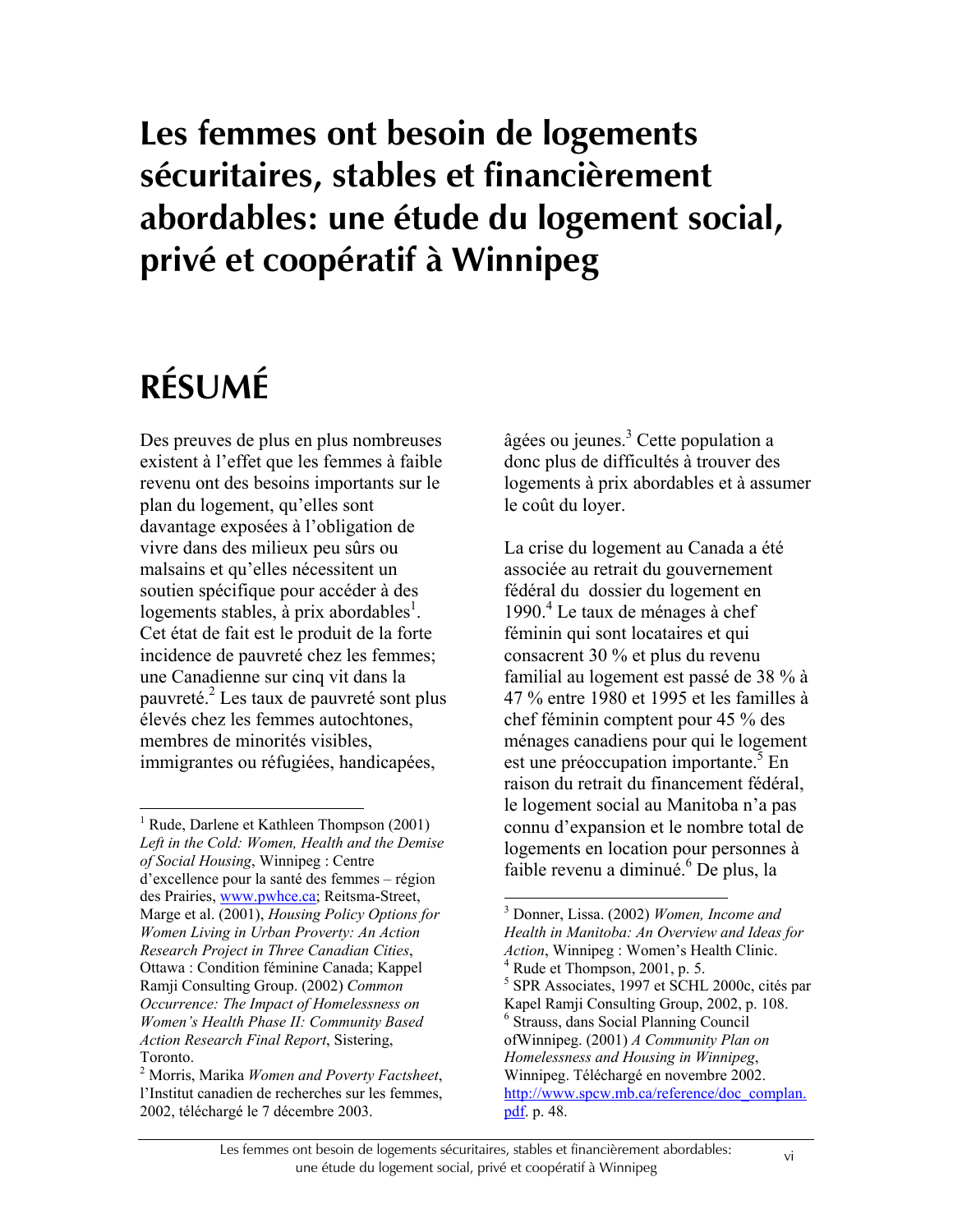liste d'attente pour les immeubles du Bureau de logement du Manitoba a augmenté de 93 %, de 2000 à 2003; présentement, il y a 3033 personnes en attente d'un logement locatif subventionné à Winnipeg.<sup>7</sup>

En réponse à la pénurie de logements, le gouvernement fédéral s'est à nouveau engagé dans le dossier du logement en 2003. Les gouvernements fédéral et provincial ont mis sur pied le Programme de logement à prix abordable (PLPA) et alloué 50 millions de dollars à des programmes de logement au Manitoba; la Ville de Winnipeg a également débloqué 17,5 millions de dollars.<sup>8</sup>

Le PLPA ne reconnaît nullement les besoins particuliers des femmes liés aux rapports sociaux entre les sexes. De plus, les femmes à faible revenu étant plus souvent locataires, le PLPA ne répond pas de façon adéquate aux besoins des femmes puisque seulement un seul de ses quatre volets s'adresse aux locataires. Les autres volets s'adressent aux propriétaires de maisons. La recherche présentée dans ce document démontre qu'une analyse des programmes de logement, tel que le PLPA, réalisée sous l'angle des rapports sociaux entre les sexes, permettrait de se pencher sur les questions d'égalité matérielle ou de résultats équitables pour les femmes. Les politiques et les programmes de logement qui intègrent « une optique tenant compte des

 $\overline{a}$ 

of Winnipeg.<br>http://gov.mb.ca/fs/housing/ahi.fr.html.  $\frac{1}{h}$ http://www.gov.mb.ca/fs/housing/ahi.fr.html. différences entre les sexes et de la diversité » cherchent à déterminer si les nouvelles constructions domiciliaires répondent aux besoins des femmes, et dans le cas du PLPA, mettent en lumière la nécessité de fournir des logements aux locataires à faible revenu, puisque les femmes se retrouvent plus souvent dans la position de locataires. La protection contre la violence et l'accès aux garderies font également partie des considérations liées spécifiquement aux rapports sociaux entre les sexes. Une liste de vérification à des fins d'analyse axée sur les rapports sociaux entre les sexes à l'intention des concepteurs de programmes de logement et des décideurs figure à l'Annexe D.

# **L'ÉTUDE**

Puisque les coûts de logement représentent chez les femmes une part importante de leurs dépenses personnelles et que de bonnes politiques de logement constituent un élément clé dans la réduction de la pauvreté chez les femmes, cette étude a pour objectif d'informer les gouvernements, les décideurs et les dirigeants des communautés des modèles et des pratiques en matière de logement qui répondent le mieux aux besoins des femmes, et de les informer des pratiques qui n'y répondent pas. Le rapport documente les effets que produisent diverses politiques de logement sur la santé et le bien-être, la sécurité économique et les habiletés des femmes de Winnipeg. Nous avons mené trois groupes de discussion composés de 29 femmes vivant dans des logements du marché résidentiel privé, dans des logements publics et dans des logements coopératifs. Nous avons eu des

<sup>&</sup>lt;sup>7</sup> Strauss dans SPCW, 2001, p. 49 et Mindell, Tannis, sous-ministre des Services à la famille et Logement, Correspondance personnelle du gouvernement du Manitoba, 4 juillet 2003. Lettre à Sid Frankel, président, Social Planning Council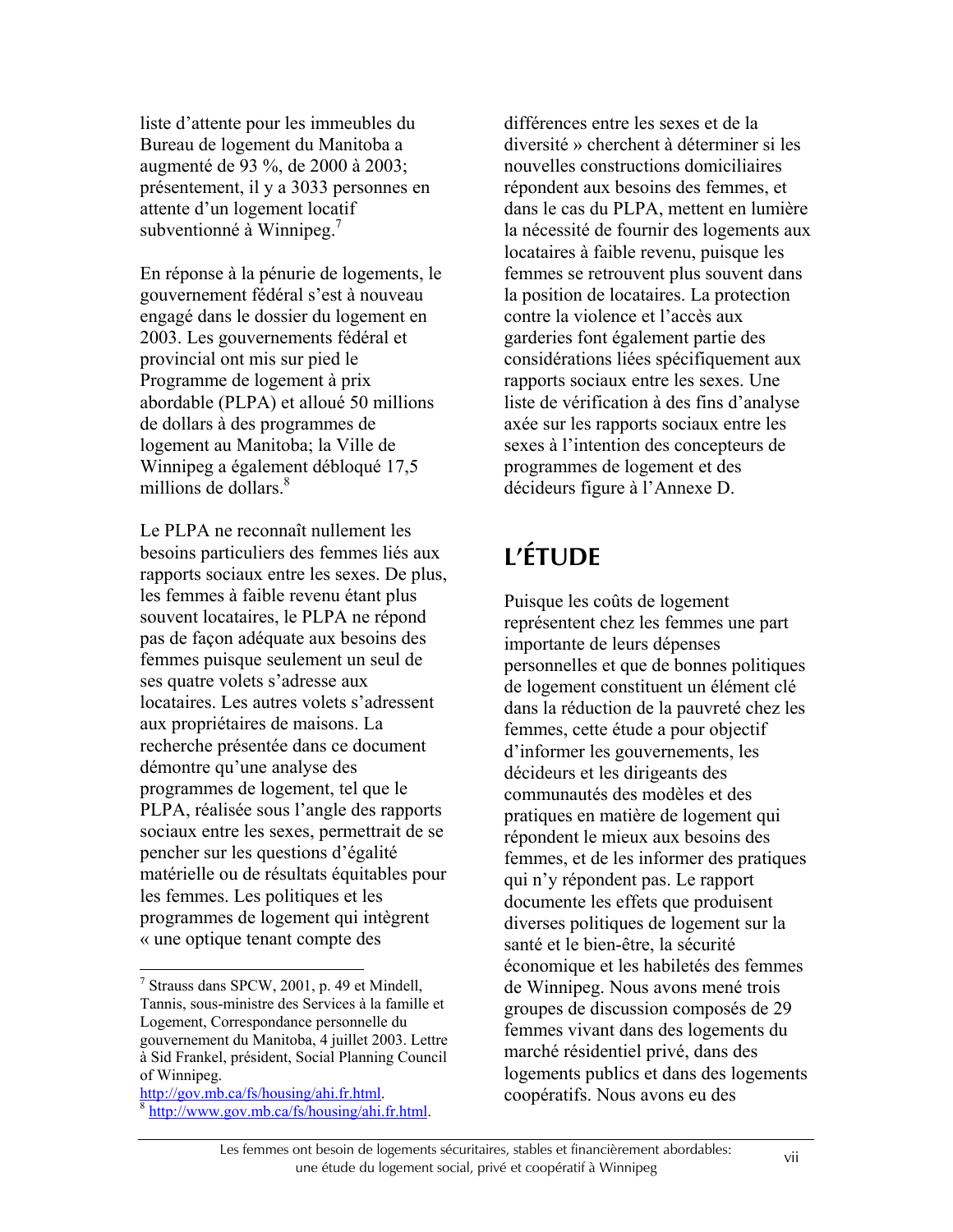entretiens avec des femmes qui vivent sans conjoint, au seuil ou en dessous du seuil de la pauvreté. Les besoins des femmes nécessitant des logements avec services de soutien, notamment qui combinent au logement des services de soutien social ou des services de soutiensanté, ne sont pas abordés dans le cadre de cette recherche.

# **RÉSULTATS CLÉS**

**1) La sécurité –** Pour les participantes de l'étude, la sécurité constituait la première préoccupation en situation de recherche d'un logement. Cette position n'est pas surprenante puisque de nombreuses femmes ont vécu de la violence au foyer et que selon les études, les femmes demeurent plus souvent dans des situations dangereuses en raison des difficultés qu'elles éprouvent à trouver un autre logement<sup>9</sup>. Les femmes avec qui nous avons échangé nous ont dit avoir vécu du harcèlement sexuel de la part de propriétaires d'immeubles privés. La présence de dispositifs de sécurité, comme des lumières-détecteurs de mouvements et des caméras, dans les cages d'escaliers et les ascenseurs constituait un élément rassurant pour les participantes. Les femmes bénéficiaires d'aide sociale ne reçoivent aucune allocation pour les coûts de services téléphoniques, à moins d'avoir subi antérieurement de la violence conjugale, et plusieurs femmes ne pouvaient se permettre une ligne téléphonique. Une telle situation est problématique puisque le téléphone est un moyen de

communication important qui dépanne en situation d'urgence et réduit l'isolement.

- **2) Le coût des loyers –** Le coût des loyers influe grandement sur la capacité des femmes à se procurer d'autres nécessités, comme la nourriture et les médicaments. L'argent prévu pour l'achat de vêtements et de nourriture est utilisé pour payer le loyer. Les femmes à faible revenu sont plus à risque de se retrouver sans abri ou dans des logements du marché privé qui ne répondent pas aux normes parce qu'elles ne peuvent se permettre un logement adéquat. Elles doivent affronter des éléments qui constituent un risque à leur santé, comme la présence de moisissure et de rongeurs, et risquent de se retrouver à la rue si leur logement est condamné par le Service de la santé et de la sécurité.
- **3) Les femmes ne connaissent pas leurs droits** – Les femmes ne savent pas que l'aide sociale rembourse le coût exact des services (chauffage, éclairage, eau) sous présentation des comptes pertinents. Elles croyaient n'être admissibles qu'au montant estimé pour ces services. Les femmes locataires de logements privés avaient de la difficulté à obtenir la collaboration des propriétaires quand des réparations s'imposaient.
- **4) Des logements stables et sécuritaires** – Quarante-quatre pour cent des femmes vivant dans des unités de location et des logements publics avaient vécu un déménagement au cours des deux

 $\overline{a}$ 

<sup>&</sup>lt;sup>9</sup> Kappel Ramji Consulting Group, 2002.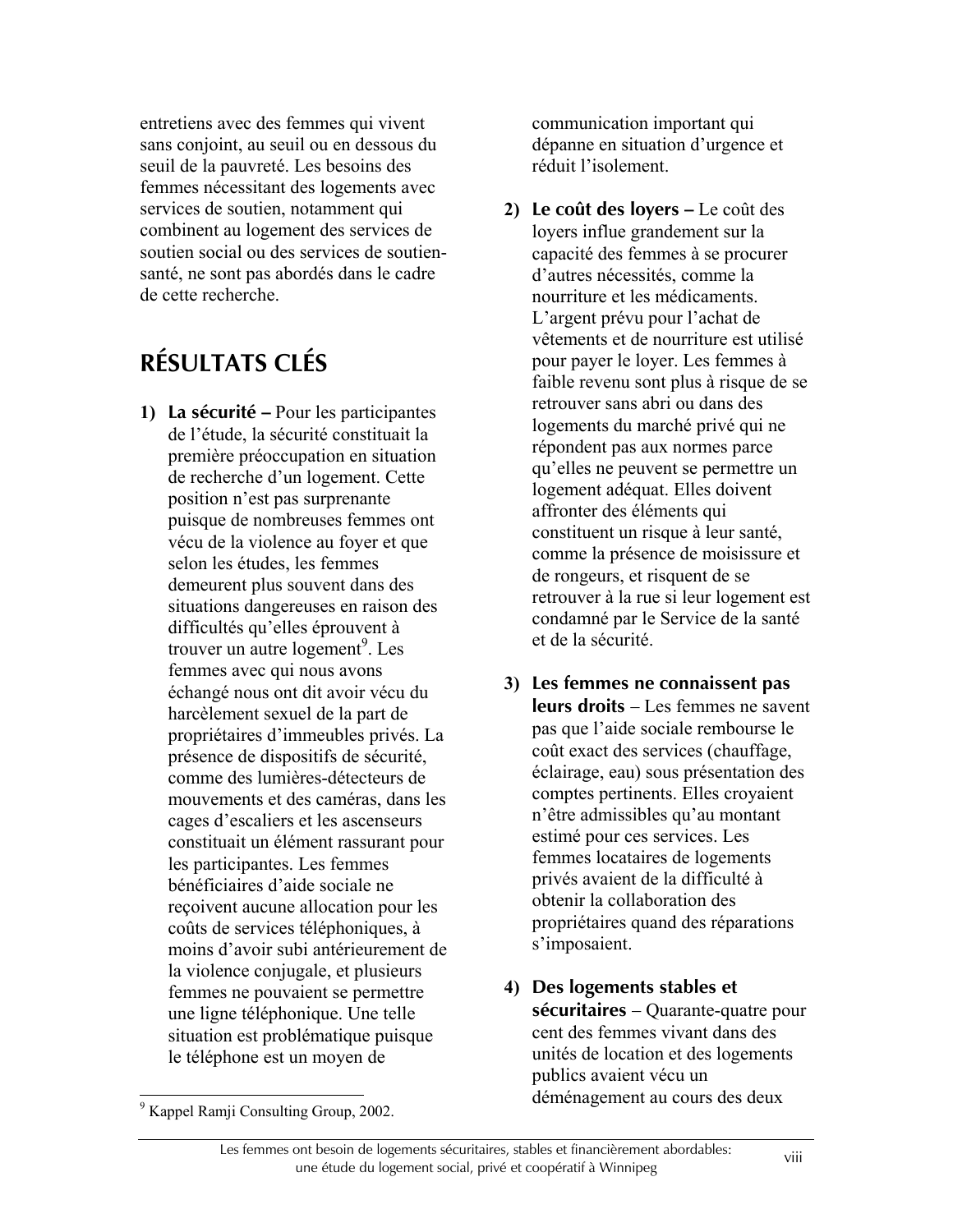dernières années. La lutte constante qu'elles doivent mener pour trouver des logements adéquats, à prix abordable, est un facteur perturbateur dans leur vie et dans celle de leurs enfants, si elles en ont. Des études révèlent que trente pour cent des enfants pauvres ont changé d'école trois fois avant d'atteindre l'âge de 11 ans, par opposition aux dix pour cent relevé chez les enfant mieux nantis. Cette situation a un impact énorme sur l'éducation et les appuis sociaux de ces enfants.

Les femmes nous ont dit avoir besoin de services dans leur quartier, tels des cliniques communautaires et des groupes de femmes. Le fait d'avoir un logement stable contribue à la sécurité des femmes, nous ont-elles dit, puisque le fait de connaître ses voisins contribue, de façon vitale, à la création d'appuis sociaux, à la prévention du crime et à l'émergence d'une communauté solide.

- **5) Les femmes et la prise de décision selon une approche participative** – Les femmes avec qui nous avons parlé avaient de nombreuses idées quant à la façon d'améliorer leur situation de logement. Les femmes vivant dans des unités privées et des logements publics ne connaissaient pas l'existence des moyens dont elles disposaient pour participer à la gouvernance de leur immeuble locatif, comme les associations de locataires.
- **6) Les femmes et le logement coopératif** – Les femmes vivant dans des logements coopératifs nous ont dit qu'elles se sentaient en

sécurité dans leur immeuble en raison des dispositifs de sécurité en place et du fait qu'elles connaissaient un grand nombre de leurs voisins. Les femmes de l'immeuble à logements coopératifs qui ont reçu une subvention nous ont dit que cet apport d'argent les a beaucoup aidées à devenir financièrement autonome. La politique de fixer le coût du loyer à 25 % de leur revenu leur permettait d'acheter de la nourriture adéquate et des médicaments. Soixante-quinze pour cent des femmes avec qui nous avons discuté se sont identifiées comme des personnes ayant un handicap. Ce taux élevé de femmes handicapés témoigne de la capacité des coopératives à créer un environnement accessible. Les femmes ont signalé qu'elles appréciaient pouvoir participer aux décisions concernant la coopérative si elles le désiraient. Le fait de pouvoir voter signifiait pour elles que leurs idées pouvaient être officiellement prises en considération. Les femmes qui participaient à la vie de leur coopérative acquéraient des habiletés d'organisation, de communication et de leadership.

## **RECOMMANDATIONS CLÉS**

**1) Élaborer des options en matière de logements à prix abordables pour les femmes à faible revenu :** Pour que les femmes puissent bénéficier de plusieurs options en matière de logement, elles doivent avoir accès à des logements du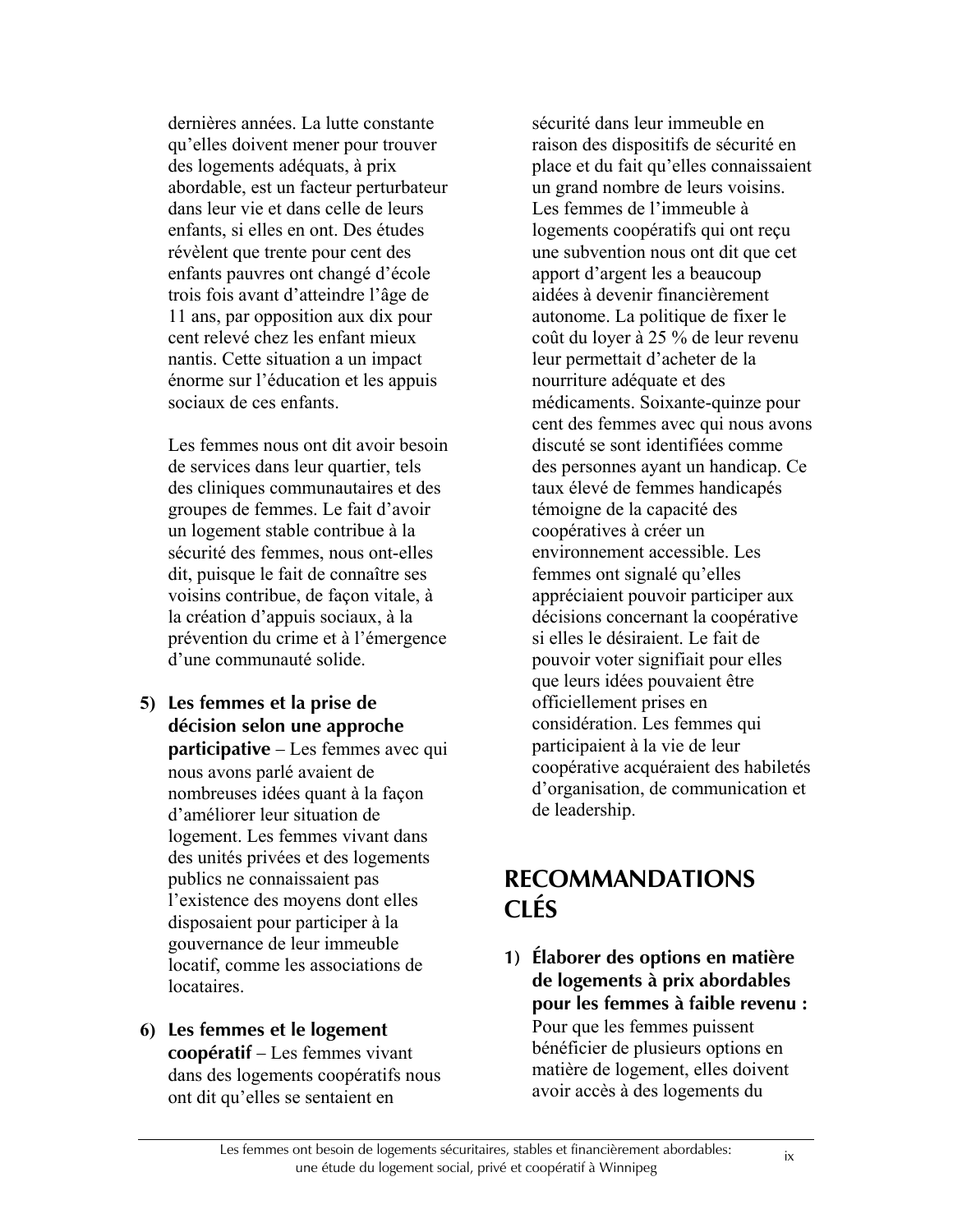marché privé, des logements publics et des logements coopératifs, à prix abordable. Les nouveaux projets domiciliaires doivent être élaborés et gérés en intégrant, de façon significative, la rétroaction des femmes mêmes et bénéficier de ressources et d'un soutien adéquats. Puisque ce sont les femmes qui constituent la majorité des locataires, les nouveaux projets domiciliaires doivent être construits de façon à répondre aux besoins des femmes locataires à faible revenu et à éliminer les listes d'attente des coopératives et des unités de logement public.

#### **2) Intégrer une optique axée sur les rapports sociaux entre les sexes dans toutes les politiques et tous les programmes :**

En raison des sections 15 et 28 de la Charte canadienne des droits et libertés<sup>10</sup>, des engagements du Canada dans le cadre du Programme  $d'$ action de Beijing<sup>11</sup> et du Plan fédéral pour l'égalité des sexes $^{12}$ , tous les paliers gouvernementaux doivent adhérer au Plan fédéral pour l'égalité des sexes et intégrer une optique axée sur les rapports sociaux entre les sexes à tous les nouveaux projets domiciliaires au Manitoba. La politique mettant d'avant l'analyse axée sur les rapports sociaux entre les sexes est une approche systématique qui utilise une « optique tenant compte des

10

http://canada.justice.gc.ca/Loireg/charte/const\_fr .html.

 $\frac{11 \text{ http://www.swc-}}{}$ 

cfc.gc.ca/pubs/b5\_factsheets/b5\_factsheets\_1\_f.h tml  $\frac{12 \text{ http://www.swc-}}{}$ 

cfc.gc.ca/pubs/066261951X/index\_f.html.

différences entre les sexes et de la diversité » dans l'élaboration de politiques et de programmes gouvernementaux efficaces et efficients. Les décideurs et les concepteurs de programmes de tous les paliers gouvernementaux doivent être formés à cette approche.

La province du Manitoba et la Ville de Winnipeg doivent élaborer et mettre en œuvre des politiques tenant compte des rapports sociaux entre les sexes, et ce au sein de tous leurs services. L'absence de politiques provinciales et municipales officielles axées sur une telle approche signifie que les efforts nécessaires pour assurer une égalité significative entre les sexes ne sont pas exercés au Manitoba et à Winnipeg.

*Un exemple de guide d'analyse tenant compte des différences entre les sexes et de la diversité à l'intention des concepteurs de programmes de logements et des décideurs figurent à l'Annexe D.*

**3) Intégrer l'approche participative pour la prise de décisions dans l'élaboration et la gestion de tous les aspects des politiques et des programmes de logement :** Des mécanismes assurant la participation des femmes à faible revenu de divers antécédents dans la prise de décision doivent être intégrés dans l'élaboration et la gestion de tous les aspects des politiques et des programmes de logement, et ce de l'établissement des priorités pour les nouveaux projets d'habitations à la gouvernance quotidienne des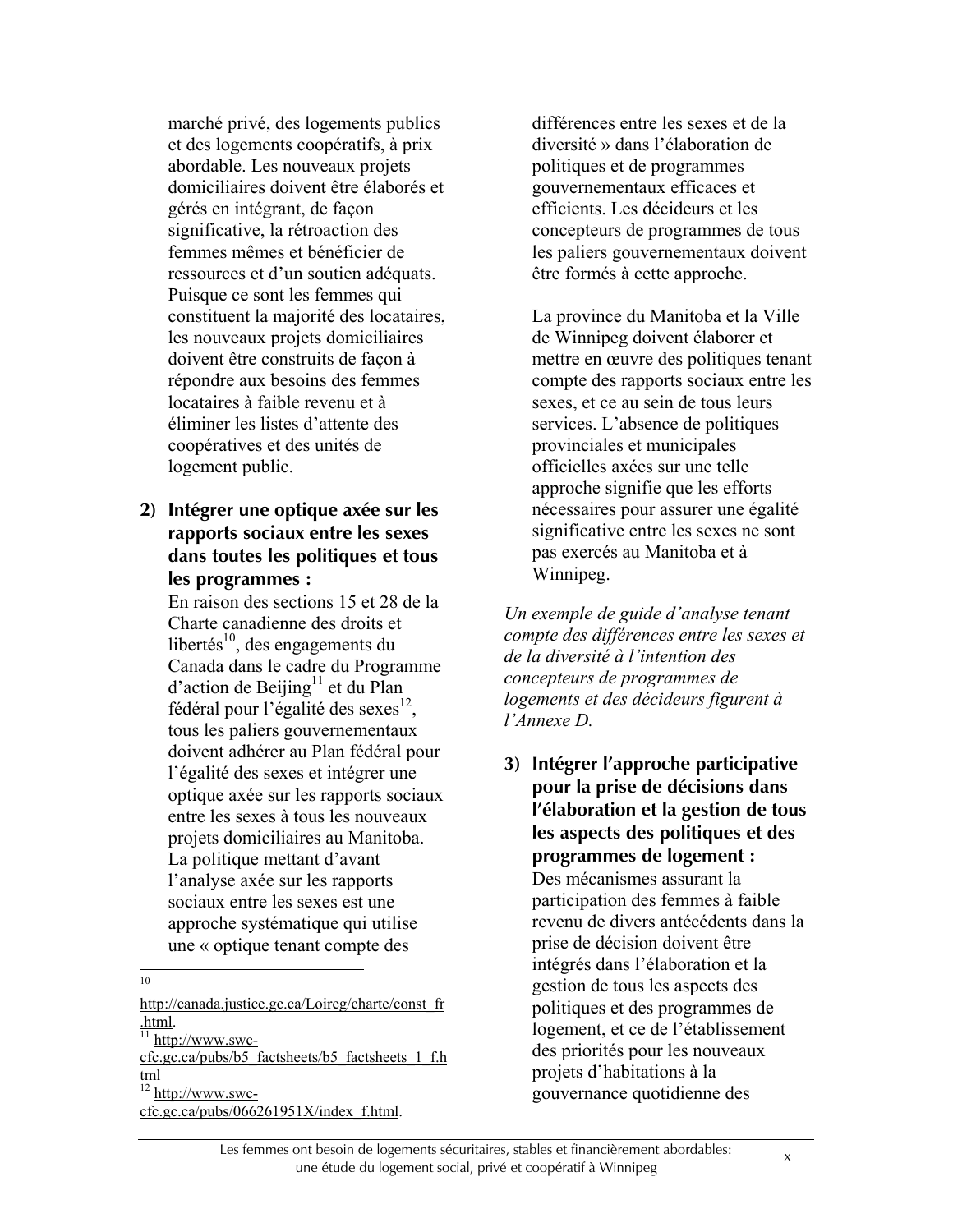complexes domiciliaires. Les interlocutrices qui participent à la prise de décisions doivent être formées de façon adéquate et donc avoir accès à des formations et à des ressources de soutien comme des allocations pour les services de garderie et les soins aux personnes dépendantes.

**4) Soutenir les femmes à faible revenu afin qu'elles puissent atteindre une autonomie financière et bénéficier d'une sécurité sur le plan du logement :** Les politiques d'aide sociale et d'aide aux handicapés doivent faire l'objet d'une restructuration pour satisfaire les besoins de base des bénéficiaires en matière de logement. Au chapitre de l'aide sociale et de l'aide aux handicapés, la hausse de 20 \$ par mois accordée en janvier 2004 aux couples n'ayant pas d'enfants, aux célibataires et aux personnes recevant une aide aux personnes handicapées ne suffit pas à rattraper les douze années au cours desquelles il n'y a eu aucune augmentation. Les bénéficiaires d'aide sociale et d'aide aux handicapés vivant dans des logements locatifs privés doivent recevoir des allocations de loyer qui équivalent au coût des loyers du marché et des fonds suffisants pour couvrir les coûts d'une ligne téléphonique et des médicaments en vente libre. L'obligation de se présenter annuellement imposée aux personnes handicapées est une procédure inutile qui doit être éliminée.

De plus, il faut mettre en place d'autres appuis permettant aux

femmes de demeurer dans leur quartier, de trouver un logement qui répond à leurs besoins et de les aider à défendre leurs droits en tant que locataires. Il faut accorder aux groupes communautaires les fonds nécessaires pour leur permettre d'aider les femmes à faible revenu à trouver des logements de bonne qualité, à prix abordable.

#### **5) Pousser les recherches**

Les femmes qui vivaient dans des logements coopératifs nous ont dit que le fait d'avoir un logement stable, adéquat et à prix abordable contribuait à l'amélioration de leur santé et de leur situation financière et à l'acquisition de nouvelles habiletés. Toutefois, il existe très peu d'information concernant l'élaboration de politiques qui pourraient vraiment répondre aux besoins des femmes de diverses populations, comme par exemple les femmes autochtones, les mères monoparentales, les immigrantes, les réfugiées et les aînées. De nouvelles recherches sont donc nécessaires pour approfondir davantage le cheminent qu'il faut faire pour mettre en place des politiques de logement qui soutiennent et autonomisent les femmes dans toute leur diversité, pour qu'elles puissent accéder à une sécurité financière, améliorer leur santé et acquérir d'autres compétences.

Pour la liste complète des recommandations, veuillez vous référer à la version intégrale du rapport, publié sur le site *www.pwhce.ca*.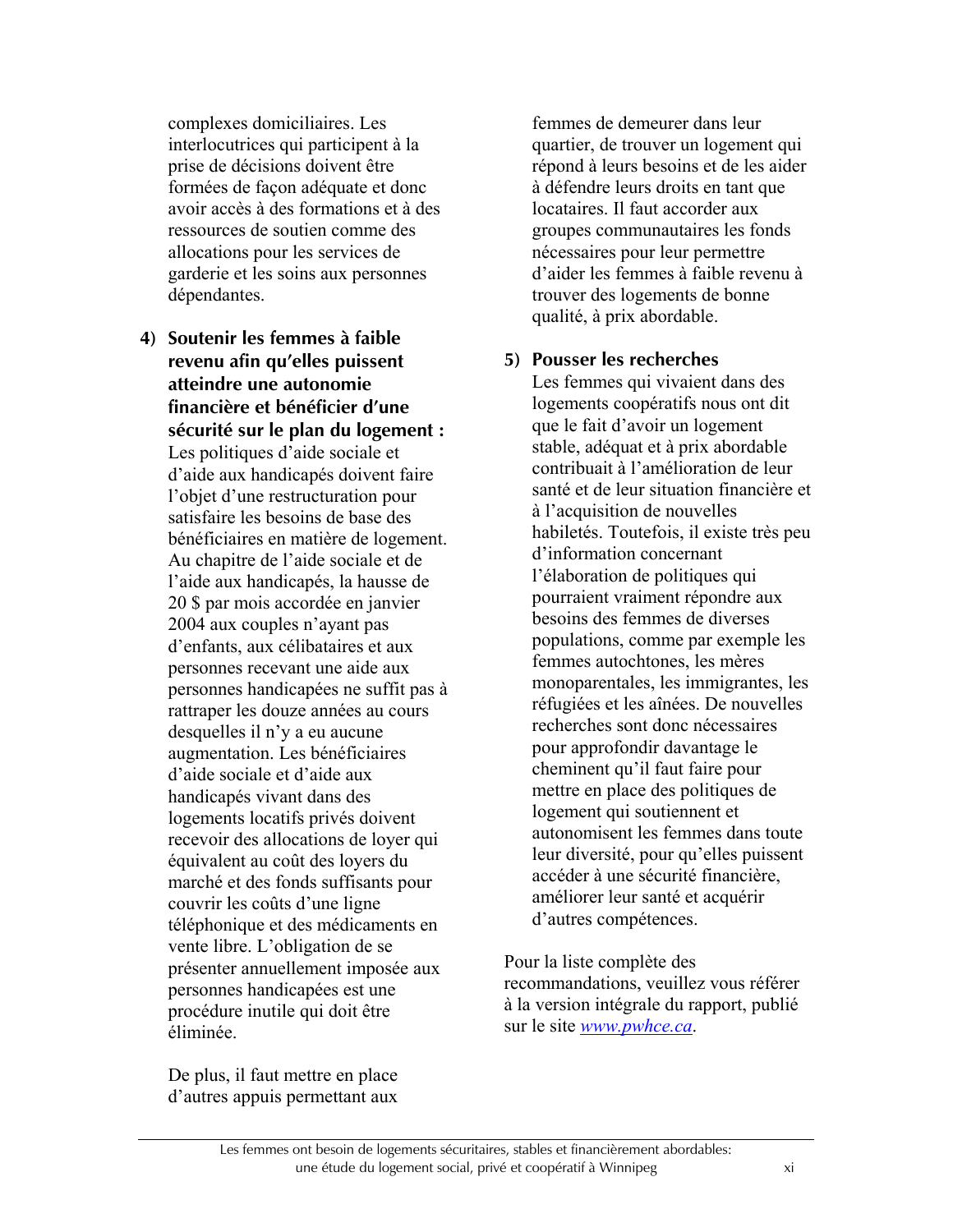# **INTRODUCTION**

Women need safe, stable and affordable housing.<sup>1</sup> Mounting evidence shows that women with low incomes have acute housing needs, are at greater risk of living in unsafe and unhealthy environments and require specific supports to achieve stable and affordable housing. $^{2}$ 

There are two key reasons why housing policies have an essential role to play in tackling the seemingly overwhelming problem of the feminization of poverty. Firstly, housing costs consume a substantial proportion of women's personal income and as a result play a pivotal role in combating poverty. Secondly, "home" has a historical place in women's lives. Home is where women do a majority of unpaid caregiving work. Home is where many women have experienced violence at the hands of their partners, and finding a safe home is therefore of paramount concern for women. Women have much to say about how to solve their housing needs, and consequently improve their health, well-being, economic circumstances and skills.

This study builds on previous work supported by the Prairie Women's Health Centre of Excellence (PWHCE), *Left in the Cold: Women, Health and The Demise of Social Housing Policies* by Darlene Rude and Kathleen Thompson (2001). Using a

 $\overline{a}$ 

population health approach, Rude and Thompson interviewed women living in poverty in Regina and Winnipeg to assess the effects of changing housing policies on the health of women. One of the main recommendations of the study is that housing models need to be developed in consultation with women living in poverty. A natural partner in the response to this recommendation is the Winnipeg Women's Health Clinic (WHC). The Clinic's "Women, Income and Health Project" documents and raises awareness of the acute effects poverty has on women's health.<sup>3</sup>

Building on the evidence linking women's poverty, health status and housing, PWHCE and WHC propose options for positive policy responses grounded in research with women living in poverty. In order to rectify and remedy the housing needs of women with low incomes, decision-makers and policy-makers need to be informed as to which housing models and practices better meet women's needs, and how models can be adapted to meet these needs better.

This study asks: what are the effects of different housing policies on women's health and well being, economic security and skills in Winnipeg? The needs of women who require supportive housing combining social or health support services with housing are not addressed here. We spoke with women who are living

<sup>1</sup> **Safety** requires that precautionary actions are taken so that women feel safe in their homes. **Stable** housing arrangements guarantees women and their families housing that suits their needs. Housing that costs no more than 30% of women's net income can be considered **affordable**, and can contribute to reducing women's core housing need (CMHCc, 1991).

<sup>&</sup>lt;sup>2</sup> Rude and Thompson, 2001; Reitsma-Street, 2001; Kappel Ramji Consulting Group, 2002

 3 In preparing for this study, PWHCE met with the Poverty Advisory Committee to the Women, Poverty and Health Project at the Women's Health Clinic. This coalition of social policy analysts, community-based program directors and women's health advocates recommended that research be undertaken as to the specific needs, benefits and risks of present housing models for women with low incomes in Winnipeg.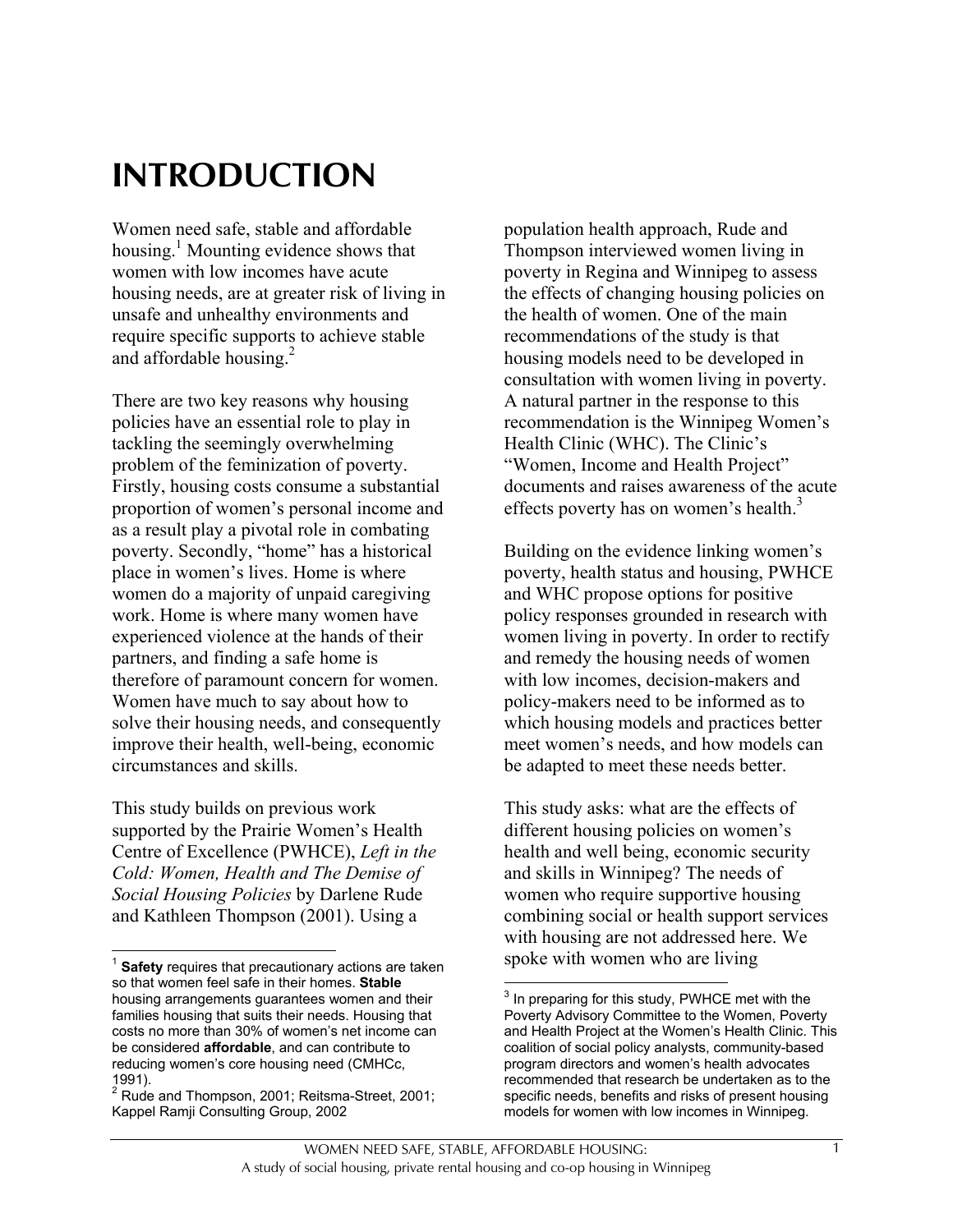independently and sought out women who are living at or below the poverty line in Winnipeg. Although the size and scope of the study are modest, given the limited resources available, the evidence gathered speaks strongly to the gendered aspects of housing policies in urban settings.

This report is divided into three sections. The first section begins with a look at the social context for women living in poverty, and provides a brief overview of housing policies in Canada. The second section is a description of the methodology and a discussion of the research findings. The third section presents the policy recommendations emerging from the research.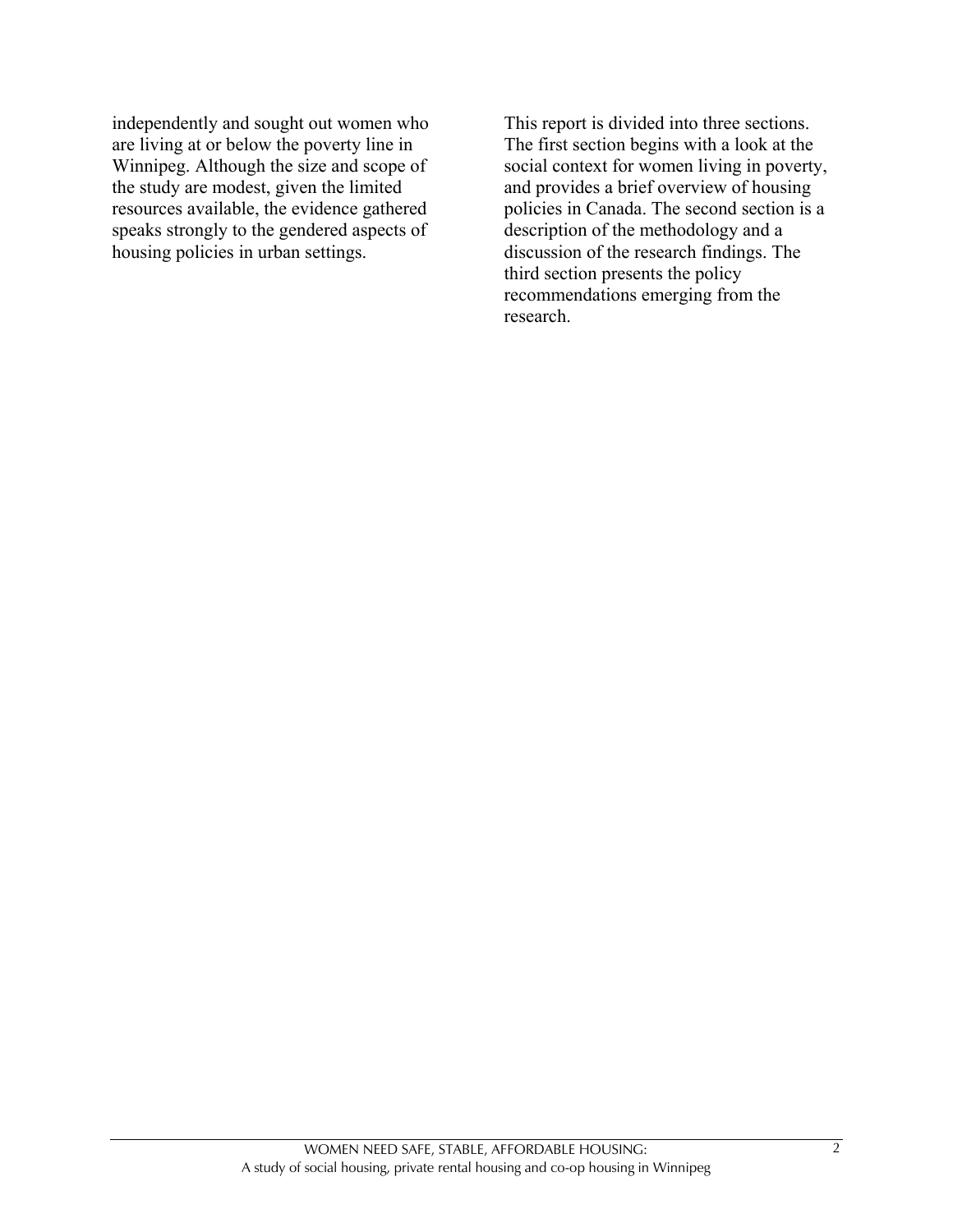# **I. WOMEN AND HOUSING**

# **WOMEN LIVE IN POVERTY**

Women form the majority of the poor in Canada; one in five Canadian women live in poverty.4 In 1999, there were 29,000 more women with low incomes in Manitoba than men – a difference of  $54\%$ <sup>5</sup> Low income is commonly defined using Statistics Canada's "Low Income Cut Off Rate" derived from the spending patterns of families on basic necessities: food, shelter and clothing.

We acknowledge that poverty has devastating effects on both women and men. However, we must recognize that women and men living on low incomes face different challenges, and that responses to poverty must acknowledge that women are over-represented among poor people. Poverty is exacerbated for women who face further challenges such as women who are immigrants and refugees, visible minorities, Aboriginal<sup>6</sup> women, women with disabilities, and senior and young women. Consider the following examples of the feminization of poverty:

 $\overline{a}$ 

- In Canada, 25% of women with disabilities live in poverty compared to 18% of men. $7$
- Aboriginal women are likely to be economically poor; 42.7% of Aboriginal women live in poverty compared with 35.1 % of Aboriginal men.
- Poverty rates are also alarming for senior women; in Manitoba, more than half of senior women who live alone are poor.
- Thirty-one percent of women who are visible minorities in Manitoba live in poverty.

Women's poverty also affects their children. Manitoba has the highest child poverty rate in Canada.<sup>8</sup> Seventy percent of children in poverty in Manitoba are living with a single mother.<sup>9</sup> Additionally, women's unpaid work frequently is a factor that affects women's incomes. Women's gender roles leave them responsible for childcare and domestic work, and so they have less money for suitable housing.<sup>10</sup>

Aboriginal and visible minority women face additional challenges. They have spoken about the racism and oppression they have experienced, both as individual women and as members of a group of people who have been systematically marginalized for years

<sup>4</sup> Morris, Marika *Women and Poverty Factsheet* Canadian Research Institute on the Advancement of Women 2002 Downloaded December 7, 2003 <www.criaw-

icref.ca/factsheets/Poverty\_fact\_sheet\_e.htm> <sup>5</sup> <sup>5</sup> Statistics Canada *Income in Canada* in Donner, 2002:1

 $^6$  The term Aboriginal is used as a general term referring to the three groups of Aboriginal people – Indians, Metis people and Inuit, as so defined by the federal government (Indian and Norther Affairs Canada).

 7 Fawcett *Living with Disability in Canada: An*

*Economic Portrait,* 1996:100<br><sup>8</sup> Campaign 2000 Manitoba. The 2003 Manitoba Child Poverty Report Card. Winnipeg: Social Planning Council of Winnipeg P. 2 9 Donner, 2002: 7.

<sup>10</sup> Rude and Thompson, 2001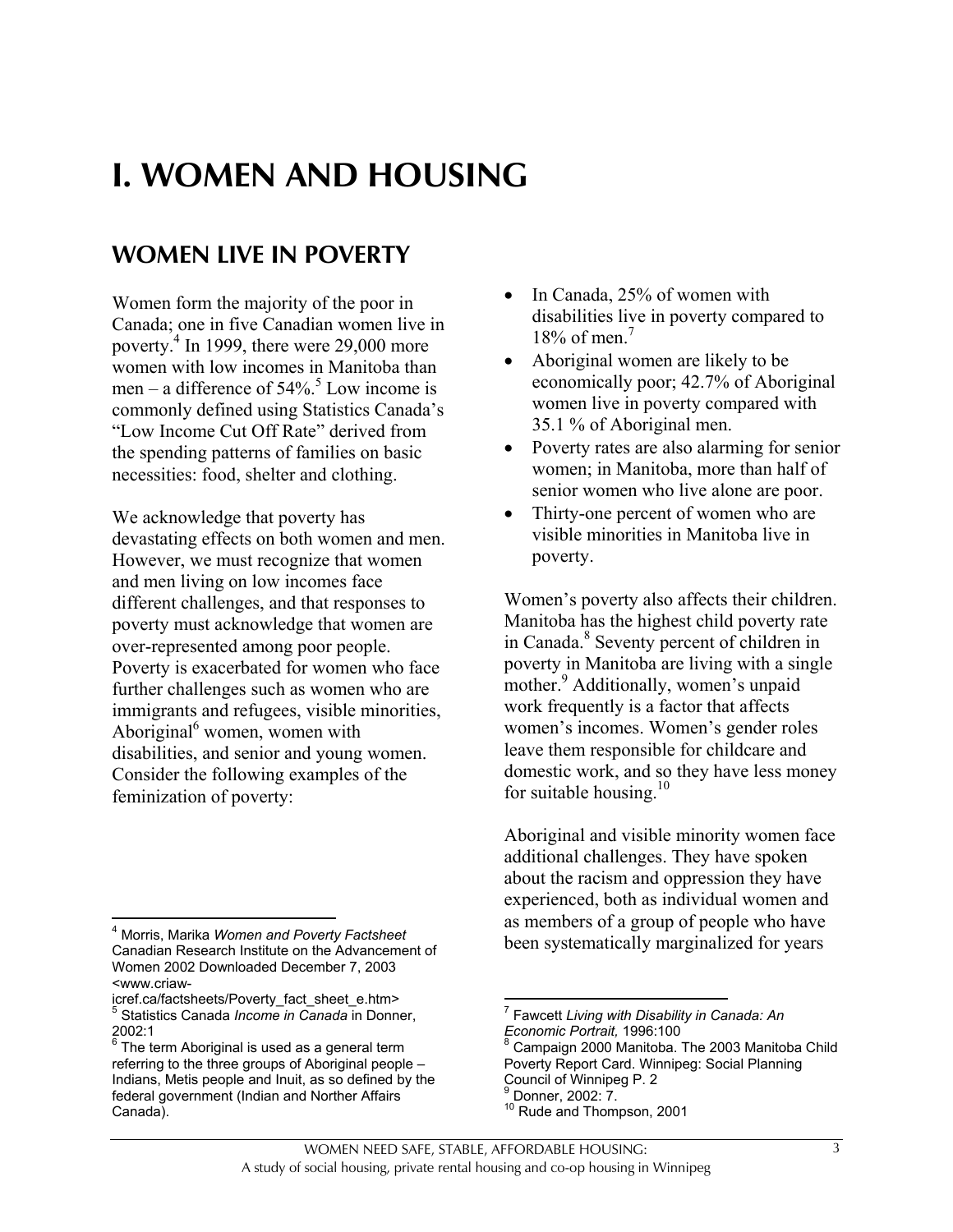and the difficulties this has created in finding and affording suitable housing.<sup>11</sup>

The feminization of poverty, and the multiple barriers faced by Aboriginal and racialized women, senior and young women, women with disabilities and single mothers require special attention and analysis. It is the responsibility of all three levels of government to ensure that policies and programs have equitable outcomes for women and men. This directive is established through Sections 15 and 28 of the Canadian Charter of Rights and Freedoms.

Judicial decisions and policy debates under the Charter have contributed to a recognition that treating women and men identically will not ensure equal outcomes and to increasing acceptance of the concept of substantive equality (equality as equality of results or outcomes).<sup>1</sup>

In response to women's right to substantive equality, policy frameworks such as the United Nation's Beijing *Platform for Action* and the Canada's Federal *Plan for Gender Equality* advance gender-based analysis as essential to the development of efficient and effective policies and programs.

Gender-based analysis allows for examination of policies for differential outcomes for men and women, girls and boys of diverse backgrounds. Gender-based analysis asks questions based on what we know about the differences between men and women of different backgrounds including race, age, ability and sexual orientation. It raises concerns of safety from violence, access to childcare, gendered differences in communication, and culturally imposed roles on women, among others. $^{13}$ 

Currently neither the Government of Manitoba nor the City of Winnipeg has a gender-based analysis policy. The lack of such an instrument inhibits the advancement of gender-based analysis for women's equity and equality within provincial and municipal programs and policies. Since departments are not required to use a "gender lens", there is no systematic approach to ensure policies and programs achieve equality of outcomes for women and men.

## **WHAT WE KNOW ABOUT WOMEN'S HOUSING NEEDS**

Women in recent years have had an increasingly difficult time finding and affording suitable housing.<sup>14</sup> This can be traced to changes in housing policy in Canada during the last fifteen years that saw the federal government withdraw from social housing policy and programs.<sup>15</sup> As a result, there has been an increase in the number of women who spend more than 30% of their income on housing; these women are considered to be in "core housing need".

Female headed households are more likely than male-headed households to be renters and to pay 30% or more of their income for housing. This is considered a housing affordability problem, and it affects almost half of the female-headed households in Canada. The proportion of female-headed renter households paying 30% or more of their household income on housing increase from 38% to 47% between 1980 and 1995 (SPR Associates 1997). Females living alone and female lone parents accounted for 45% of Canadian households in 'core' housing need (CMHC 2000c).*<sup>16</sup>*

<sup>&</sup>lt;sup>11</sup> Kappel Ramji Consulting Group, 2002

<sup>&</sup>lt;sup>12</sup> Status of Women Canada 2001.<br><sup>13</sup> Rude and Thompson, 2001

 $14$  Ibid.: 42

<sup>15</sup> Ibid.: 6<br><sup>15</sup> Ibid.: 6<br><sup>16</sup> Kappel Ramji Consulting Group, 2002:108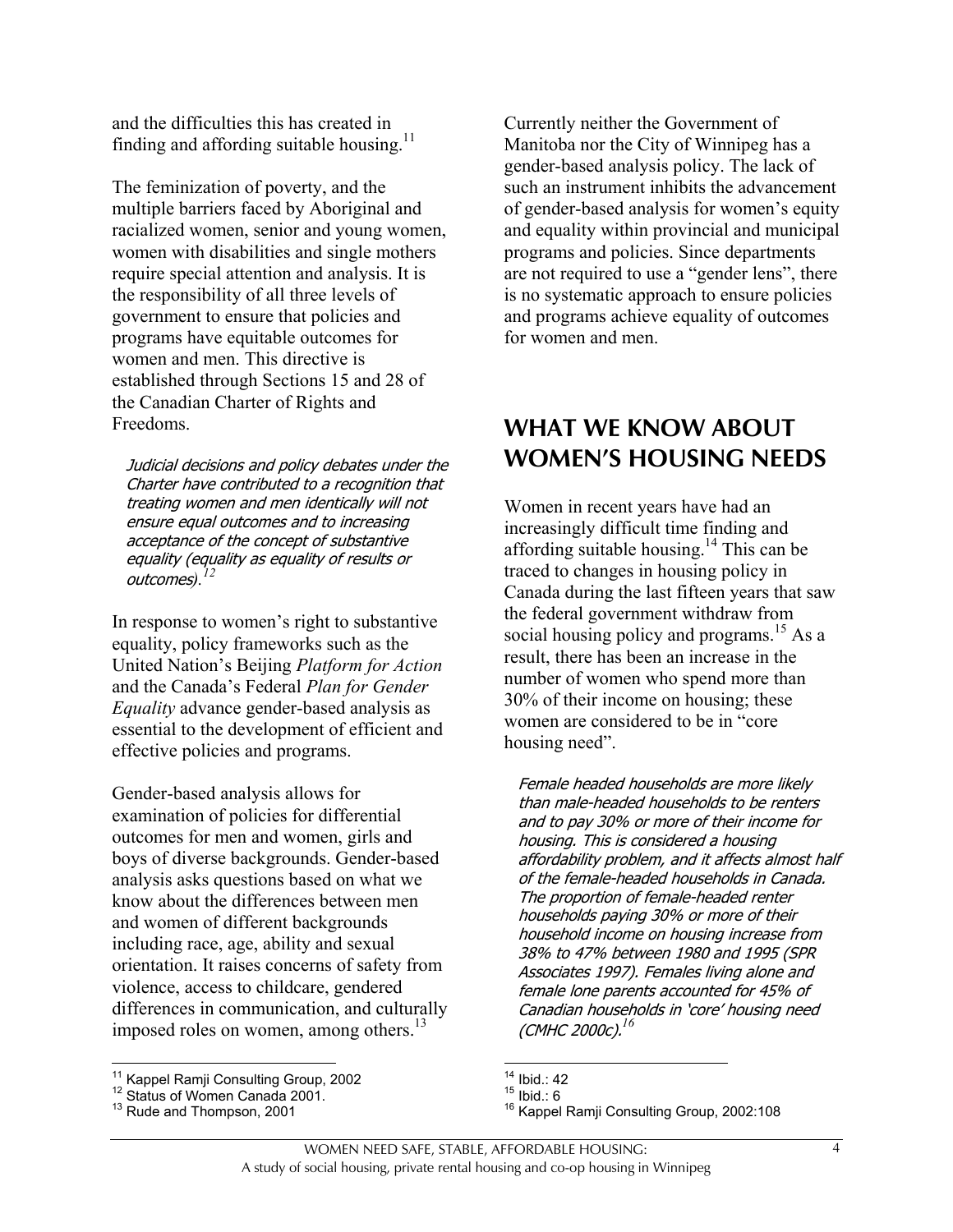*Common Occurrence: The Impact of Homelessness on Women's Health* found the increase in incidence of visible and invisible homelessness among women is one result of the gaps in programs. Women are often homeless even if they are not necessarily on the street, and stay in unhealthy environments because of the lack of safe affordable housing.<sup>17</sup>

The 2001 *Housing Policy Options for Women Living in Urban Poverty: An Action Research Project in Three Canadian Cities* undertook qualitative interviews, genderbased analysis of housing policy documents, and a statistical analysis of 1996 Census data. The study with women in Victoria, Regina and Saint John found that women themselves perceive gender as a factor affecting their current housing and lowincome, and that poverty is the key factor restricting their access to safe, affordable housing.<sup>18</sup> The study found that most women with low incomes and in core housing need depend on the private rental market for housing.<sup>19</sup> In the three cities studied, only five percent of the housing stock is social housing with rent geared to income<sup>20</sup>

*Left in the Cold: The Demise of Social Housing Policies* found a lack of suitable housing for women, and their children (if they are parenting) in Regina and Winnipeg. The study documents women's experiences of sexual harassment from landlords. Women were vulnerable because they lived in apartments with locks that did not work. Women need avenues to redress these violations of their human rights. Additionally, the study found that basic

<sup>17</sup> Kappel Ramii Consulting Group, 2002

health and safety rules and regulations must be followed in all areas of housing.<sup>21</sup>

*Left in the Cold* provides an important example of women's specific housing needs - fixing simple things around the home. "It is important to recognize that many women have not had the chance to learn basic home maintenance skills and seldom own a suitable set of tools".<sup>22</sup> A sustainable solution to meet this goal is to provide training and tools to women for the improvement of their homes. Women could then take charge of some repairs, enabling them to improve their own health and the health of their children (if they are parenting).

The gap between what low-income people can afford, and market rents in Winnipeg, was documented by the *Community Plan on Homelessness and Housing* released by the Social Planning Council of Winnipeg in 2001. This report found that:

There were 8,680 lone parents in Winnipeg with incomes under \$14,999. For these families affordable housing (based on no more than 30% of household income) would be \$374 per month. Data from Canada Mortgage and Housing reveals the average rent for a one-bedroom unit in Winnipeg as of October 2000 is an estimated \$463 per month. An average two-bedroom unit would cost an estimated \$595 per month.*<sup>23</sup>*

Since women comprise 89% of lone parents in Winnipeg, the above example points to the gap between income and market rents experienced predominantly by single mothers.<sup>24</sup> When women have low incomes and high rents it dramatically affects the rest of their budgets and what they have left over

22 Ibid.: 46<br>
<sup>23</sup> SPCW, 2001: 42<br>
<sup>24</sup> Based on calculations from Statistics Canada's 2001 Census of lone parent families.

<sup>&</sup>lt;sup>18</sup> Reitsma-Street, 2001:iv<br><sup>19</sup> Ibid.: v<br><sup>20</sup> Ibid.:v

 $21$  Rude and Thompson, 2001: 44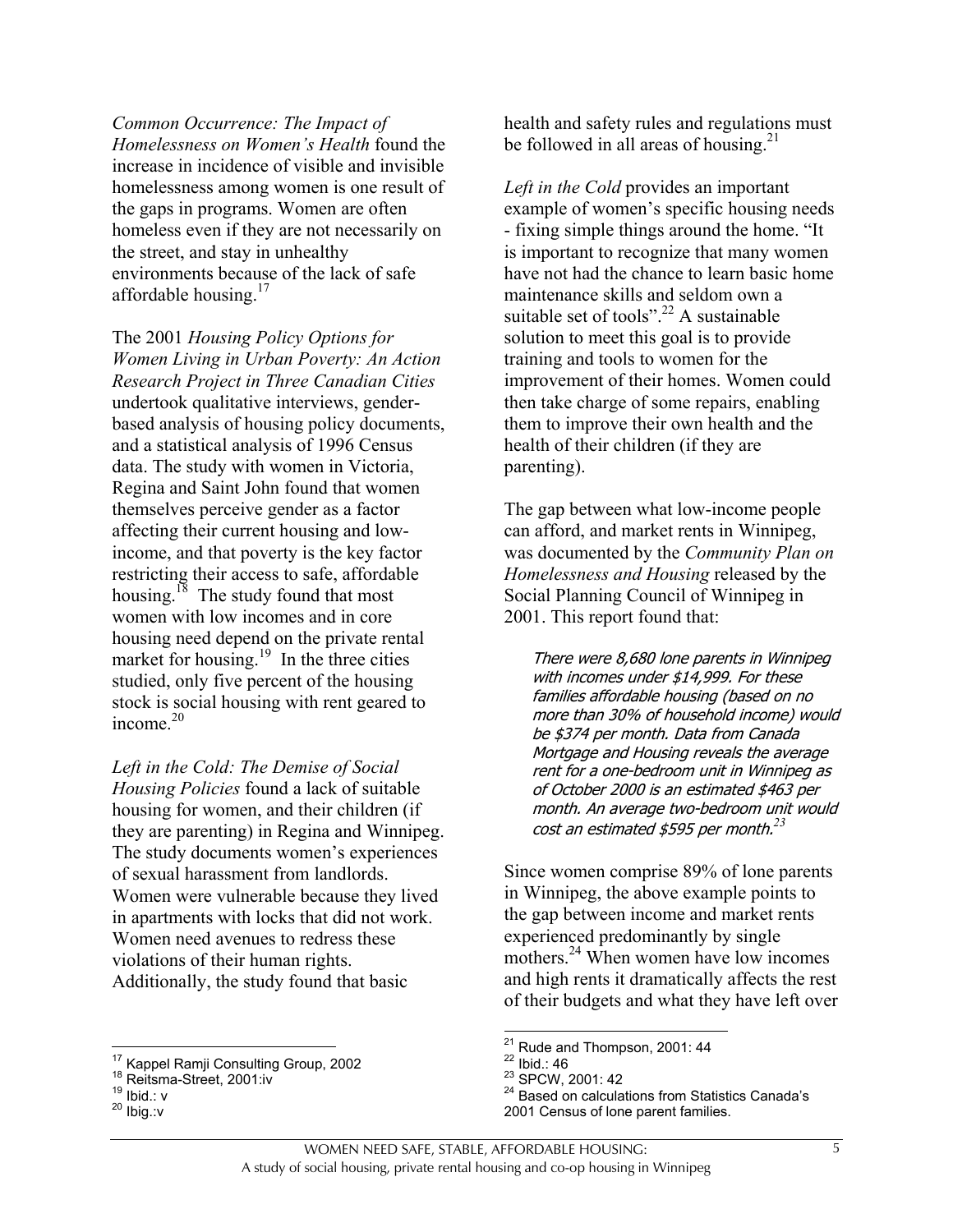to buy other essentials like food, transportation, clothing and a telephone. Additionally, it forces women to live in unsuitable housing since they cannot afford housing to meet their needs.

The table below outlines the amount women on social assistance receive for rent.

| <b>Table 1. Social Assistance Received for</b> |  |
|------------------------------------------------|--|
| Rent                                           |  |

| <b>Family Size</b> |          | <b>Basic Rent Rent Including</b><br><b>Fuel and</b><br><b>Utilities</b> |
|--------------------|----------|-------------------------------------------------------------------------|
| 1 Person           | \$243.00 | \$285.00                                                                |
| 2 Persons          | 285.00   | 387.00                                                                  |
| 3 Persons          | 310.00   | 430.00                                                                  |
| 4 Persons          | 351.00   | 471.00                                                                  |
| 5 Persons          | 371.00   | 488.00                                                                  |
| 6 Persons          | 387.00   | 513.00                                                                  |

Source: http://www.gov.mb.ca/fs/eiamanual/19.html

The gap between the actual cost of housing and women's low incomes is exacerbated by the fact there has been a decrease in the total number of rental units and no expansion of social housing in Manitoba since  $1995.^{25}$ 

*Left in the Cold* urges that new housing must be developed using a grass-roots approach that includes extensive consultations with women.<sup>26</sup> This present study is a response to this recommendation. We sought to ask women living in different housing situations about their housing needs. These needs have become intensified in Canada as the quality of the low-cost housing stock dwindles, and the federal government pulled away from providing capital for new housing and improvements in the early 1990s, as will be discussed below.

## **HOUSING POLICIES IN CANADA**

In 1996 the federal government announced that it planned to phase out its role in social housing when program commitments lapsed and that it would be capping expenditures in the provinces over the long term at 1995/96 levels.27 In September 1998, the Canada Mortgage and Housing Corporation (CMHC), the federal body responsible for housing, transferred responsibility to the province of Manitoba for 17,500 housing units that had been primarily owned by nonprofit organizations under various program and funding operations.<sup>28</sup>

The Manitoba Housing and Renewal Corporation (MHRC) is the provincial body responsible for housing and receives policy direction from the provincial government. MHRC is the delivery arm for federal/ provincial cost-shared social housing programs and other capital programming from the province; it also issues mortgages and loans. MHRC revenue comes from transfer payments from CMHC, revenues from rents and loans, and a transfer payment from the provincial government to make up the difference in expenses. The Manitoba Housing Authority, under direction from the MHRC, manages provincially owned public housing.

#### **The Affordable Housing Initiative**

The federal government is involved in capital financing again in the Affordable Housing Initiative. Cost-shared with the province of Manitoba, \$50 million dollars has been set aside to increase the supply of affordable rental units and new housing in Manitoba. In Winnipeg, the City contributed

 $\overline{a}$ 

<sup>&</sup>lt;sup>25</sup> SPCW, 2001<br><sup>26</sup> Rude and Thompson, 2001: 45

 $27$  Ibid.: 5

<sup>28</sup> Manitoba Family Services and Housing 2002: 105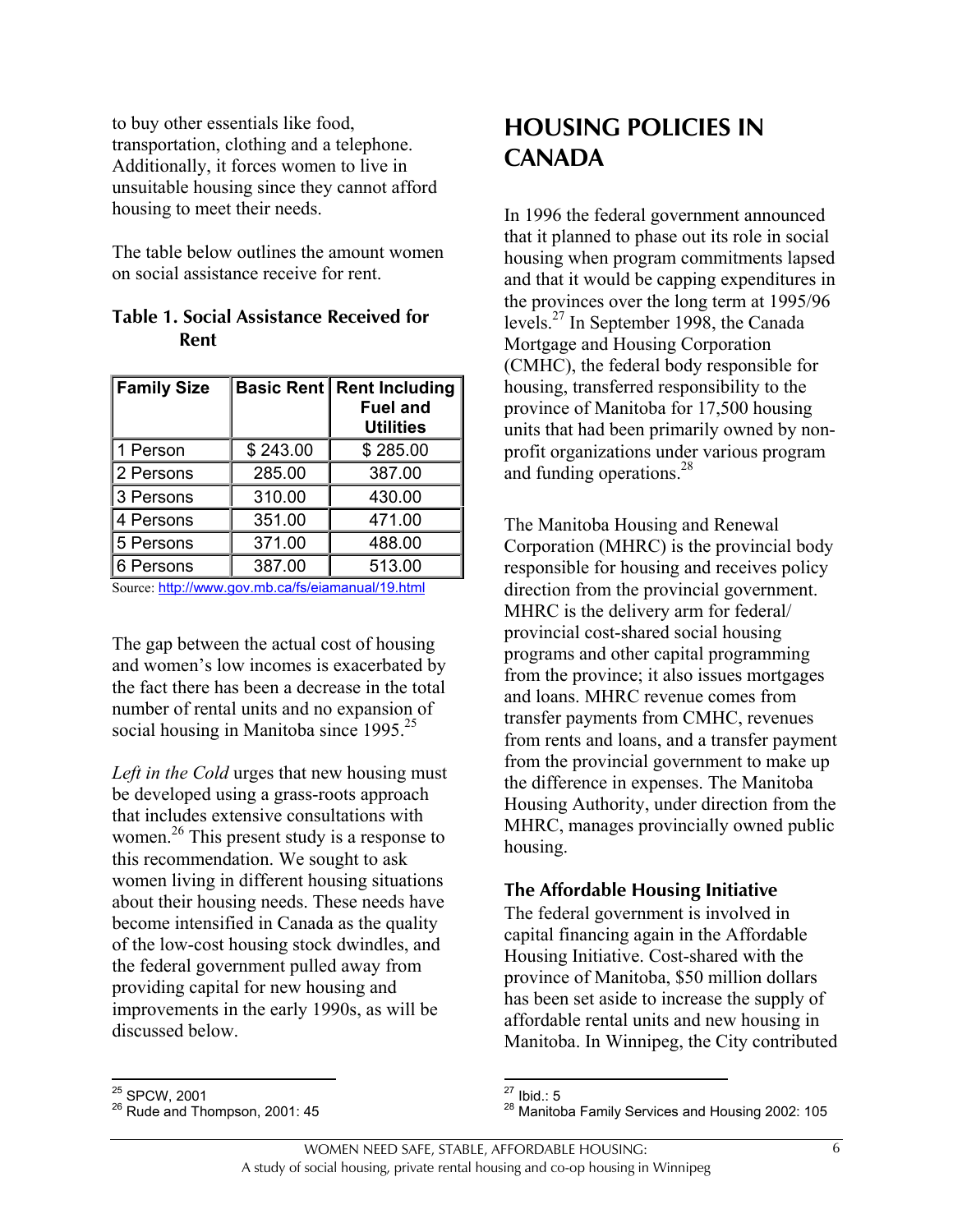an additional \$17.5 million to the Initiative. It is administered through the Winnipeg Housing and Homelessness Initiative, a "single-window" delivery mechanism for housing programs from all three levels of government.

The Affordable Housing Initiative is comprised of four programs, only one of which is related to building housing for lowincome renters. This is the "New Rental Supply Program", which provides capital funding to private, non-profit and cooperative organizations building housing units. The purposes of the other three programs are as follows: the Repair/Conversion program funds repairs not covered by the Residential Rehabilitation Assistance Program; the Homebuyer Down Payment Assistance program provides assistance to first time home buyers; and the New Homeownership Supply Program provides one-time capital to home builders.<sup>29</sup> These three programs then, are designed for home-ownership and housing repairs.

The Affordable Housing Initiative states that it targets low-to-moderate income renters, urban families, off-reserve Aboriginal people, northern residents, seniors, persons with disabilities and new immigrants. $30$  It does not acknowledge women's specific housing needs; gendered aspects of housing are not mentioned.

#### **Public Housing in Manitoba**

When it comes to subsidized housing for women with low incomes, one option is to apply to the Manitoba Housing Authority (MHA) to live in one of the units it operates. The applications are processed based on urgency of need, and applicants can specify the size of the unit (1, 2 or 3 bedrooms) and

area of the city they wish to live. Currently there is a waiting list of 3,033 people to live in Manitoba Housing properties; a dramatic **93%** increase in the waiting list for Manitoba Housing since 2000 (Table 2).

|             | $2000^1$ | 2003 <sup>1</sup> | %        |
|-------------|----------|-------------------|----------|
|             |          |                   | increase |
| Studio      | 435      | 667               | 53%      |
| 1 BR        | 22       | 194               | 782%     |
| 2 BR        | 616      | 1,090             | 77%      |
| 3 BR        | 369      | 759               | 106%     |
| 4 BR        | 122      | 243               | 99%      |
| <b>5 BR</b> | 5        | 80                | 1500%    |
| Total       | 1,569    | 3,033             | 93%      |

#### **Table 2. Waiting Lists for Manitoba Housing.**

This shows the need for low-income housing in Manitoba and is an indication of the housing crisis in the province.

#### **Tenant Associations**

The Manitoba Housing Authority registers groups of tenants who organize themselves into Tenant Associations. They can receive financial support and resources from Manitoba Housing Authority. The Tenant Associations represent the tenants concerns and organize activities and services. Currently 27%, or 22/82, of Manitoba Housing Buildings with more than 25 units have tenant's associations; none of the 79 buildings with less than 25 units have tenant associations<sup>31</sup>

#### **Private Rental Market**

Women renting privately on their own are subject to paying market price for rent. Since women living in poverty have extremely limited financial resources, their ability to choose where they live is restricted. Additionally, a marginal increase

1

<sup>&</sup>lt;sup>29</sup> http://www.gov.mb.ca/fs/housing/ahi.html<br><sup>30</sup>Ibid.

 $\overline{a}$ <sup>31</sup> Department of Family Services and Housing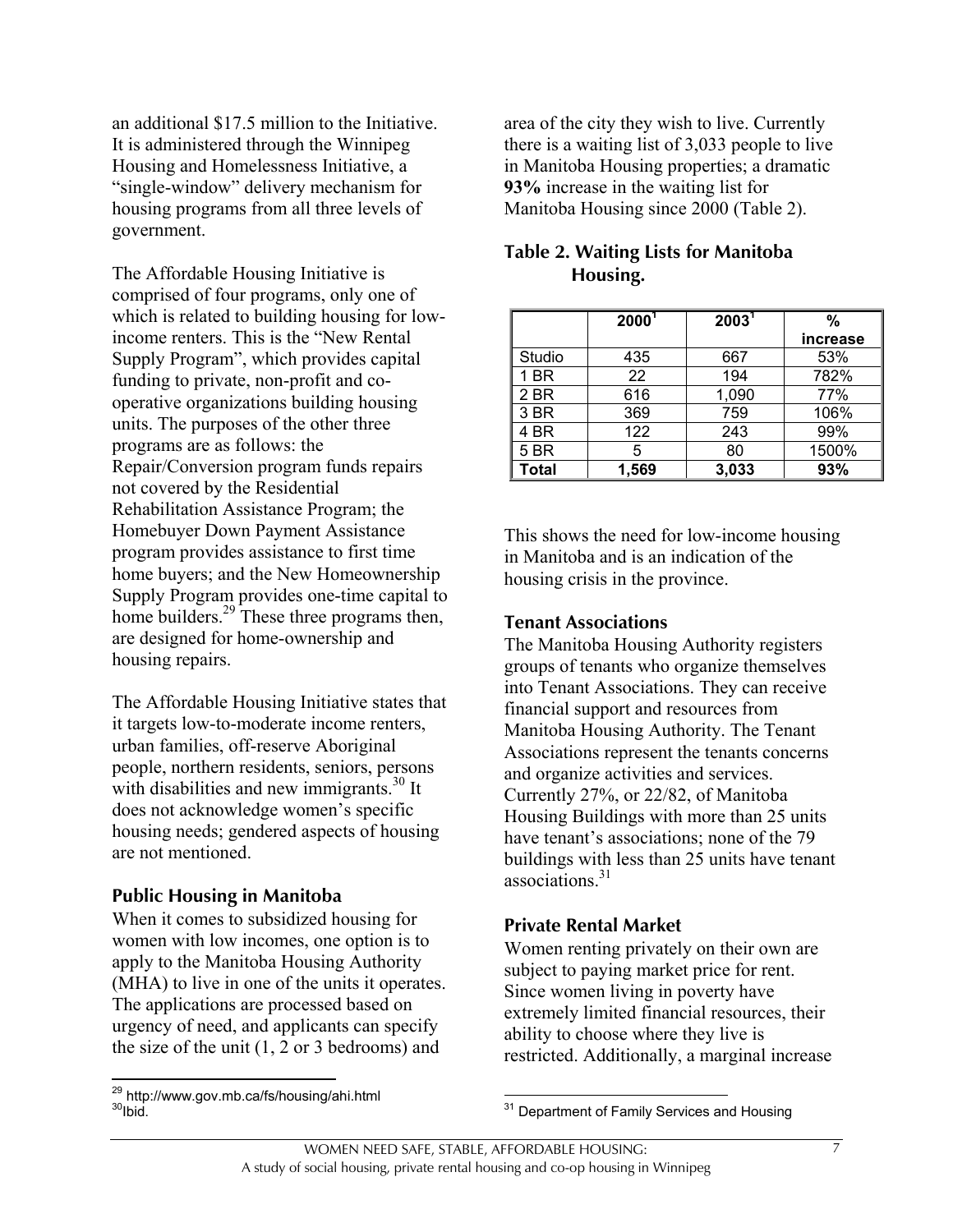in rent has detrimental effects. For example, it forces women to move to seek lower rent, thereby incurring moving costs. In addition, constant moving is disruptive for women and their children; 30% of children in poverty have changed schools three times before age 11, in contrast with 10% of better-off children.<sup>32</sup>

A woman renter may be eligible for a Shelter Allowance for Family Renters (SAFR) from Manitoba Family Services and Housing if her rent exceeds 25% of her household income, to a maximum of \$180. In 2001/2002, 85% of shelter allowance recipients were single-parents.<sup>33</sup> Considering that 90% of single parents are women, this program represents a significant support to women with low incomes.

However, the amount of money and people benefiting from the SAFR program has decreased in the past 3 years. In 1999/2000 1,243 recipients received an average of \$125 per month. In 2002/2003 945 renters received an average of \$127 per month. This represents a decrease in expenditures on this program of \$156,000 from 1999 to 2003.<sup>34</sup>

#### **Co-operative Housing**

 $\overline{a}$ 

Another housing option for women with low-incomes is co-operative housing. Currently in Manitoba there are 45 co-ops comprising of 2,982 units. Most of these were built prior to the 1990s. Political will plays a large role in the development of cooperative housing. The support of the Schreyer government (NDP) was identified as the single most important factor in the development of co-operatives in Manitoba.<sup>35</sup>

Co-operative housing corporations are legal entities operating as not-for-profit organizations. Membership is voluntary. Each person who lives in the co-op buys a share and becomes a member. This entitles the member to vote in the operations of the co-op, and to opportunities to participate in management of the co-op by running for the board of directors and/or serving on a committee. In turn, every member agrees to respect the by-laws of the co-operative and to pay their monthly rent. Co-operatives are democratic in structure, and have in place formal avenues for tenant-members to make their needs heard, and have input into their housing arrangement. The success of the governance structure of the co-op depends on the supports, training and resources available to the tenant-members.

A number of committees, such as finance, selection, maintenance, social and external relations, assist in the administration of the co-operative. Some co-operatives hire staff or outside resources to do some or all of the property management functions..<sup>36</sup>

Co-ops built under federal – provincial housing programs in Winnipeg are "Limited Equity Co-ops" meaning that there is a restriction placed on the value of the shares sold to members.<sup>37</sup> Members may pay less than full market price for their share if a non-profit sponsor such as a credit union or government makes up the difference.<sup>38</sup>

 $\overline{a}$ 

<sup>32</sup> Campaign 2000, *Report Card on Child Poverty in*

*Canada* (Toronto, 1999) in Morris, 2002.<br><sup>33</sup> Manitoba Family Services and Housing, 2002:110<br><sup>34</sup> Manitoba Family Services and Housing, 2002: 110 and Manitoba Family Services and Housing 2002 – 2203 Annual Report, 2003: 118.

<sup>&</sup>lt;sup>35</sup> Skelton, 2002: 8<br><sup>36</sup> CMHCa<br><sup>37</sup> Ibid.<br><sup>38</sup> Ibid.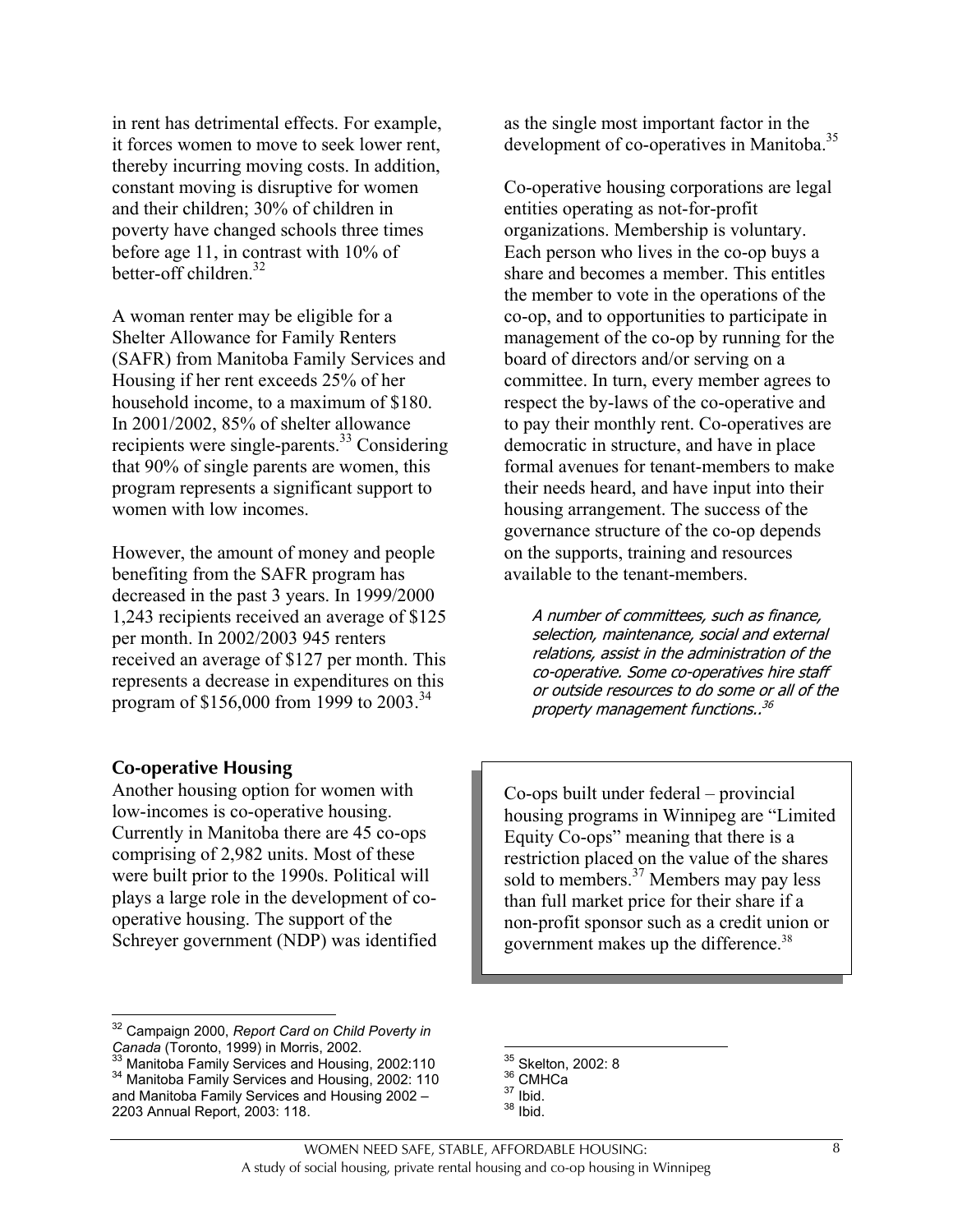Membership in a co-op in Winnipeg ranges from \$600 to \$1000; a typical membership is \$800.39 Most co-ops in Winnipeg have between one quarter to one third of their members paying a reduced monthly rate, based on their core housing needs. These members pay only 30% of their net income, after they have paid the membership fee. The co-op corporation applies for grant money to cover the subsidized rents through Provincial Co-operative Assistance Programs and the Canada Mortgage and Housing Corporation' Co-operative Housing Program. The waiting time for a subsidized unit in a co-op in Manitoba ranges from two to three years depending on location and size.

A woman who wants to live in a co-op building would have to pay the \$800 membership fee herself after gaining entry through the waiting list. If she is on Employment and Income Assistance, she is eligible for half of the co-op's regular monthly housing charge towards the membership fee.<sup>40</sup>

The literature explains that the benefits of co-operative housing are both economic and social. It is a low-cost way of providing housing in a mixed income situation, meaning that people of various incomes live together in one building or complex. This reduces any stigma for people with lowincomes and the co-operative reflects the diversity of incomes found in Canada.

A study by Canada Mortgage and Housing Corporation of federal co-op housing programs found that housing co-ops cost 40% less to operate than comparable public

 $\overline{a}$ 

housing owned by the federal or provincial government.<sup>41</sup>

Contribution by residents living in cooperative housing reduces the cost of administration, maintenance, operations and utilities when compared to public and private non-profits and public housing. Residents contribute to the management and operations through the board of directors and committees for finances, selection, maintenance and so forth. In addition, prudent management of expenditures is encouraged because residents are responsible for all decisions affecting the co-operative and information is transparent and easily accessible*. 42*

Co-operative housing also plays a role in transforming social relations.<sup>43</sup> For example, building units accessible for people with disabilities provide space for independence, and give control to residents who may otherwise be marginalized by their disabilities.<sup>44</sup> Additionally, residents involved in committees have the opportunity to develop administrative and leadership skills adaptable to employment situations.

The Co-operative Housing Federation of Canada lists some of the demographics of families living in co-operative housing in Canada $45$ :

- Lone parents are 2.5 times more prevalent in co-ops than in private rental housing
- One quarter of co-op units are occupied by new Canadians
- 5,000 co-op dwellings are home to at least one person with a disability
- Co-op households have average incomes 30% below other Canadian households

<sup>&</sup>lt;sup>39</sup> Peifer-Ross, *Interview.* 2003.

http://www.gov.mb.ca/fs/programs/eia/policymanual/1 9.html

 $\overline{a}$ 

<sup>&</sup>lt;sup>41</sup> CMHCa, no date<br><sup>42</sup> Ibid.<br><sup>43</sup> Skelton, 2002: 9<br><sup>44</sup> Cooper and Rodman in Skelton, 2002:9<br><sup>45</sup> www.chfc.ca/eng/chf/about\_2\_1.htm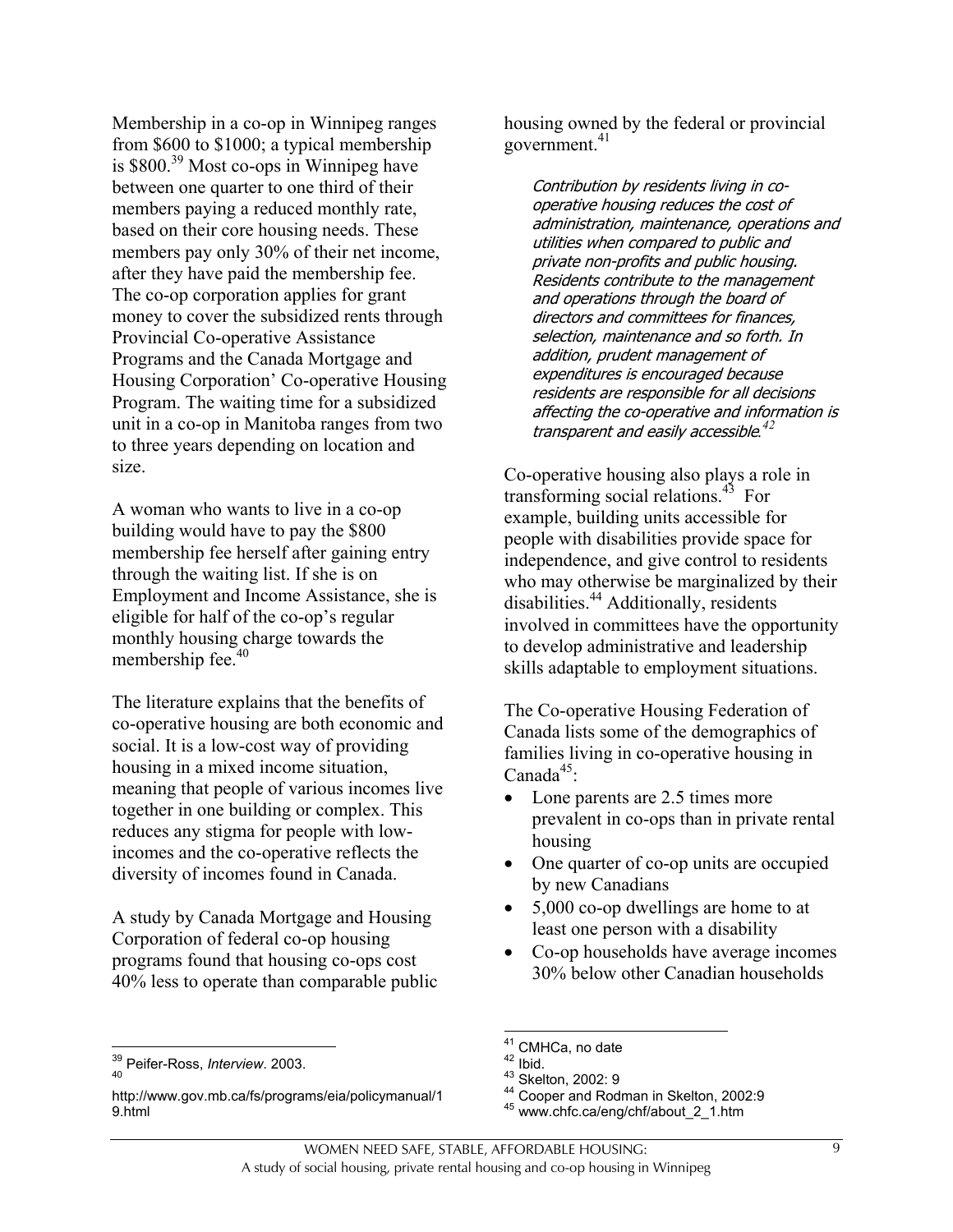- Co-op households are twice as likely to have poverty-level income
- Co-op members have higher average education levels than the general population

The characteristics of co-op members exemplify how the co-op structure tends to support people who are at risk of poverty in Canada.

Higher representation of the above mentioned groups can be attributed to the fact that co-ops have multiple bottom lines that include social as well as economic objectives.46

While members are always concerned about the financial viability of the co-op, their main objective is to maintain access to the product or services supplied by the co-op, not to increase the rate of return on their investment.<sup>47</sup>

This is where the co-operative model differs from other options available for women with low incomes. Private rental housing is created to make a profit, therefore rates will always be pressured upwards by landlords. Social housing is created to provide lowincome housing, but has limited mechanisms for input from residents. The Co-operative housing model is founded on the "one member, one vote" principal, and thereby is created to serve the needs of residents, and meet both economic and social goals.<sup>48</sup>

 $\overline{a}$ <sup>48</sup> Ibid.

 $\overline{a}$ <sup>46</sup> Conn, 1999<br><sup>47</sup> Ibid.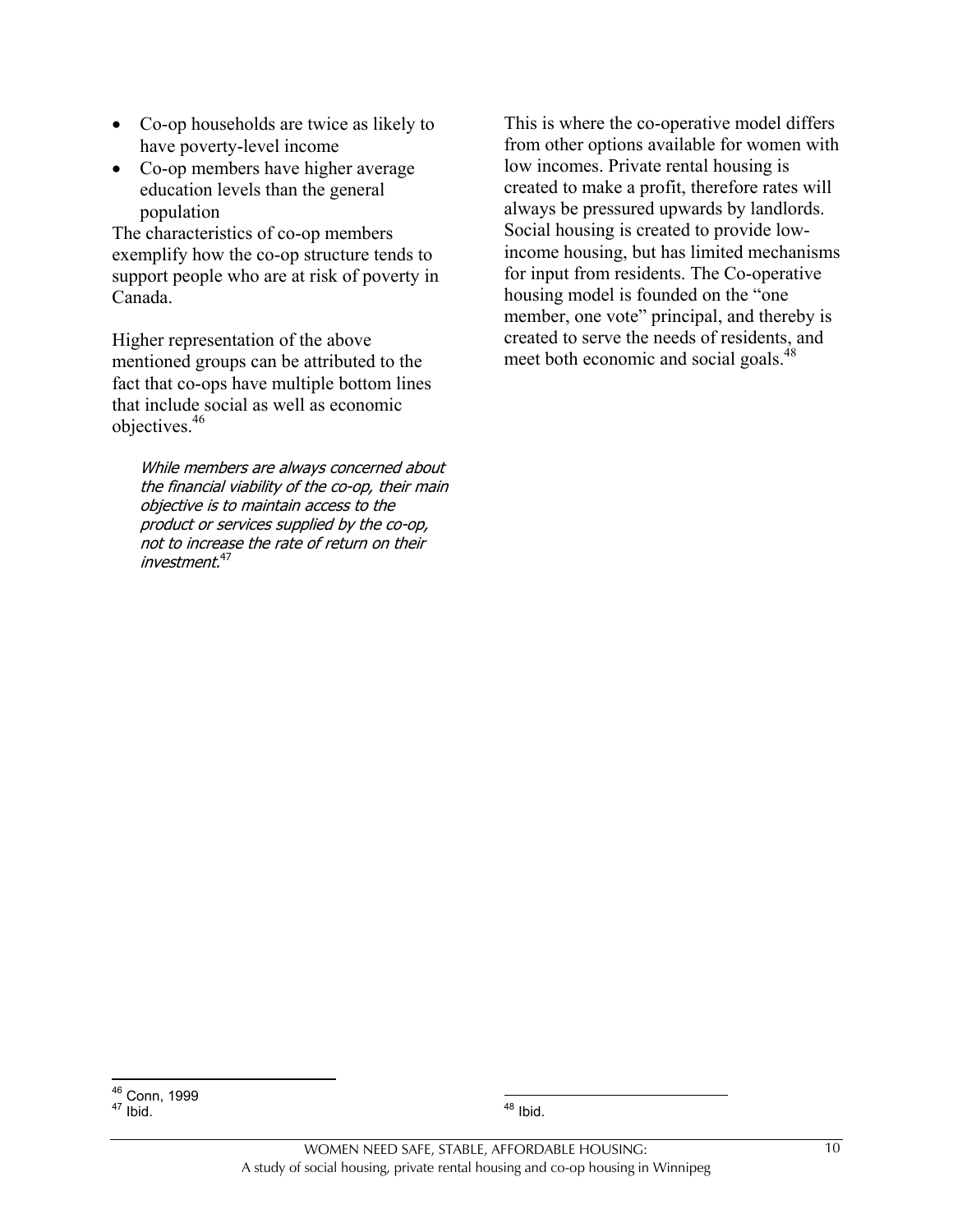# **II. METHODS AND FINDINGS**

# **METHODS**

We consulted with women living in different housing to find out how their current living situation was meeting their needs, and to assess the impact of their housing situation on their well-being, economic circumstances and skills. We chose focus groups as a research instrument to allow ideas to emerge and be built upon by the group.

#### **Focus groups**

Twenty-nine women participated in three focus groups. We reached the women who rented privately or lived in Manitoba Housing Authority buildings by holding two different focus groups with two communitybased organizations located in different inner-city neighbourhoods. This approach was beneficial because we were able to hold the focus groups in environments that were familiar to the participants. The participants in these two focus groups included both women renting privately and women renting through Manitoba Housing.

The third focus group was with women living in co-op housing, arranged through a co-op apartment complex. The co-op posted information about the study and invited women to the focus group; ten women participated.

A consent form describing the purpose of the research project was distributed, and written consent was obtained from each woman prior to her involvement (Appendix A). We took every effort to guarantee confidentiality and protect the identities of the women participants.

The focus groups began with questions about housing needs, income and health (Appendix B). The women's responses were recorded on flip-chart paper by one of the researchers at the front of the room. Participants were asked to correct any mistakes made by the researcher as the responses were being recorded. The other researcher facilitated the focus group.

At the same time as we were learning about women's housing needs, we wanted to share with them recent research about women and housing, and on policy changes over the last ten years. The Poverty Advisory Committee of the Women's Health Clinic recommended that instead of simply gathering information, the focus group could also be a time to educate women about changes to housing policy in Canada. This information exchange was important because we wanted to provide information on housing policies that could put women's experiences in context for them. Thus, after the women shared their experiences, a short presentation on current housing literature (Appendix C) was made followed by two remaining questions about women's interests in participating in decision-making related to housing and recommendations to government on housing.

The data was analyzed using the constantcomparative method standard in qualitative research methods.49 The data was transferred from the flip-chart to word processing files. Next the Researchers reviewed the responses for common themes and issues.

 $\overline{a}$ <sup>49</sup> Glaser and Strauss, 1967.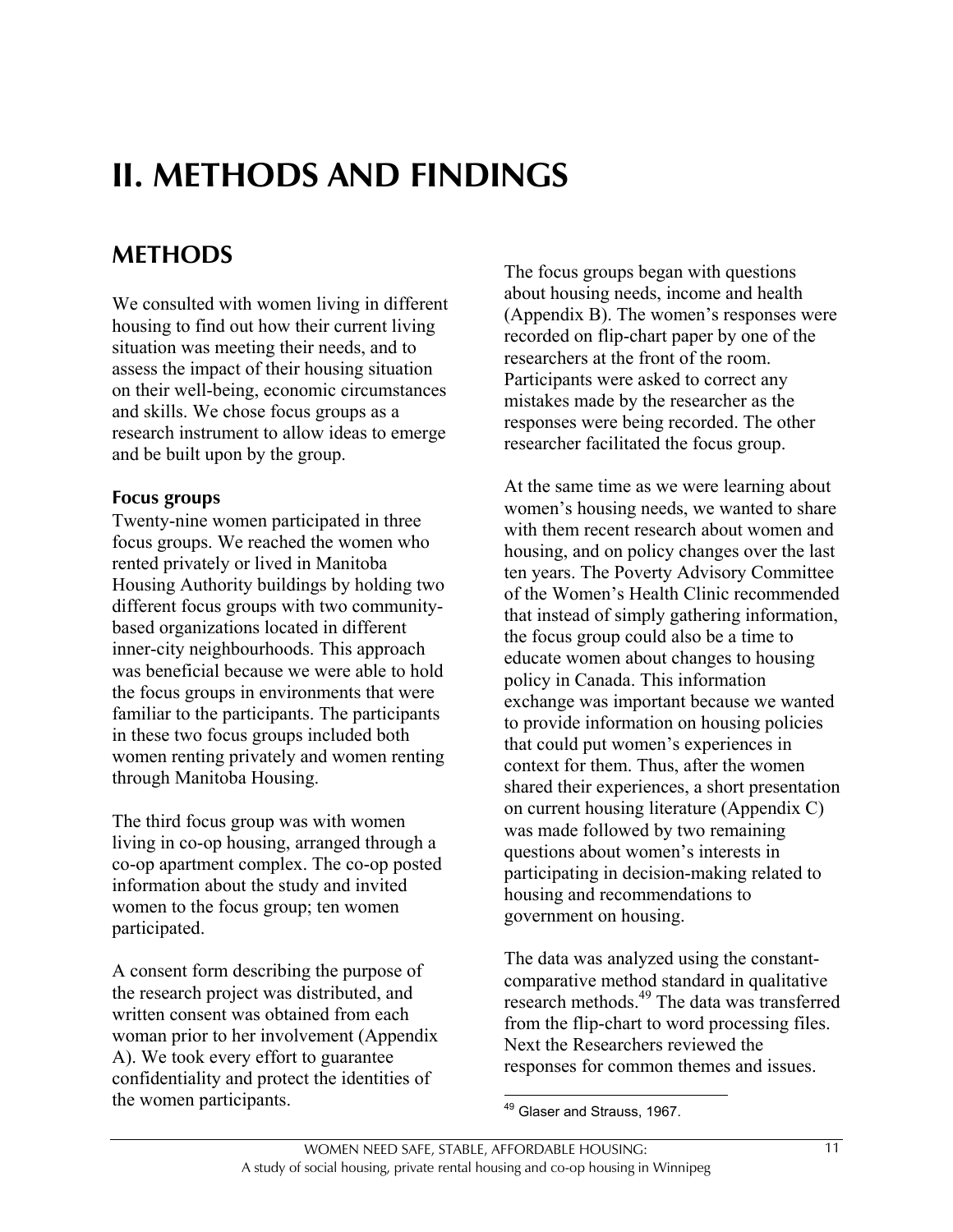These were written and compared with the raw data a number of times. Despite our efforts to reconnect with the participants to present the data back to them, we were only successful in meeting with one of the focus groups a second time, since almost a year had passed from when the focus groups were done to finishing the report. A group of key informants who know about women and housing issues was brought together to review the findings and comment on the recommendations.

#### **Participants in the focus groups**

The women from the two focus groups with women renting privately and living in social housing ranged from ages 22 to 65; 9/19 identified as being First Nations; 5/19 identified as Metis; and 2/19 as visible minorities. Most of the women were mothers or grandmothers who cared for on average 2 or 3 children ages 7 weeks to 17 years. Just over half of the participants were single mothers; 4/19 were married or in common-law relationships. In addition to the participants' domestic responsibilities, the women were active in their communities. Fifteen of the women volunteered, 10/19 worked for pay, and 5/19 were taking courses or training. Thirteen of these participants was on social or disability assistance. Over half of the women had annual incomes below \$10,000.

The women in the co-op focus group ranged in age from 21 to 65, 7/10 identified as having a disability, and 1/10 as being from a visible minority. There were no women who identified as First Nations or Metis or immigrants or refugees. Nine out of ten were single and one woman was married. Eight out of ten were mothers with an average of 1 – 2 children. The average age of children living with the women we spoke with was age 8.5. Six out of ten of the participants volunteered, 4/10 worked for pay and 5/10

were taking courses or training. The majority had income ranging from \$10,000 to \$20,000. Two out of ten had incomes below \$10,000 and 2/10 with incomes between \$20,000 and \$30,000. Six out of ten of participants were on social assistance, disability assistance or received the Canadian Pension Plan.

The most notable differences between the women living in private or public housing and cooperative housing is that First Nations and Metis women formed the majority of women living in private or public housing. There were no women who identified as such in the cooperative focus group. Conversely, 7/10 of the women in the cooperative identified as having a disability whereas there was one woman out of nineteen with a disability in the private and public housing focus groups. We did not gain access to any women who identified as immigrants or refugees in the focus groups. The incomes of the women living in the cooperative were higher than those living in private and public housing. These differences are important when considering which women gain access to which types of housing arrangement. Further research is needed to understand how women of different backgrounds and characteristics are distributed in different housing models.

## **FINDINGS**

Safety, affordability and suitability all emerged as important themes for women in housing. The women in all of the focus groups agreed that safety was their number one concern.

### **1. Safety**

#### *Safety of home*

Women need safe housing that meets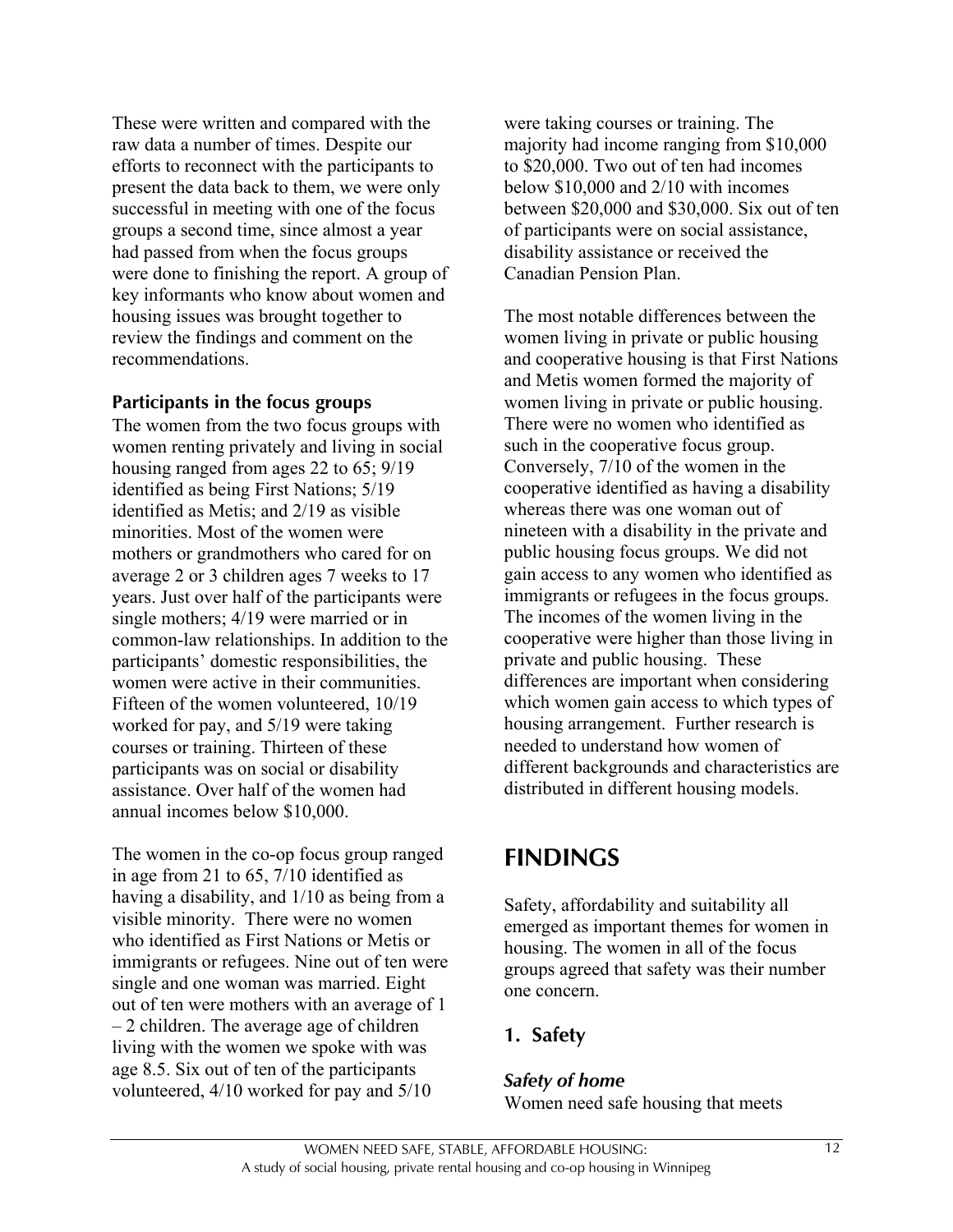established safety regulations. The women look for safety features such as smoke alarms when they rent an apartment. The women who were renting wanted to have security systems in their buildings. Some of the women complained that the locks on their doors did not work properly or were inadequate, yet they could not get them replaced or repaired.

Women dislike living in basement or first floor suites because they are easily broken into. One woman lived in a basement suite without bars on the windows. She was ambivalent because she wanted window bars for safety, but worried how she would escape from her apartment in the case of fire.

Women living in private market housing told us they felt at risk of harassment and violence from their landlords. Half of the women in the focus groups who are renting or have rented experienced harassment from landlords, including landlords coming to their units while intoxicated.

An important safety feature for women is having a phone in their unit, however the high cost for basic phone service can make having a phone prohibitive. Since the privatization of the Manitoba Telephone Service, phone rates have increased almost 100% over the past seven years, from \$13.30 in 1995 to \$25.00 in 2002 for basic service.<sup>50</sup>

If a woman already receives social assistance and has experienced domestic abuse, or needs a phone for health and safety reasons, she can apply to have the cost of her phone covered by obtaining a letter from her doctor.<sup>51</sup> However, telephones are not

otherwise considered a basic necessity and support is not given to purchase a telephone.

This places women at risk if they need to call for help. Single mothers felt especially vulnerable without a phone because in an

Social Assistance rates have not increased from 1992 – 2003, with only a small increase for 2004 of \$20 for couples with no children, single people and disability assistance recipients. Although the cost of living increases because of privatization of public services, or because of inflation, social assistance and disability assistance rates have not increased. This forces individuals to readjust their spending and cut corners where they can. The women we spoke with said they save money in their food budget in order to afford a phone, which they deemed a basic necessity.

emergency, they told us, they would have to choose between leaving their children and going for help. Furthermore, many apartments require a phone in order to "buzz" a visitor in from the front door.

#### *Neighbourhood safety*

Women require housing in safe neighbourhoods. Women spoke about moving into Manitoba Housing units only to find out afterwards that these were gang territories. They told us that some Manitoba Housing buildings have reputations as "party buildings" where there is drinking and noise at night. This creates a difficult environment to live because women worry about the risk of violence. Noise and fear make it hard to sleep. Women worry that if there were an incident the police would not come if they were called because of the neighbourhood and the reputation of the building. The women in Manitoba Housing units told us that the cameras in stairwells

 $50$  Smith, 2003: 1

<sup>51</sup> http://www.gov.mb.ca/fs/eiamanual/22.html#s2231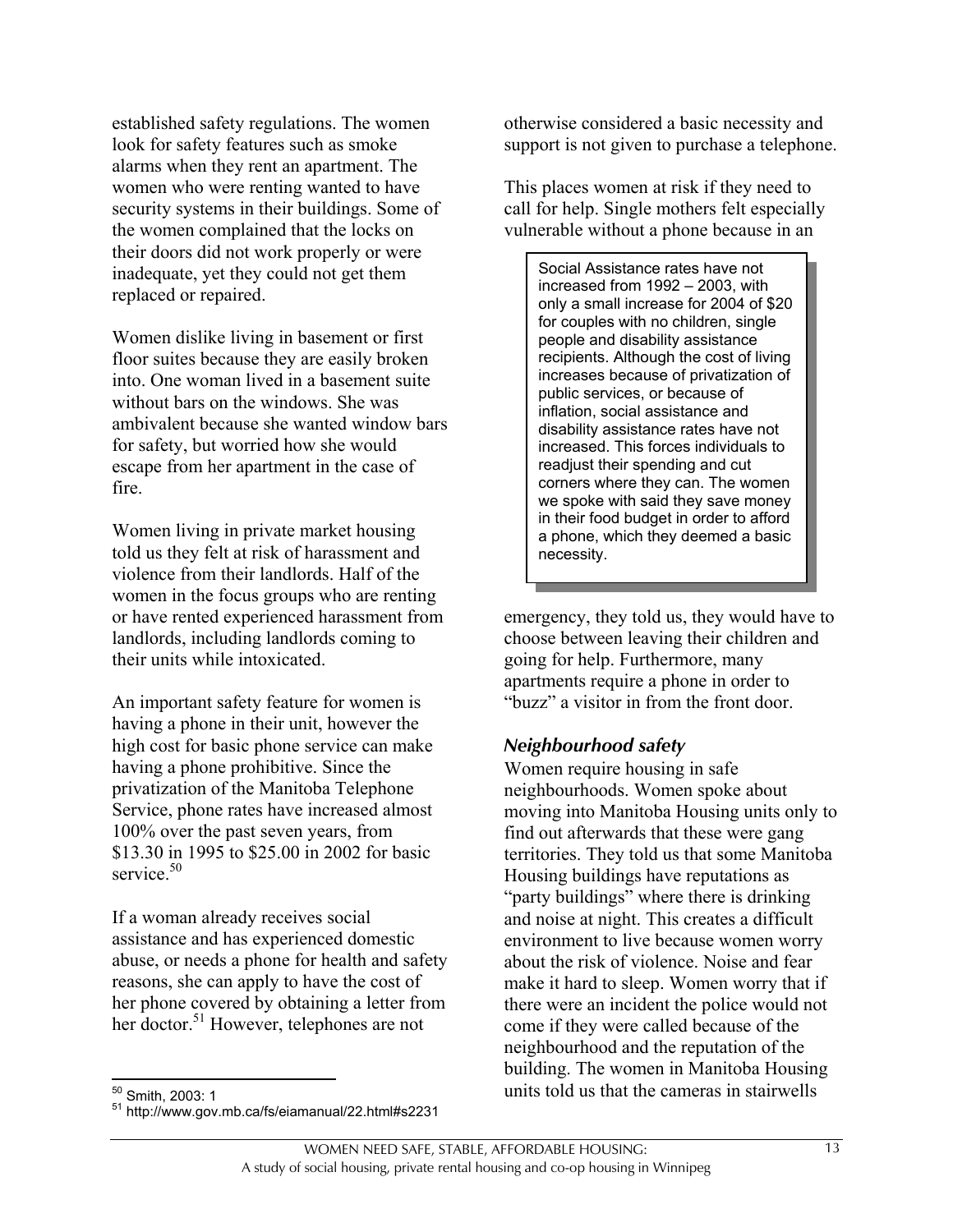and elevators made them feel safer.

They worry about their children's exposure to violence. They frequently find needles, syringes and used condoms on the sidewalks and streets. Many of the women told stories about being sexually harassed by men as they walk home and being harassed by men "exposing" themselves.

Women also require adequate lighting in neighbourhoods to feel safe walking at night. Women talked about requiring fences around properties so that people cannot walk right up to the building.

In contrast, the women in the co-op told us they felt safe because they know people in their building. They said that people in their co-op watch out for each other, which is like a free security system. They saw police patrolling the area and that made them feel safe.

## **2. Affordability and Health**

#### *Price of rent and the effect on women's health*

When the women were asked what connections they saw between their health and their current home, they said that the challenges they faced securing housing lead to stress; their mental, emotional and physical health suffered.

One woman who had been homeless for a period of time told the group that the experience was "awful". Her apartment was condemned and she and her children were forced to leave with 12 hours notice. Her social worker was unable to find her another apartment, so she and her children had to stay in a shelter. She said that both she and her children were scared, anxious and stressed. They were not able to eat the foods they were used to, or to shower. Her

eczema, a skin condition, worsened. She said she felt shame and embarrassment at being homeless. She found housing for herself and her children in a Manitoba Housing Unit.

Women told stories about moving into apartments that were infested with mice, squirrels and mould. Two women had experiences with apartments that were so unhealthy that they had to have them condemned by the Health and Safety Department. They had to wait for the apartment to be condemned before their rent cheque could be returned. This placed them in a vulnerable position because they did not have the cash flow to find a new apartment until their current apartment was condemned.

Another woman explained that every year she has to get a letter from her doctor saying she has a permanent disability, or she is cut off from receiving disability assistance. This causes her significant stress because she worries if the doctor will get the letter in on time, and she worries whether her doctor may change her or his mind and recommend the disability payments be discontinued.

### **3. Price of Rent and Utilities and the Effect on Spending on Medications and Food**

#### *Rent*

The women in one focus group agreed on the priorities they had for spending. They paid their rent first, utilities second, and bought food and other necessities last. When rent is above what social assistance gives women for rent, they told us they are regularly forced to use their food and clothing money to pay the rent.

This means that the price of rent directly affects how much money women have left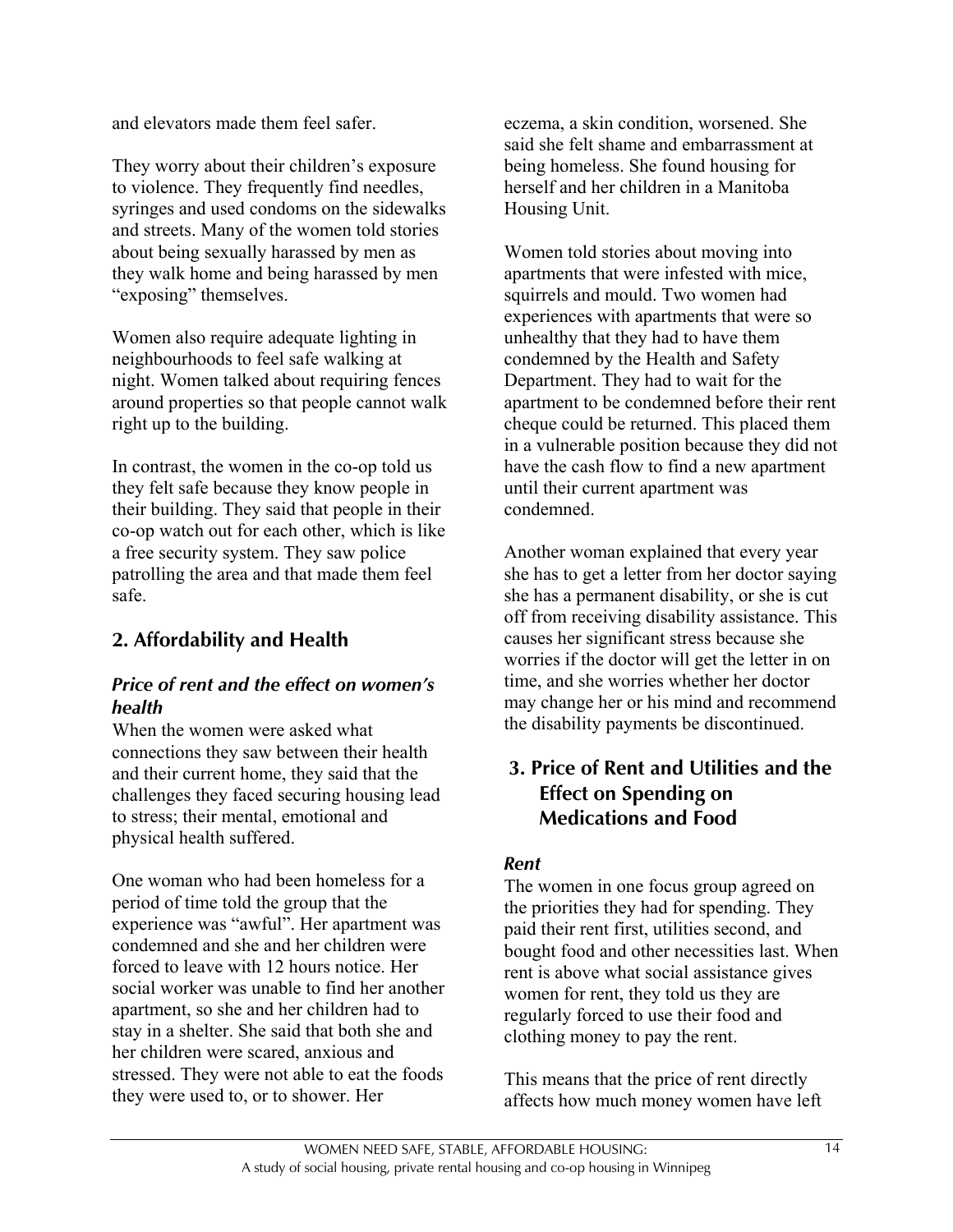over to buy food for themselves, and their children or family, if they are caregivers. A small budget left over to buy food means they cannot afford fresh fruits and vegetables. They told us they buy food that is processed and less healthy. Women also said they use the food banks regularly.

Social assistance does cover the costs of certain prescription medications. If a woman or her child is prescribed a medication that is not covered by the prescription program, then she must pay for it from her limited budget. Most of the women said they had prescriptions that were unfilled because they could not afford the prescription. Nonprescription items such as cough syrups or zinc creams are not covered, and women told us they could not afford to buy them at all.

If a woman is working for pay at a low wage, it is rare for her to have a prescription drug plan. She must pay for medications herself. Half of the women in one focus group said they had not filled prescriptions because they knew they could not afford to pay for them.

When money is tight, the mothers and caregivers in the group said that they sacrificed their own health and needs to make sure their children have food and proper clothing. The women agreed that affordable clothing is difficult to find, and second hand stores do not always have proper sizes of clothes and shoes. Some women said their children want brand name clothing, and it is difficult to continuously say no to them.

#### *Utilities*

The cost of utilities was an issue for many of the women who participated in the focus groups. The women on social assistance told us that the amount they were allocated for

utilities was based on an estimate and consequently did not cover the full cost. The women were drawing on their food budget to cover the cost of utilities.

Women in the focus groups were not aware of their right for reconciliation of estimated utility costs as described in the Employment and Income Assistance Administrative Manual.<sup>52</sup>. Income Assistance recipients can save their utility bills and bring them in to Income Assistance to be allocated the correct amount for utilities. Only one woman was aware that she should be presenting her actual utility rates; most thought the money they received for utilities was fixed.

The participants described the low-cost housing they were able find as old and inefficiently heated. For this reason, women said they are often paying higher heating bills because they cannot afford to pay rent at a more modern, well-insulated apartment. Several women said they could not pay their heating bill and did not have any heat in the middle of Winnipeg winters.

When women do not have secure housing, they told us they move frequently to find a better building or less expensive rent. This can end up costing them more for utility hook ups. Social assistance provides one time only coverage for utility hook ups and moving expenses.

At the co-op, women said that even if they run into financial difficulties, the heat is never turned off in their units. "No one is sick because the heat is off in here" said one woman.

 52

http://www.gov.mb.ca/fs/programs/eia/policymanual/ta blec.html#section24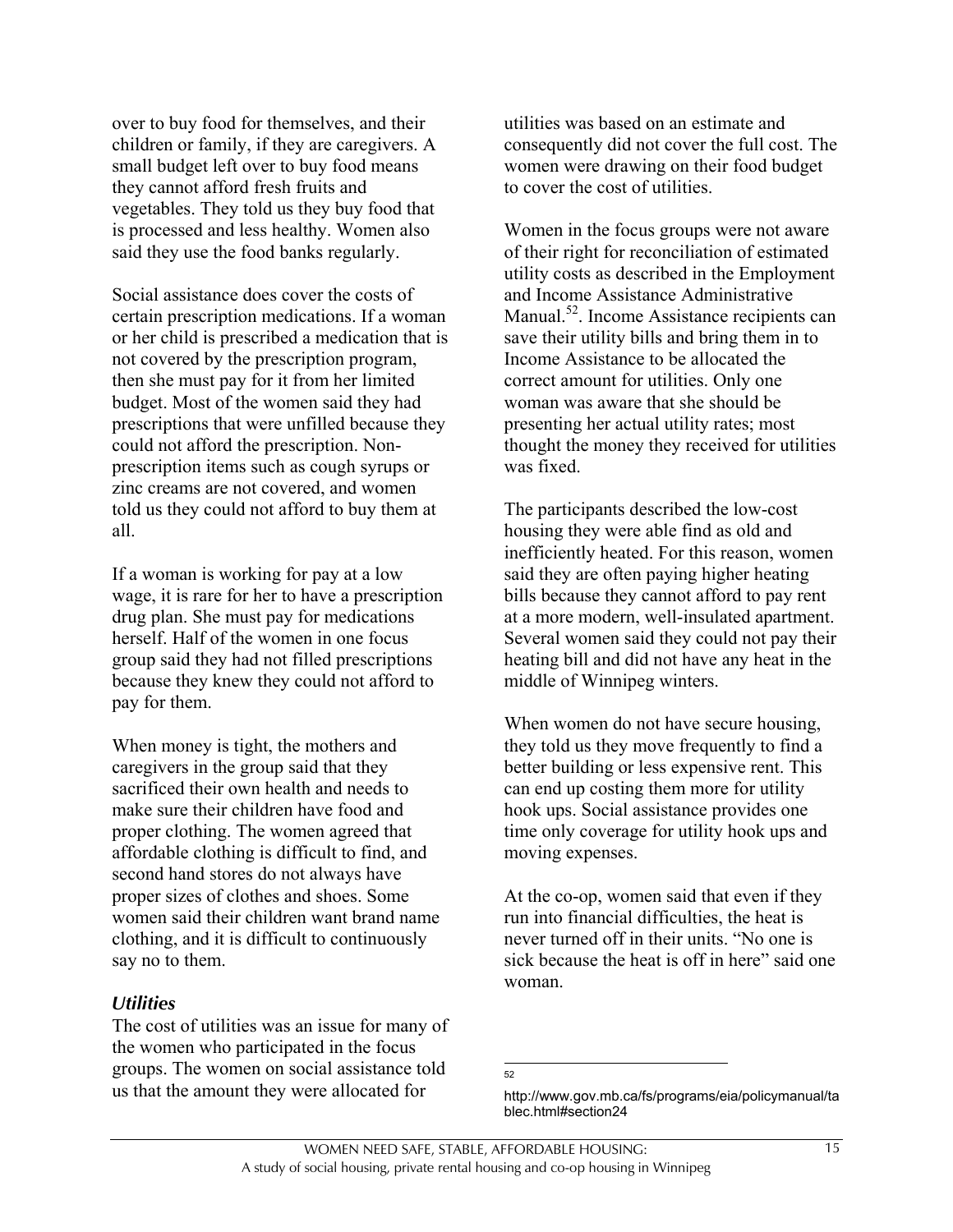### **4. Basic Rights**

#### *Repairs*

Most of the women who were renting privately told us they had difficulties getting repairs done in a timely manner, if at all. One woman made a deal with her landlord, the landlord paid for the repair materials and she did the repairs herself. The other women in the group said that this was a good arrangement if you know how to fix what is broken, but they did not. There were two stories of landlords refusing to make repairs and the women having to go to the health inspector to get the units condemned. This caused significant stress and took a large amount of time. The women needed to move out and find another place to live quickly.

Some of the women on social assistance felt they were in a bind. They felt they didn't have a right to demand repairs because social assistance was paying the rent, and that social assistance should go after the landlord for repairs.

The women in the co-op said that overall repairs were done in a timely fashion. They knew the maintenance people by name and felt that the maintenance staff took pride in the building. There was a 24-hour number they could call for assistance. However, one woman's oven had not worked properly for over a year. She said she was told new ovens were being ordered and she would have to wait for them to come in.

#### *Security or damage deposits*

Women renting in the private market talked about the importance of the in/out report made when a tenant gains possession of a unit. This report indicates the condition of the unit, and provides a record so that the landlord cannot hold the tenant responsible for pre-existing damage. One woman

recommended bringing a friend to witness the in/out report.

Some women said that they did not receive their security deposit back from their landlord even though there was no damage. Income Assistance will provide another security deposit, but this amount is considered an overpayment and the amount is deducted from future benefits.<sup>53</sup> If a woman cannot have her damage deposit returned she faces having to restrict her already extremely limited budget. This has obvious consequences for herself and her family.

### **5. Stable and Secure Homes**

Women require stable and secure homes so they can plan for the future. Forty-four percent of the women in the rental groups had moved in the past 6 months, and one woman had moved five times in the past 6 months. In contrast 90% of the women in the co-op had not moved in the past two years.

The constant struggle to find adequate, affordable housing is disruptive for the women themselves and their children. Women try to find housing in the same neighbourhood, but often children are moved to new schools. Ann Fitzpatrick of the Children's Aid Society in Toronto describes the difficulty of families who do not have adequate housing:

Families…who have housing problems cannot focus on other goals including: counselling, parenting classes, drug treatment, employment, connecting with community supports/programs, education follow up. Housing is the preoccupation until basic needs are met…[In the meantime],

blec.html#section24

-<br>53

http://www.gov.mb.ca/fs/programs/eia/policymanual/ta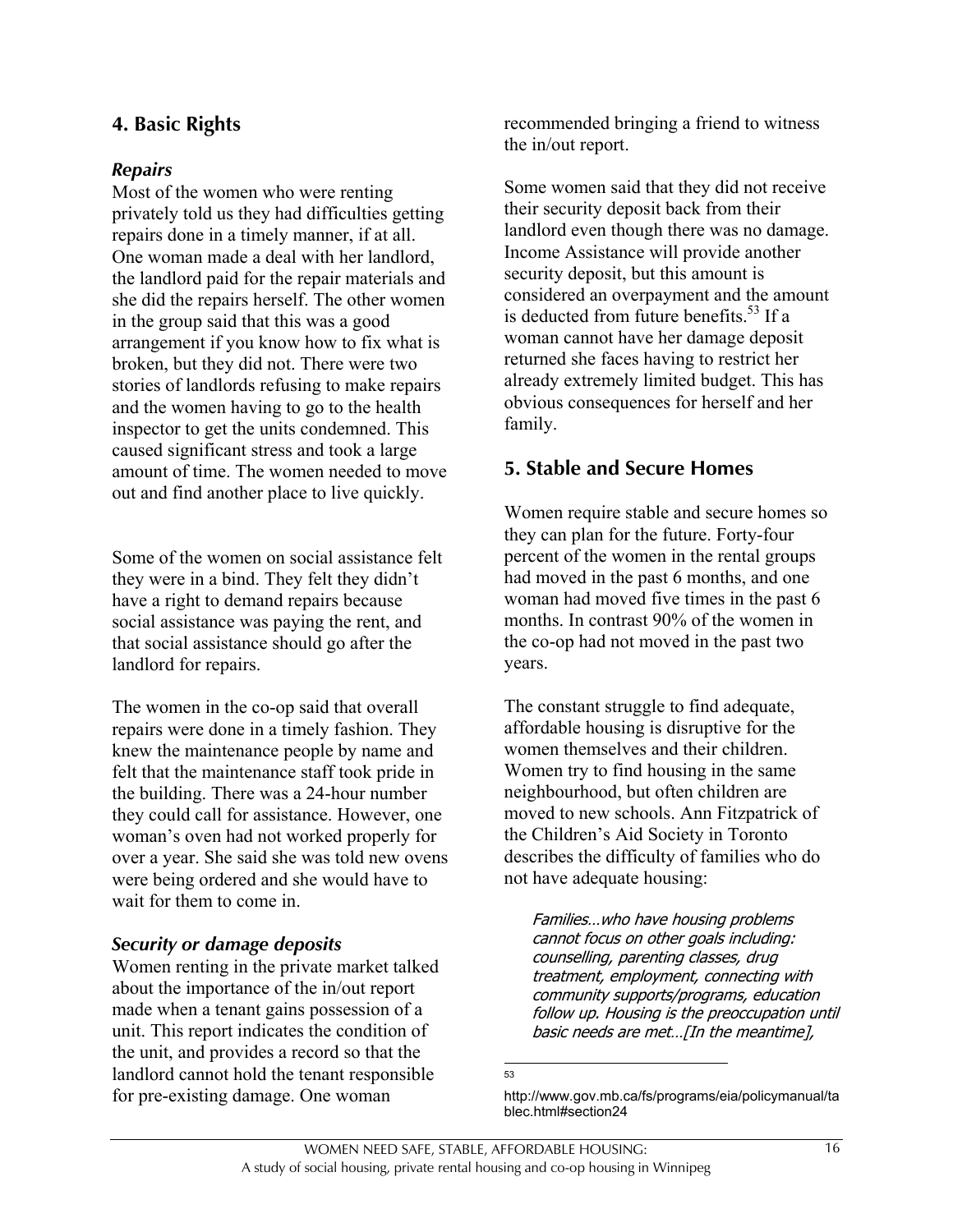## other goals are on hold.*<sup>54</sup>*

Women told us they need a home that is adequate to meet their needs. They need a space that is big enough for themselves and their children. Some women required units to meet special needs such as wheelchair access. One woman wanted a backyard of her own.

### *Access to services, neighbourhoods and programs:*

Women told us they require access to grocery and convenience stores, health clinics, credit union/bank machines, community and recreation drop-in centres, organized women's groups, bus stops and parks. Women who are parenting also want to be close to child care, schools, parks, and community and recreation centres for their children. Programs like Block Parents are important to women with children because they know that there are supports in the neighbourhood for their children. One of the women who participated in the focus group is a Block Parent. Some of the women talked about having to leave their neighbourhood and change schools for their children because they could not find affordable housing.

Women want to live in neighbourhoods where they know their neighbours. They said it contributes to their sense of community and safety. The women in one focus group said they needed community programs and activities for children because this was important for increasing the safety and decreasing violence in their neighbourhood.

The women living in the co-op talked about how lucky they felt that to be in a co-op located in a neighbourhood with low crime, compared to where they could have lived if

The women in the co-op talked about the benefits of living in a building that has a sense of community. They liked living with a diverse group of people "I like having seniors; they are good neighbourhood watch, they like seeing kids and are good with fundraising" said one participant. Other women talked about the benefits of knowing their neighbours, and sharing childcare within the co-op building.

#### *Ability to participate in decision-making*

The women living in social housing and private market housing indicated that they want to have input into their housing situations. None of the women was aware of a Tenant Association in their buildings. They provided many suggestions as to how to make their apartments and houses safer and better. They had a good understanding of the social dynamics that lead to safer homes and communities, and included a range of safety features in their recommendations - from better lighting and security cameras, to the importance of youth recreational programs and access to women's groups in their communities. In the focus groups they demonstrated their knowledge and expertise in what is needed to meet their needs and the needs of their communities.

 $\overline{a}$ 

they had been accepted to a building in a different neighbourhood.

 $54$  quoted in Falvo, 2003: 6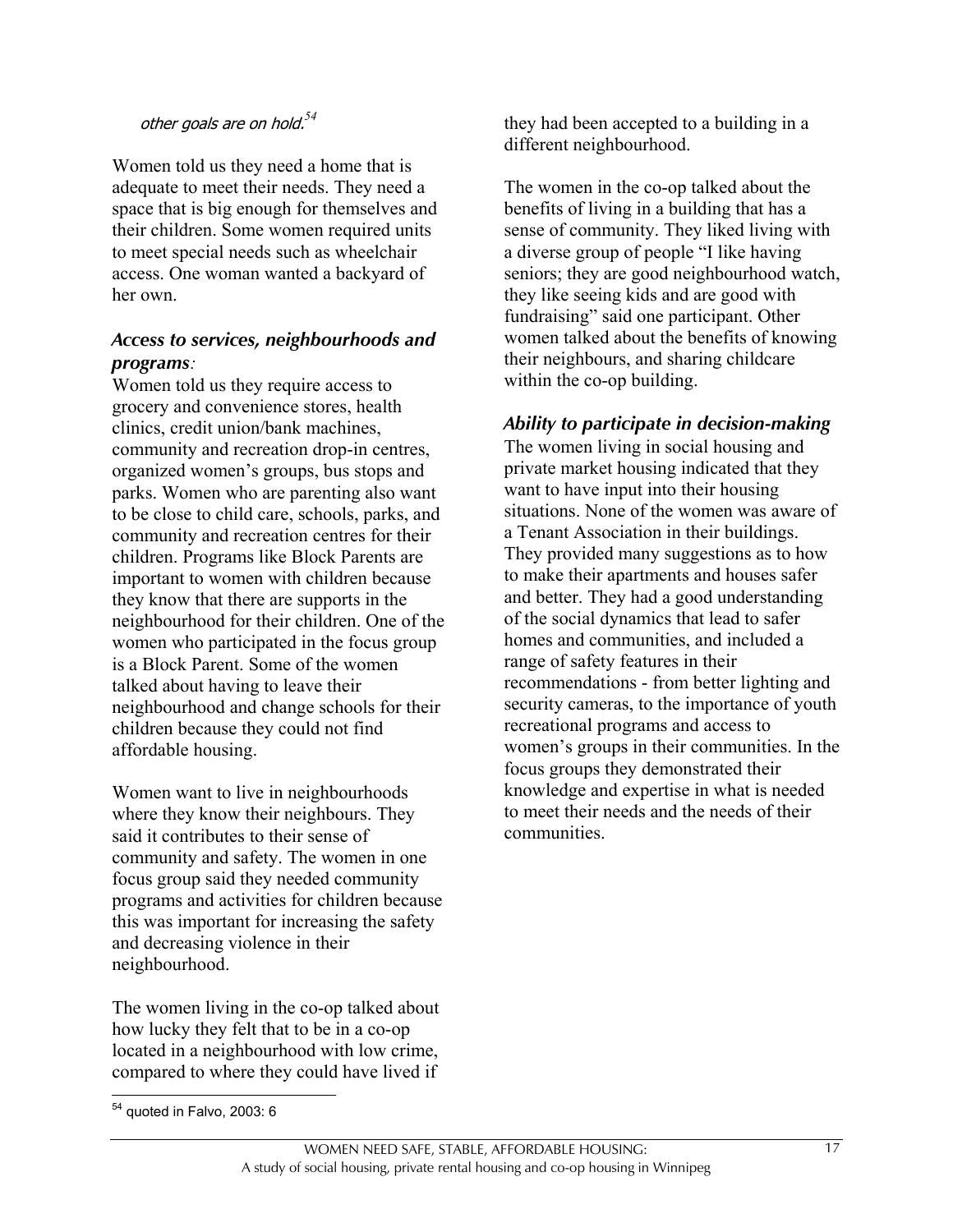### **6. Women Living in Co-operative Housing**

The three main benefits to women of living in a co-op were affordability and stability, benefits to health and welfare, and participation in decision-making and governance.

### *Affordability and stability*

The cost of purchasing a share of a co-op can be prohibitive to women who are in poverty. In order to gain entry to a co-op in Manitoba, the resident must contribute a typical deposit of \$800. Several women in the focus group who were on social assistance had used their income tax returns toward the deposit, thereby allowing them to join the co-op once they were accepted off the waiting list. (Social Assistance does contribute half of this deposit – but the women were not aware of this).

The women in the co-op who received a subsidy said that this had given them an opportunity to improve the status of themselves and their families. One participant said,

I like it [the co-op] and I wish others could benefit from it too. It's given me the chance to gradually become solvent and selfsufficient. It's hard to pull yourself up out of the hole of debt without stability in your housing and rental rates.

The women who received subsidies in the co-op said that this had afforded them the opportunity to "move up in the world", and improve their financial situation.

The women in the co-op spoke about the benefits of living in a building with a mix of incomes. In mixed income co-ops there is a range of incomes and a portion of the units are designated for subsidies. They said they did not feel the stigma they perceived living

in a Manitoba Housing building. The women said that if their financial situation changes, they can go and talk with the manager and make other financial arrangements until they are back on their feet. Participants spoke about good communication and trust they had developed with management and maintenance staff on several occasions.

They liked the fact that utilities were included in the rent, this made it easier for them to budget. They said the respect and flexibility afforded to them by the structure of the co-op helped them a great deal.

#### *Benefits to health and well-being*

Seventy percent of the women in the co-op focus group identified as having a disability. This high percentage of women with disabilities points to the role of accessible environment in co-ops for people with disabilities. Units in this co-op are designed to be accessible to people in wheelchairs.

The co-op was an environment where women told us they felt safe. Safety measures were taken in the buildings. The fact that the women had lived on average at least two years in the co-op, and participated in the co-op meant that they knew their neighbors, could call on them for supports and for neighbourhood watch.

Since the co-op met women's housing needs the cost of the rent did not cut into the women's food, clothing and prescription drug budgets.

### *Participation in decision-making*

The women said they liked the fact that they could participate in decisions of the co-op if they wanted to. One member, one vote meant to them that an idea could be brought forward and voted on. "Everyone has a voice" said one participant.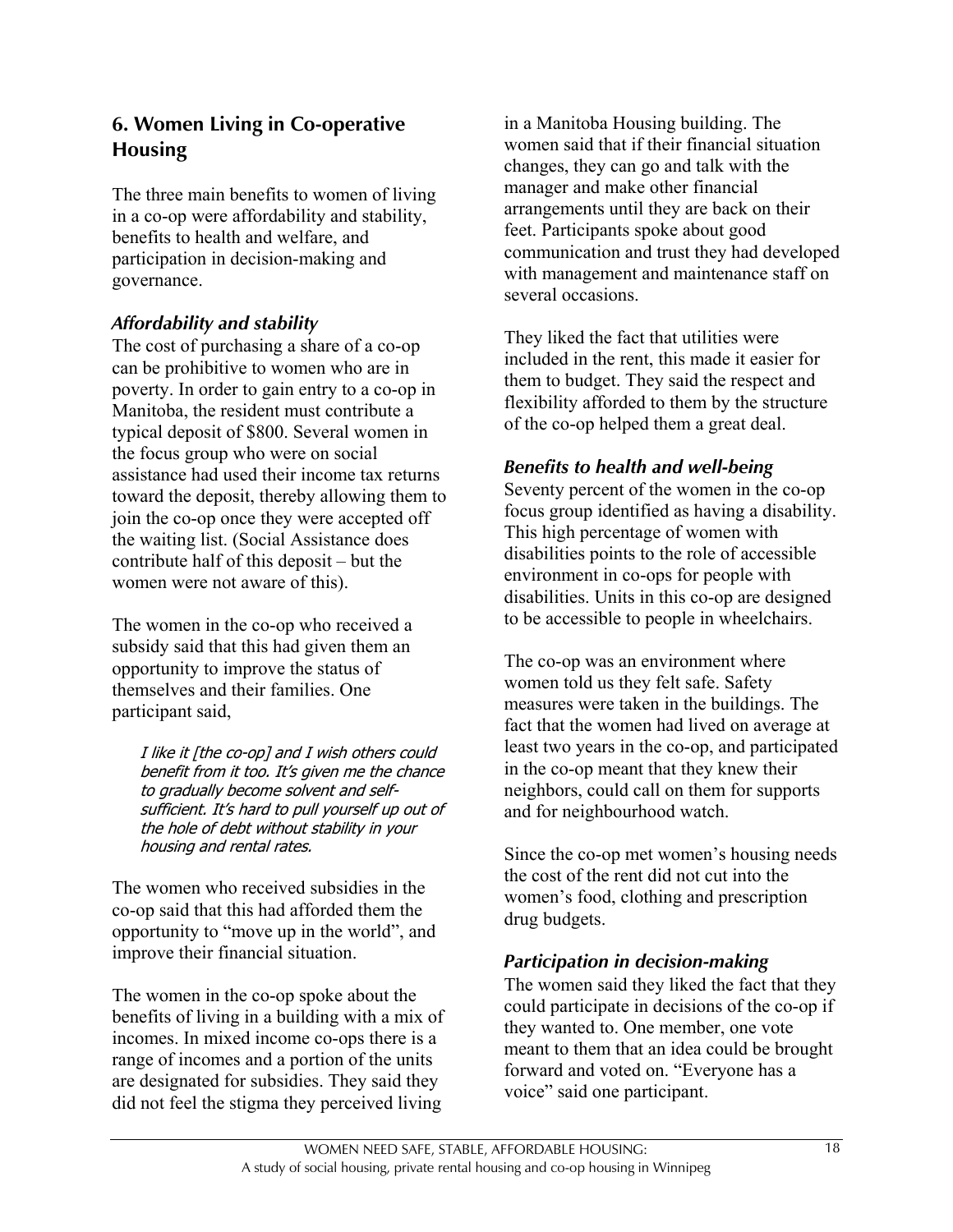They said that it was reassuring to know that there was a process for suggestions and changes to be put in place in their building. Although they found the process of putting an idea into action to be long, suggestions such as movie nights and chairs in the lobby area had been made and implemented, for example. "If something comes up, there is a solution, we have direct input" one woman said.

Participating in the co-op gave the women a sense of community. Members have the option of participating in events planned by the co-op such as social events or picnics planned by the social coordinators.

The women who lived in the co-op told us they had improved their skills and been involved in capacity-building. Committees at the co-op try and match the volunteer positions with the skills and previous experience of the tenants. The women said they gained public speaking skills, leadership skills, learned to work with others and communication skills. They told us they had gained a better understanding of others by living in a co-op, how to work as a team, and that participating in their co-op had built up their confidence and made them not afraid to voice their opinion.

#### *Importance of good governance and proper supports in co-ops*

In the rental housing focus group, we heard from one woman who had lived in a co-op and had been asked to leave. She said that the co-op she was in had social "in groups", and she did not feel included. She said that if you don't want to participate in the co-op then you are excluded. She didn't like the rules of the co-op and found it hard to fit in. She felt discriminated against because she was a single mother on social assistance and said that "you have to earn money to get respect".

The experience of this participant is valuable because it provides information on the challenges that can arise in co-operative housing. A study undertaken on crisis situation in co-operatives found that rapid intervention is required to deal with crisis, including the following steps: $55$ 

- 1) an adequate selection process and policies that discourage the creation of cliques;
- 2) specific management procedures;
- 3) regular communications with members;
- 4) a strong, competent and united board of directors;
- 5) effective co-operation between senior and new members.

Actions to deal with crisis situations also include making education and information the centerpiece of co-operative actives and using services of qualified community workers when required.<sup>56</sup> The story of the participant above cautions us to develop inclusive, strong, supportive co-operative housing communities that can navigate difficulties that will arise.

## **CONCLUSION**

The participants placed safety as their number one concern in housing for themselves and their families. They told us that the high cost of housing has detrimental effects on their health, and that difficulties finding affordable housing cause them stress and led to homelessness for at least one woman and her children. The participants shared a vision of what types of housing and communities they wished to live in, and told us that they want to participate in order to make this vision a reality.

 $\overline{a}$ <sup>55</sup> CMHCb, 2003: 2<br><sup>56</sup> Ibid.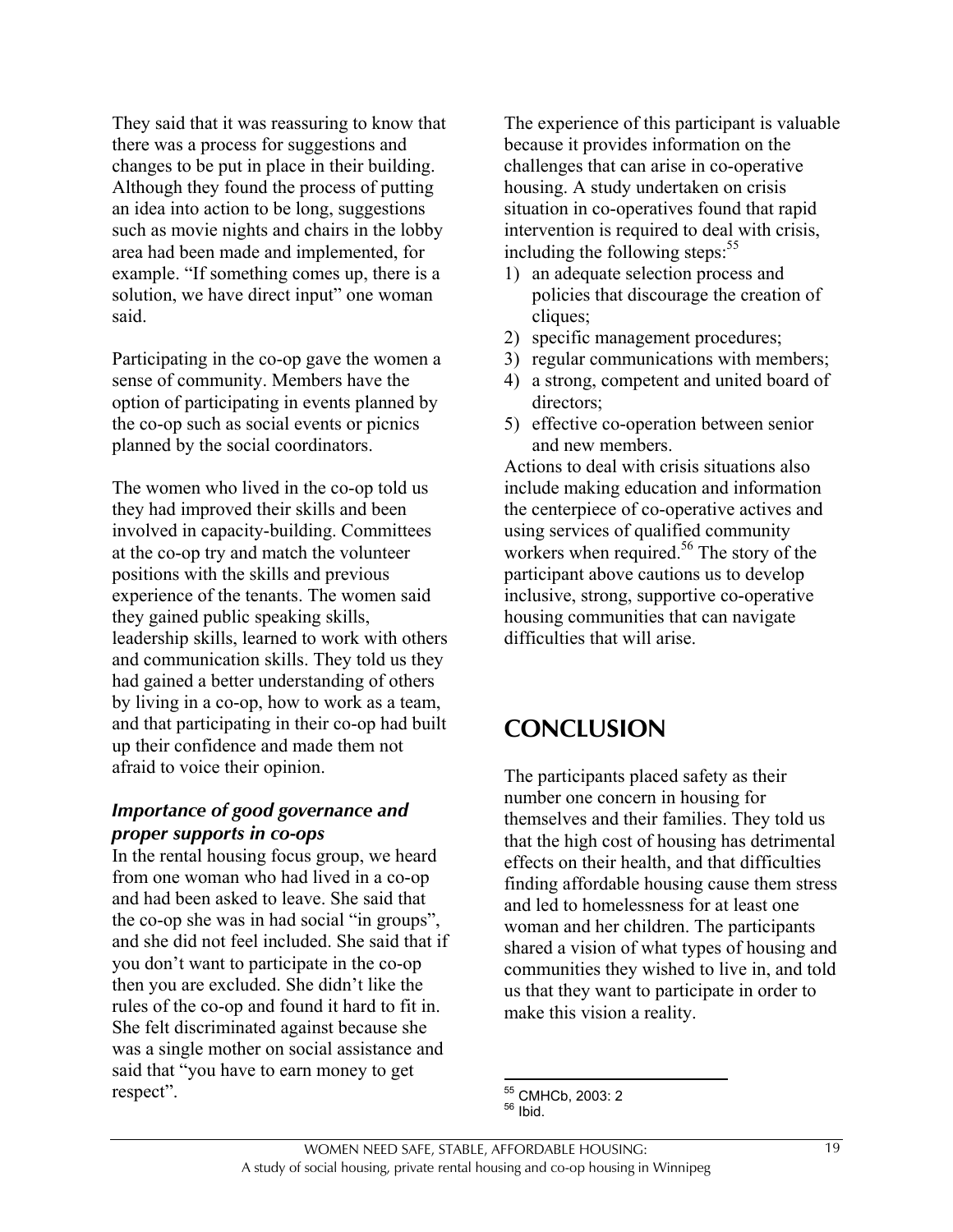The women who lived in co-operative housing spoke strongly about how this housing model has supported them to find stability and improve their economic circumstances, maintain their health, develop social networks, and build their capacity. The co-operative model only can work with proper supports, training,

education and communication. It has the potential to provide stable, affordable homes for women with low incomes that can improve their economic circumstances, capacity, health and well-being.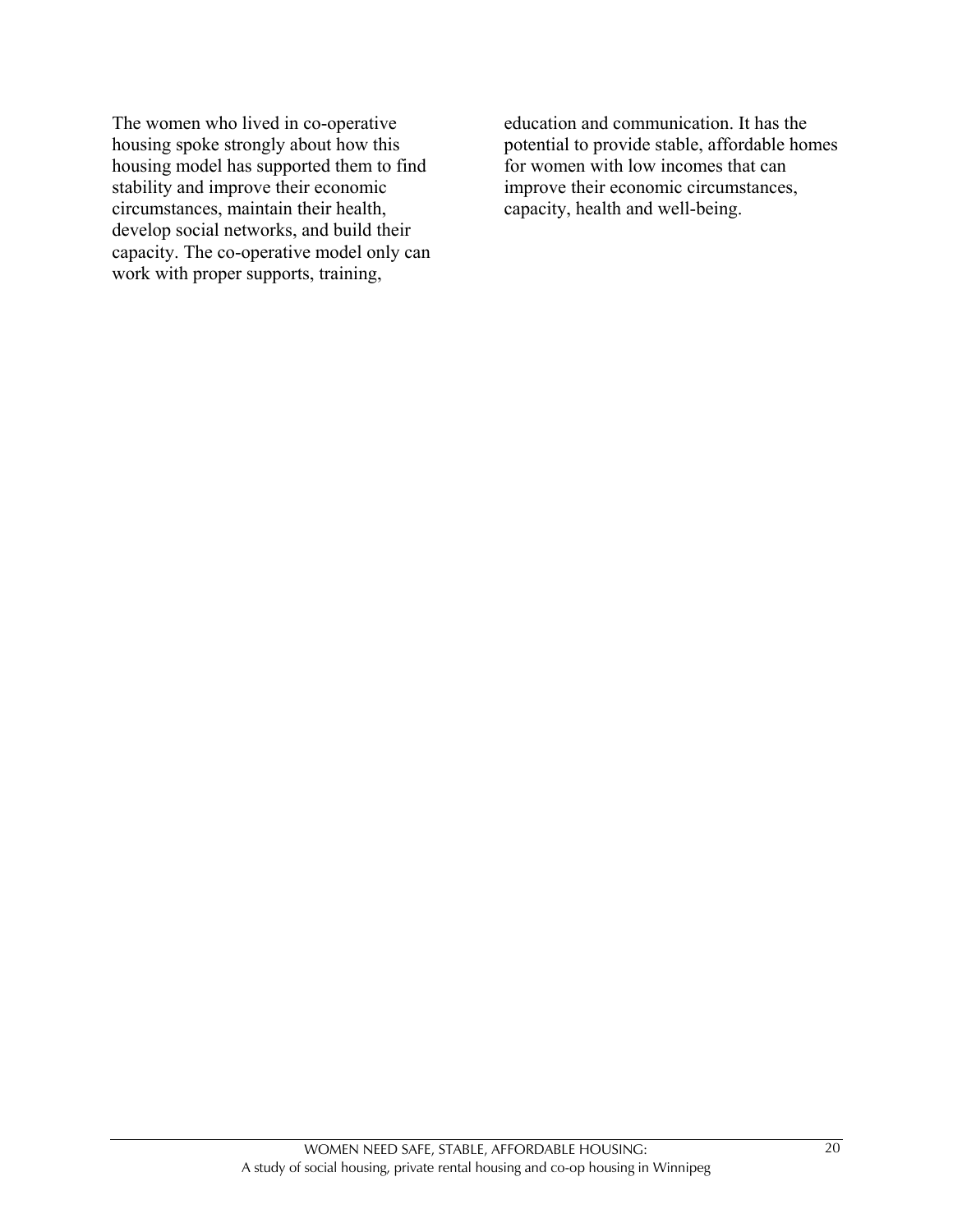# **III. RECOMMENDATIONS**

### **1. Create affordable housing for women with low incomes**

*Suggested Action By: Canada Mortgage and Housing Corporation, Government of Manitoba, Family Services and Housing, Winnipeg Housing and Homelessness Initiative*

New housing needs to be built to meet the needs of women with low incomes. To enable women to have a choice of living situations, women need to have access to affordable private market housing, social housing and cooperative housing. New housing needs to be developed with meaningful input from women themselves.

#### **A. Create more co-operative housing**

Women who live in co-operative housing agree that a mixed income environment is beneficial because the people living in the building are representative of the broader community; there are multiple social supports within a mixed-income building, and the stigmatization of receiving subsidized housing is reduced. Therefore,

• Create more mixed income cooperatives to reduce the current 2 to 3-year waiting list.

#### **B. Create more social housing**

The long wait list for social housing in Winnipeg means that many women who wish to live in social housing have been in core housing need for a considerable time. Therefore,

• Eliminate the waiting list for subsidized housing by building enough safe, stable, affordable housing.

### **C. Create more affordable private market housing**

Since women want the option to choose to live in private market housing, supports should be given to landlords with good reputations in the community to provide affordable housing.

**2. Implement gender-based analysis and participatory decision-making in all housing policies and programs**

**A. Implement gender-based analysis**

#### **i. Implement Canada's Commitment to Gender-based Analysis**

*Suggested Action By: Government of Canada, Government of Manitoba and City of Winnipeg, Winnipeg Housing and Homelessness Initiative, Community-Based organizations*

Given Sections 15 and 28 of the Charter of Rights and Freedoms, and Canada's commitments under the Beijing Platform for Action and the Federal Plan for Gender Equality, all levels of governments should:

- Follow through on Canada's Federal Plan for Gender Equality and implement gender-based analysis in all new housing developments in Manitoba, including meaningful consultations with a diverse number of women who will be living in the housing units.
- Follow through on Canada's Federal Plan for Gender Equality and require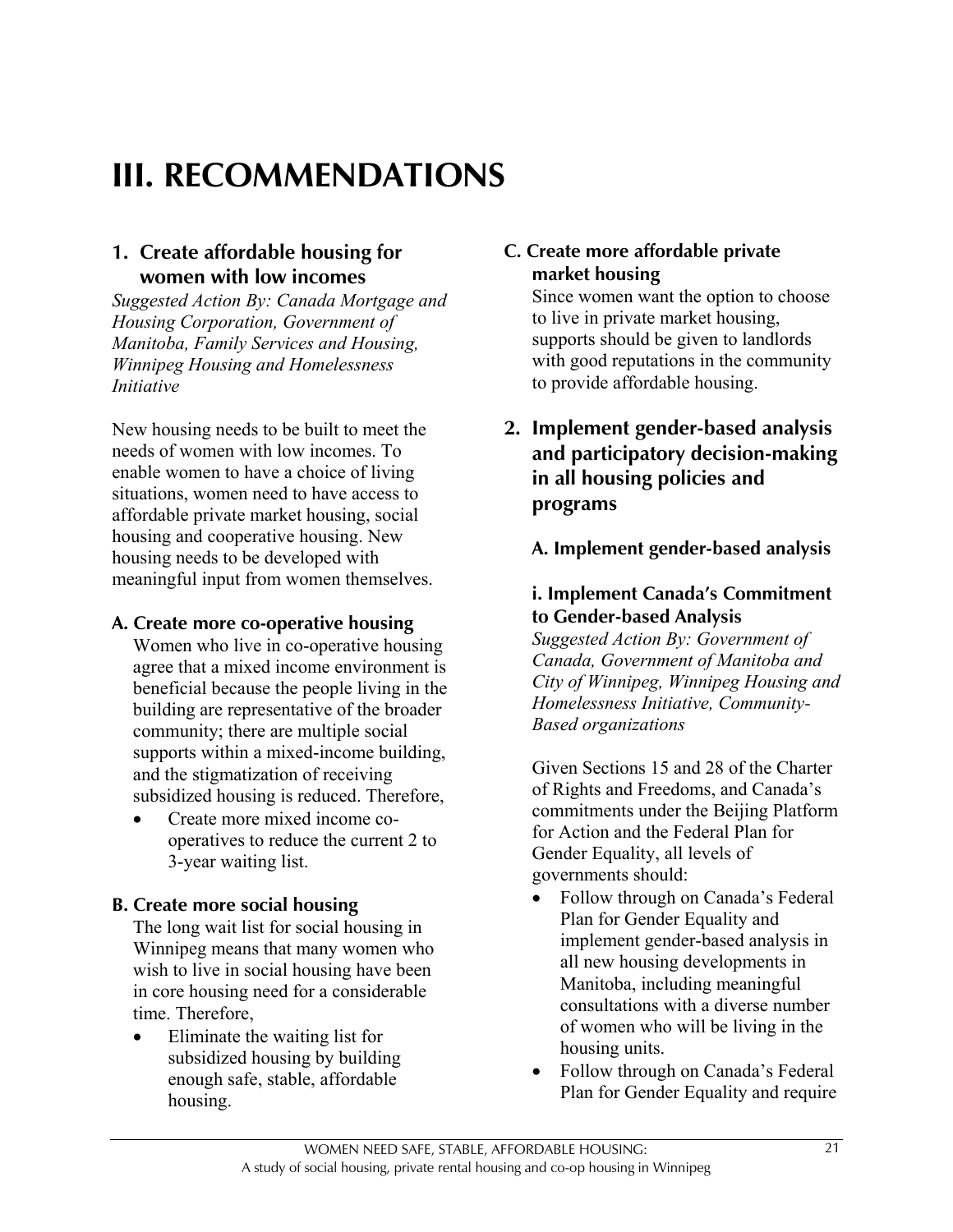that all staff participate in genderbased analysis training.

*Please see Appendix D for an example of a Gender and Diversity Analysis Guide for housing policy-makers.*

#### **ii. Develop gender-based analysis policy**

*Suggested Action By: Government of Manitoba, Women's Directorate, City of Winnipeg*

The absence of a formal provincial and municipal Gender-based Analysis is a policy gap in Manitoba and Winnipeg. Developing a gender-based analysis policy gives clear direction on the importance of using a gender lens in the development of effective and efficient public policies and programs, therefore:

The Province of Manitoba and the City of Winnipeg should develop and implement gender-based analysis policies throughout all departments.

### **iii. Incorporate participatory decision-making in all aspects of housing policy and programs**

*Suggested Action By: Government of Manitoba, Manitoba Housing Authority, Winnipeg Housing and Homelessness Initiative*

Housing deeply affects women's health and well-being, therefore women must have decision-making power over their housing arrangements.

- All private and public housing should incorporate participatory decision-making involving women with low incomes from diverse backgrounds
- Participatory decision-making bodies should be adequately resourced, including access to training and

supports such as dependent care allowances.

**3. Support women with low-incomes to achieve financial independence and housing security**

**A. Support community-based organizations to assist women to access quality low-income housing** *Suggested Action By: Winnipeg Housing and Homelessness Initiative, Community-based organizations*

Women on low income told us they need support in order to secure proper housing for themselves and their families.

- Supports are needed to help women stay in their neighbourhoods and find housing that meets their needs, and to assist women to have their rights as tenants upheld.
- **B. Restructure social assistance and disability assistance policies to meet the basic housing needs of recipients.**

*Suggested Action By: Government of Manitoba, Family Services and Housing*

The women we spoke to subsist on social assistance or disability assistance rates that have not been increased in ten years. Given the hardships these women and their families endure by living on social assistance, and the impact it has on their health and well-being, we recommend:

• Allocate Social Assistance rent allowances adequate for local market rents and which realistically meet housing needs for recipients.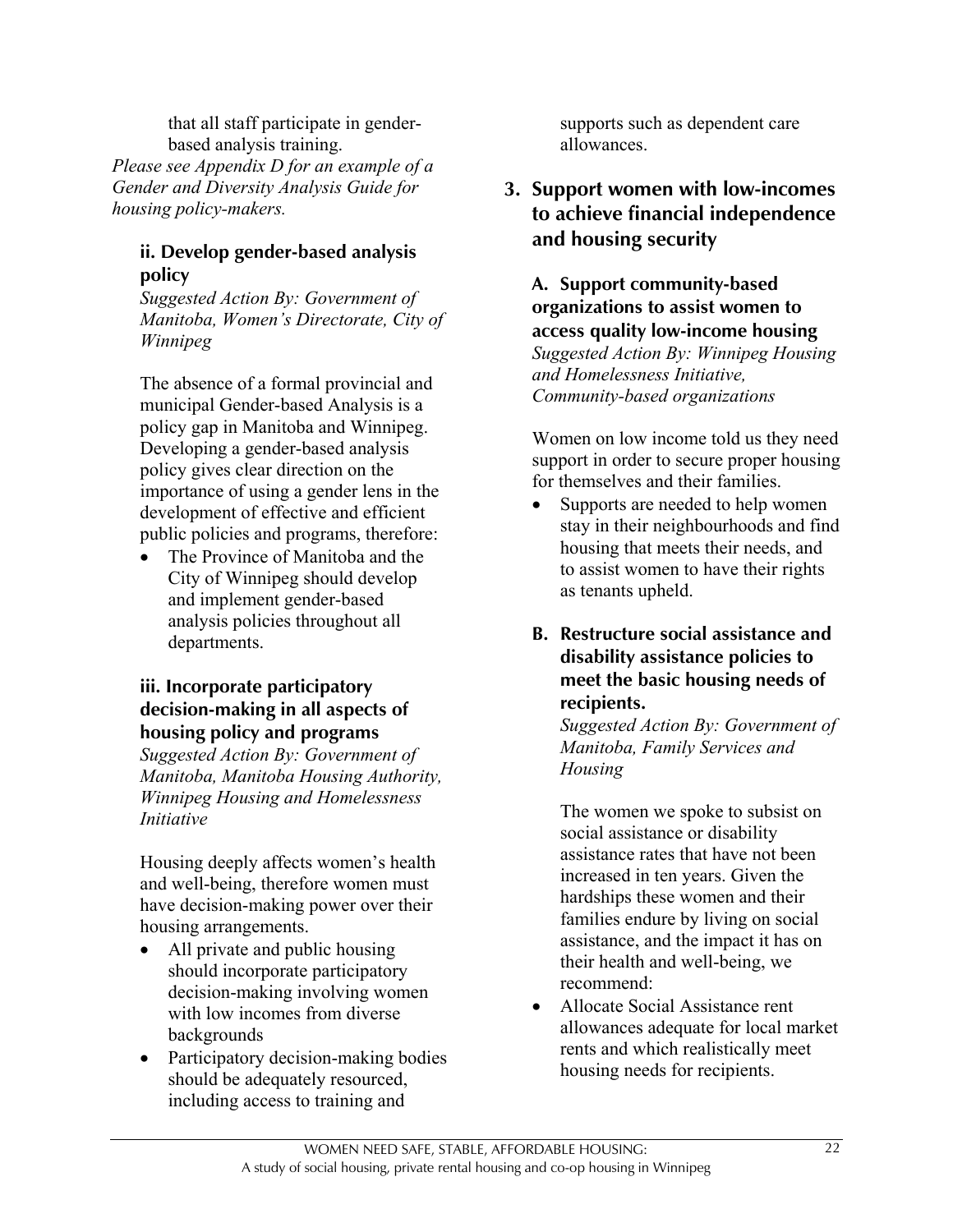- Cover the front-end costs for hook up of utilities under Social Assistance.
- Index Social and Disability Assistance to the cost of living
- Provide rents to Social Assistance recipients equal to the cost of market rents for their housing needs
- Re-examine the number of drugs eligible for coverage under the Health Services program in order that women can fill the drug prescriptions they receive from their doctors
- Increase the monthly allowance for Social Assistance to provide an allowance for non-medical health supplies such as cough syrup and zinc cream
- Fund a greater portion of the cost of the membership in equity cooperatives for all women with annual gross incomes under Statistics Canada's Low-Income Cut Off Rate
- Cover the full cost of telephones in the basic incomes of Employment and Income Assistance recipients.

### **C. Eliminate the annual reporting for people with disabilities**

*Suggested Action By: Government of Manitoba, Family Services and Housing*

In order to receive disability assistance, an annual medical assessment by a physician is required. In cases of permanent disability, this annual procedure is not necessary as it is redundant and causes undue stress for disability recipients. Therefore,

• Eliminate the requirement for annual medical assessments for persons with permanent disabilities.

### **D. Uphold Basic Tenants' Rights**

*Suggested Action By: Government of Manitoba, Manitoba Housing Authority (MHA)*

Participants receiving social assistance were not aware of basic entitlements such as full coverage for utilities. Participants renting privately told us that they had difficulties getting repairs done, and wanted basic Health and Safety standards to be upheld in their apartments.

- Ensure that Health and Safety Standards are upheld in every building operated by MHA
- Conduct safety audits with residents to ensure that buildings are as safe as possible, including installing proper security doors, video cameras and light sensors
- Work on crime prevention in Manitoba Housing
- Increase citizens' involvement, training, mentor-ship and support for participatory governance housing models.
- Maintain a list of "deadbeat" landlords" based on Residential Tenancy Board violations and make this list accessible to the public.
- Build on programs such as the West Broadway Tenant-Landlord cooperation program, provide supports to women to find housing in the private market with Landlords who have a proven track record of maintaining units that meet Health and Safety Standards and respect the rights of tenants.
- Develop a plain language guide for Employment and Income Assistance outlining client's rights and responsibilities in every facet of receiving assistance. Ensure that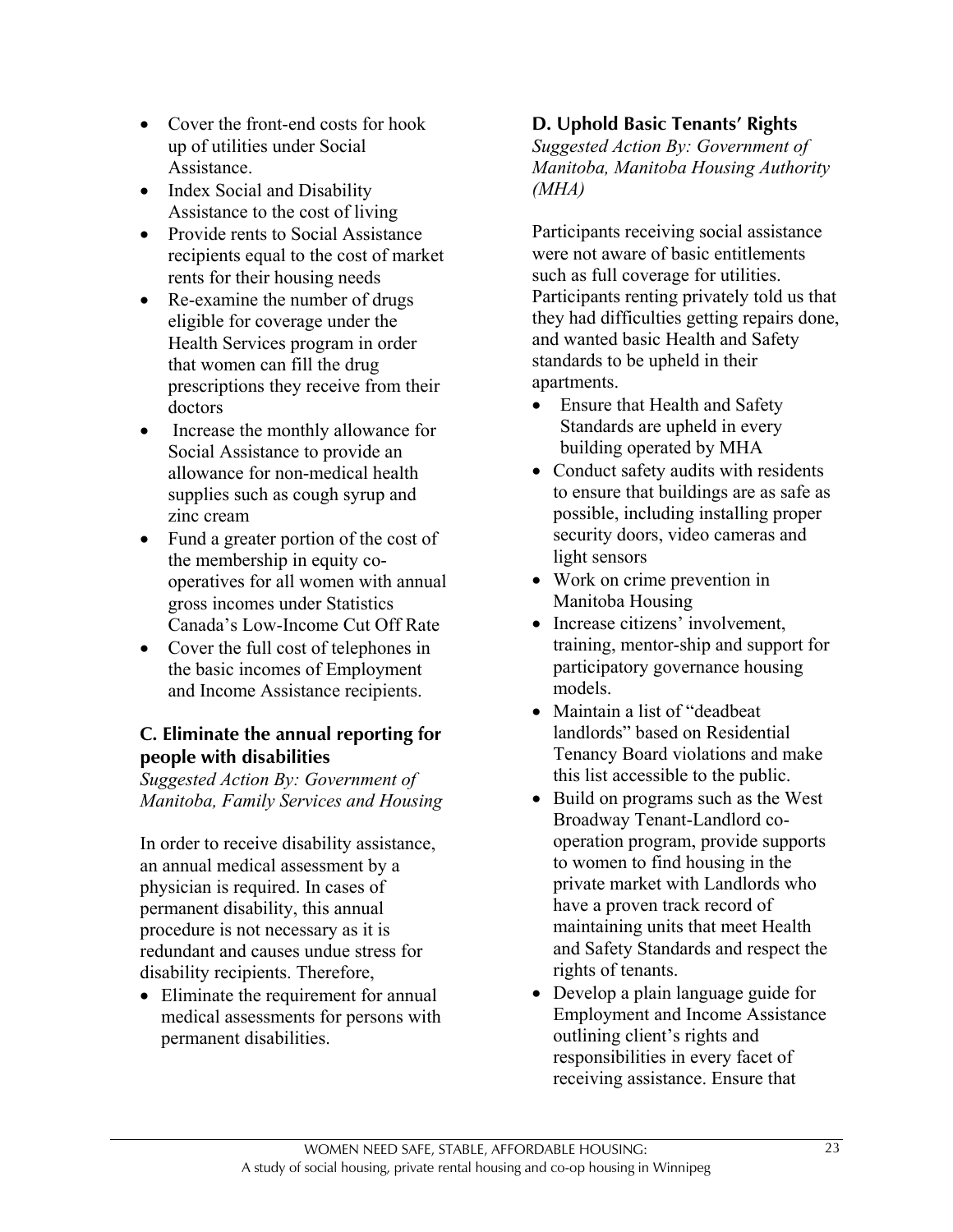every woman on social assistance receives an orientation to this guide.

• Inform all Employment and Income Assistance recipients of their rights, for example, the right to full compensation for monthly costs of utilities.

#### **4. More Research Needed**

*Suggested Action By: Winnipeg Housing and Homelessness Initiative, Canada Mortgage and Housing Corporation, Government of Manitoba, Family Services and Housing, Community-Based Organizations*

Women living in stable, adequate and affordable housing told us that it helped them improve their economic status. However, there is very little information about how housing policies can best meet the needs of women of different populations, for example, Aboriginal women, lone mothers, and elderly women. Therefore,

• Provide supports to investigate further how housing policies can empower and support women in all of their diversity to achieve financial security.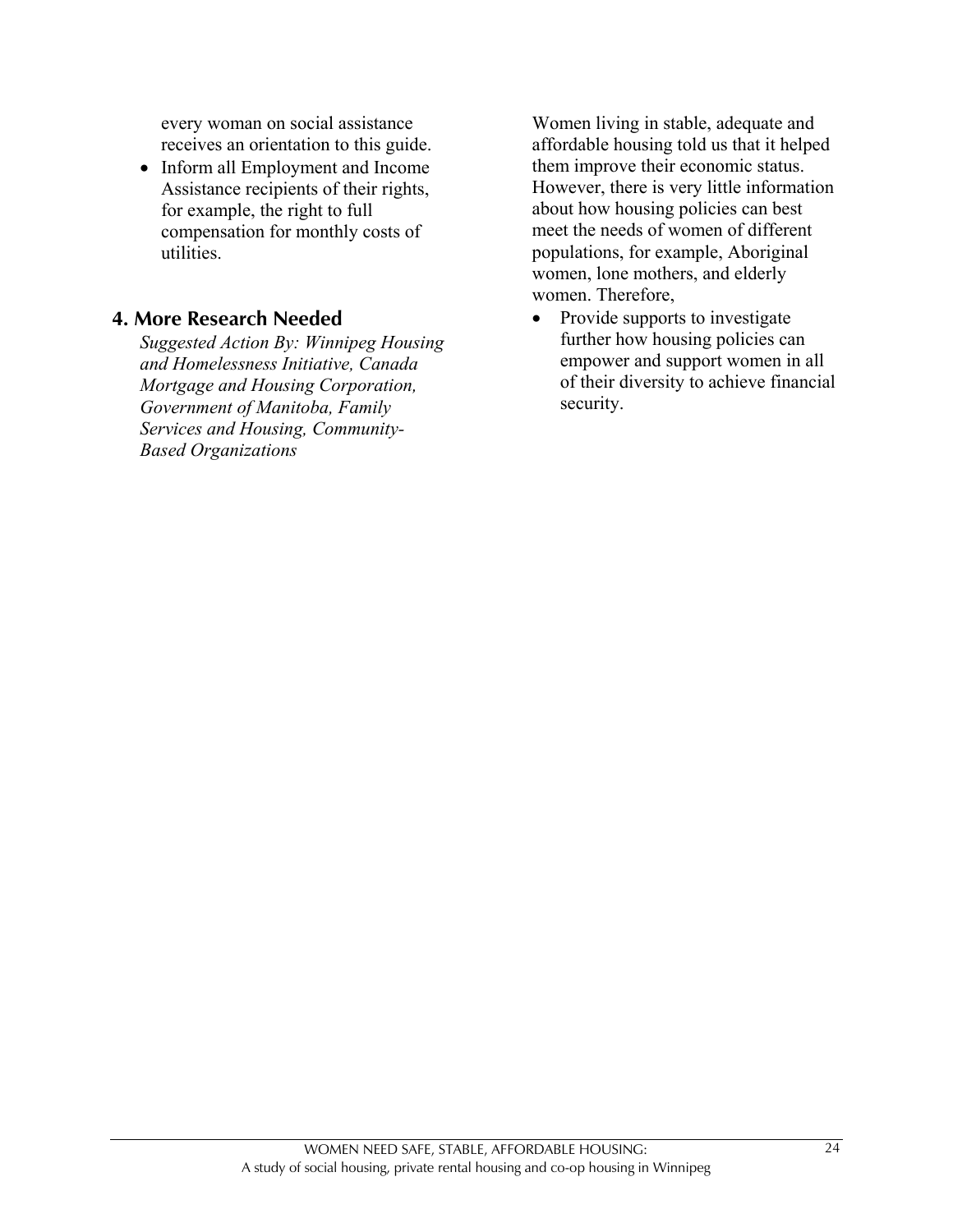## **Bibliography**

- Campaign 2000 Manitoba. (2003) *The 2003 Manitoba Child Poverty Report Card*. Winnipeg: Social Planning Council of Winnipeg
- Canada Mortgage and Housing Corporation A (no date) *Tenant Involvement in Housing Cooperatives.* Web site downloaded September 8<sup>th</sup>, 2003 < http://www.cmhc-schl.gc.ca>
- Canada Mortgage and Housing Corporation B (2003) *Crisis Situations in co-operatives: Better Interventions Hinge on a Better Understanding* April Research Highlights Downloaded September  $8<sup>th</sup>$ , 2003 < http://www.cmhc-schl.gc.ca>
- Canada Mortgage and Housing Corporation C (1991) *Core Housing Need in Canada*. CMHC: Ottawa.
- Conn, Melanie. (1999) *Co-ops and Community Economic Development* Community Economic Development Web site Downloaded October 21, 2003 <http://www.sfu.ca/cedc/co-ops/conn1.htm>
- Co-operative Housing Federation of Canada (no date) *Just the Facts* web site Downloaded September 8,  $2003 <$  www.chfc.ca/eng/chf/about 2 1.htm>
- Department of Family Services and Housing, Manitoba Housing and Renewal Corporation (2004) *Correspondence.* January 28
- Donner, Lissa. (2002) *Women, Income and Health in Manitoba: An Overview and Ideas for Action* Winnipeg: Women's Health Clinic.
- Falvo, Nick. "Gimme Shelter! Homelessness and Canada's Social Housing Crisis" The CSJ Foundation for Research and Education. Toronto, May 2003. Downloaded June 29th, 2003 <www.socialjustice.org>
- Fawcett, Gail (1996) *Living with Disability in Canada: An Economic Portrait* Hull: Human Resources Development Canada.
- Family Services and Housing (2002) *Annual Report 2001-2002*. Winnipeg: Government of Manitoba
- Family Services and Housing (2003) *Annual Report 2002-2003*. Winnipeg: Government of Manitoba
- Glaser, Barney and Anselm Strauss (1967) *The Discovery of Grounded Theory: Strategies for Qualitative Research*. Chicago: Aldine Press.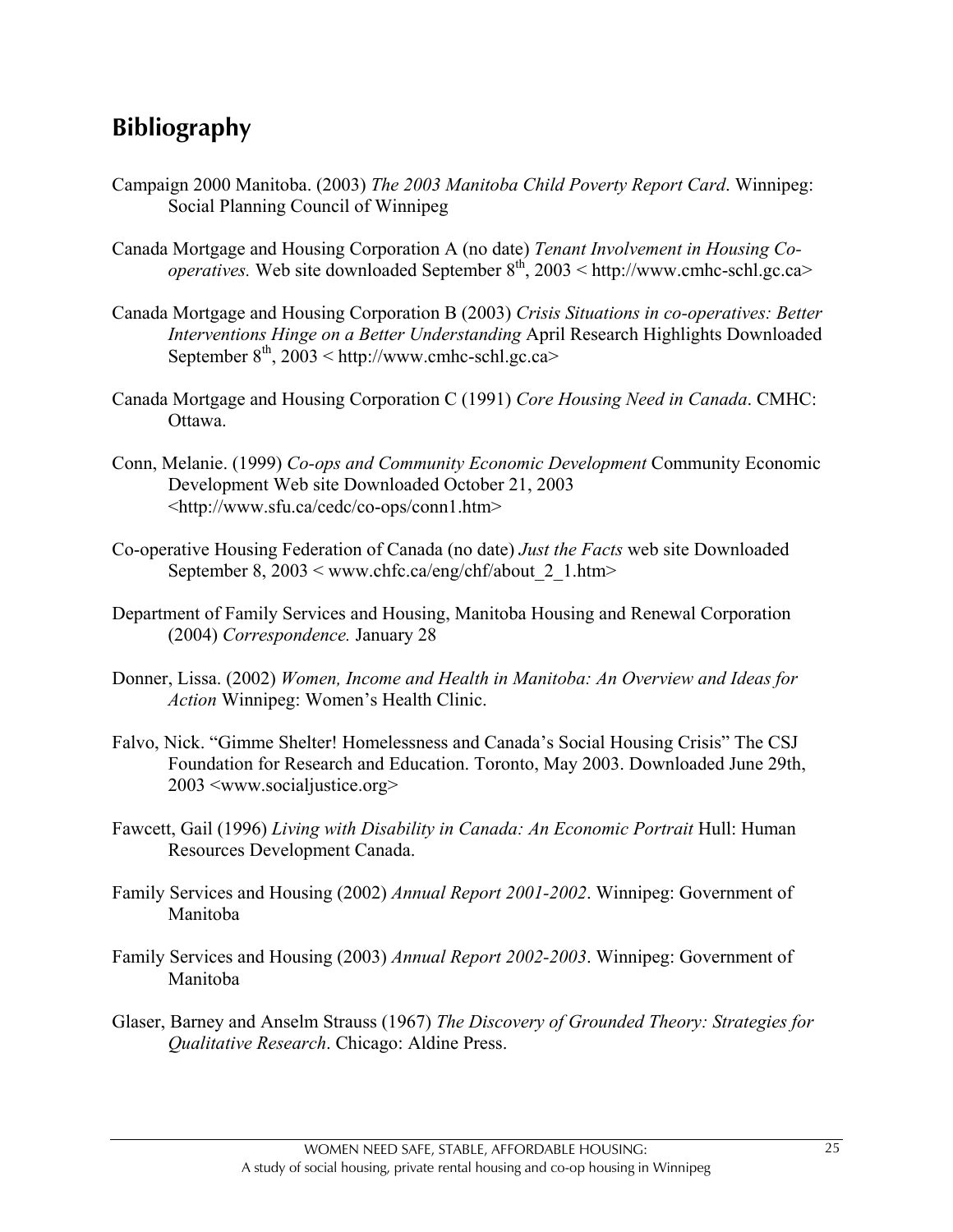- Government of Manitoba, (no date) *Residential Tenancies Branch Guidebook* Downloaded July 15, 2003. <http://www.gov.mb.ca/finance/cca/rtb/gbook/intro.html>
- Kappel Ramji Consulting Group. (2002) *Common Occurrence: The Impact of Homelessness on Women's Health Phase II: Community Based Action Research Final Report Sistering,* Toronto.
- Indian and Northern Affairs Canada. (2000) *Definitions March 2000.*. Downloaded January 27, 2004. < http://www.ainc-inac.gc.ca/pr/info/info101\_e.html>
- Manitoba Family Services and Housing (no date) *Employment and Income Assistance Administrative Manual* Downloaded September 8, 2003 <http://www.gov.mb.ca/fs/programs/eia/policymanual/19.html>
- Manitoba Housing Authority, (no date) *Manitoba Housing Authority Appeal Committee* Brochure
- Mindell, Tannis., Deputy Minister of Family Services and Housing, Government of Manitoba Personal Correspondence. July 4<sup>th</sup>, 2003. Letter to Sid Frankel, Chair, Social Planning Council of Winnipeg.
- Morris, Marika *Women and Poverty Factsheet* Canadian Research Institute on the Advancement of Women, 2002 Downloaded December 7, 2003 <www.criaw-cref.ca/factsheets/Poverty\_fact\_sheet\_e.htm>
- Peifer-Ross, Jocelyn. (2003) *Interview* September 17
- Reitsma-Street, Marge et al. (2001) *Housing Policy Options for Women Living in Urban Poverty: An Action Research Project in Three Canadian Cities* Ottawa: Status of Women Canada.
- Rude, Darlene and Kathleen Thompson, 2001. *Left in the Cold: Women, Health and the Demise of Social Housing* Winnipeg: Prairie Women's Health Centre of Excellence <www.pwhce.ca>
- Skelton, Ian. (2002) *Supporting Identity and Social Needs: The many faces of co-op housing* Winnipeg: Manitoba Centre for Policy Alternatives. Downloaded January 7, 2003 <http://www.policyalternatives.ca/mb/index.html>
- Smith, Doug "It's a Small World After All" MB Centre for Policy Alternatives Fast Facts downloaded July 7, 2003 <http://www.policyalternatives.ca/mb/index.html>
- Social Planning Council of Winnipeg. (2001) *A Community Plan on Homelessness and Housing in Winnipeg* Winnipeg. Downloaded November 2002 <http://www.spcw.mb.ca/reference/doc\_complan.pdf>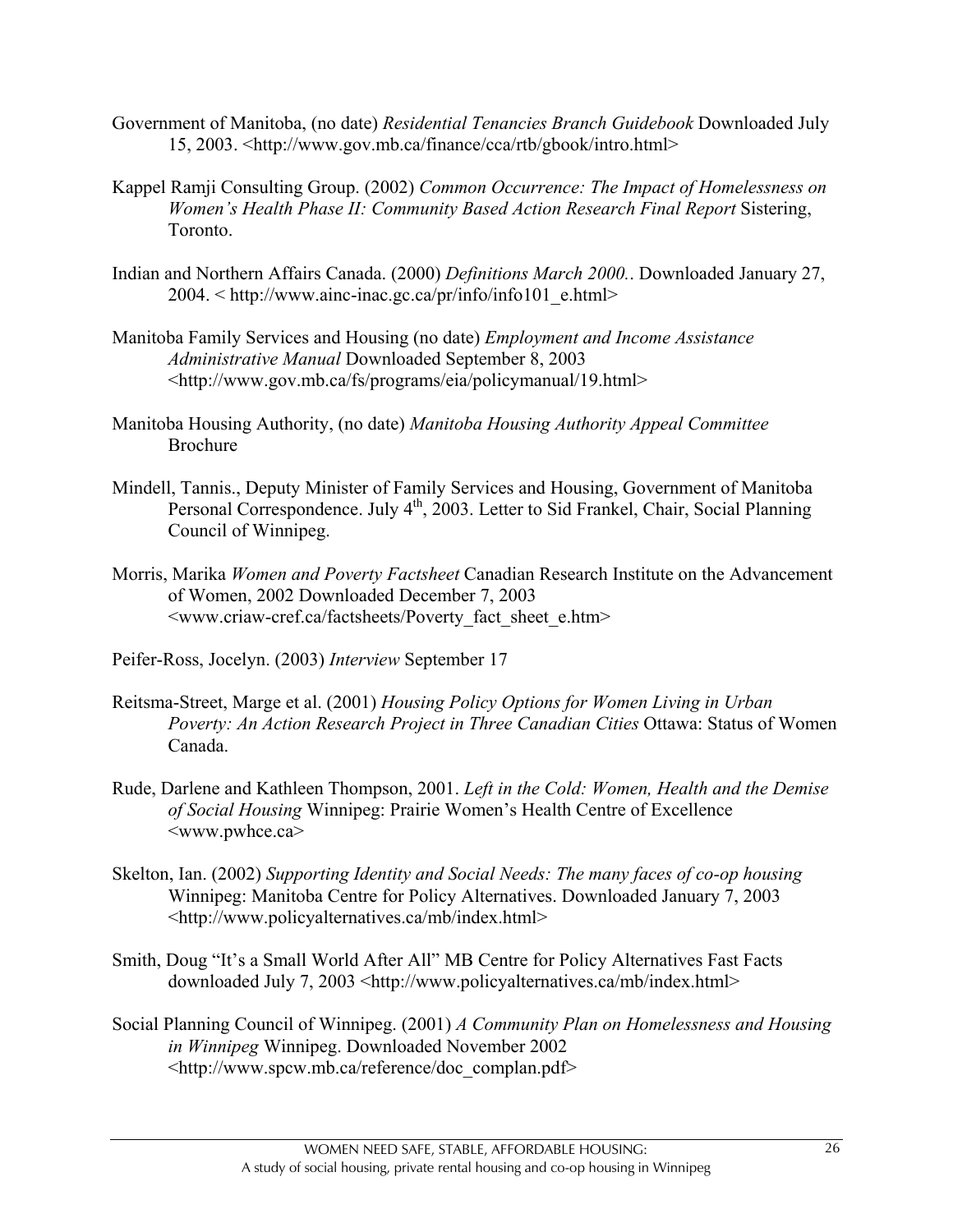Statistics Canada 2001 Census of lone parent families (Catalogue number: 97F0021XCB01002)

Status of Women Canada. (2001) *Canadian Experience of Gender Mainstreaming* Downloaded October 28, 2003 <http://www.swc-cfc.gc.ca/pubs/0662667352/200112\_0662667352\_3\_e.html>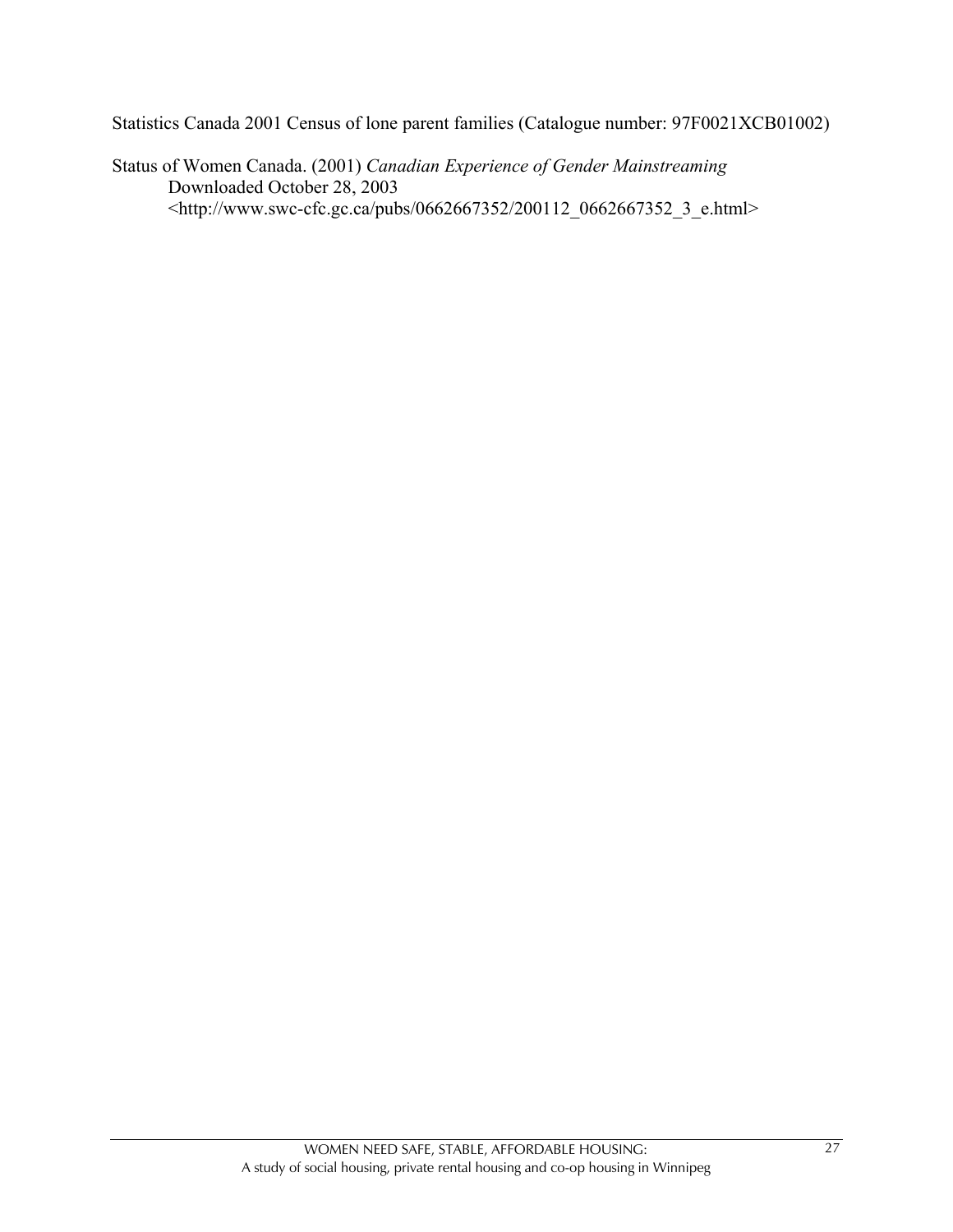## **Appendix A – Consent Forms**

#### **Stable Homes: Women, Housing, Income and Health Focus Group Consultations on Women and Housing**

Dear Participant,

The Women's Health Clinic and the Prairie Women's Health Centre of Excellence are holding focus groups to ask women about housing, where they live and health. We wish to learn from you what you like about your housing situation and what you don't like. The information you give us will be written up and presented to the city, provincial and federal governments. The information you share with us will help us provide the governments with advice about what women need for good housing.

The focus group will take approximately 2 hours.

The benefits to you in participating are that you can share with us and the group what your housing is like and your words will form part of a report that will go to the three levels of government. Another benefit is that you receive an honorarium. The risks are that you are sharing information about yourself in a group. If you don't want to answer a question, or participate in the discussion, you are free to refuse to answer any questions or not speak in the discussion, and leave at any time. All participants will receive the \$20 honorarium.

We ask that you respect the other focus group participants and not repeat any information after the focus group; this is called maintaining the confidentiality of the other focus group members.

While you are talking, one of the researchers will be taking notes so we can remember what you said. These notes are confidential. We will not be recording your names on these papers and when we write up the report, you will not be identified.

We are happy to answer any questions before we begin. Please ask any questions you might have.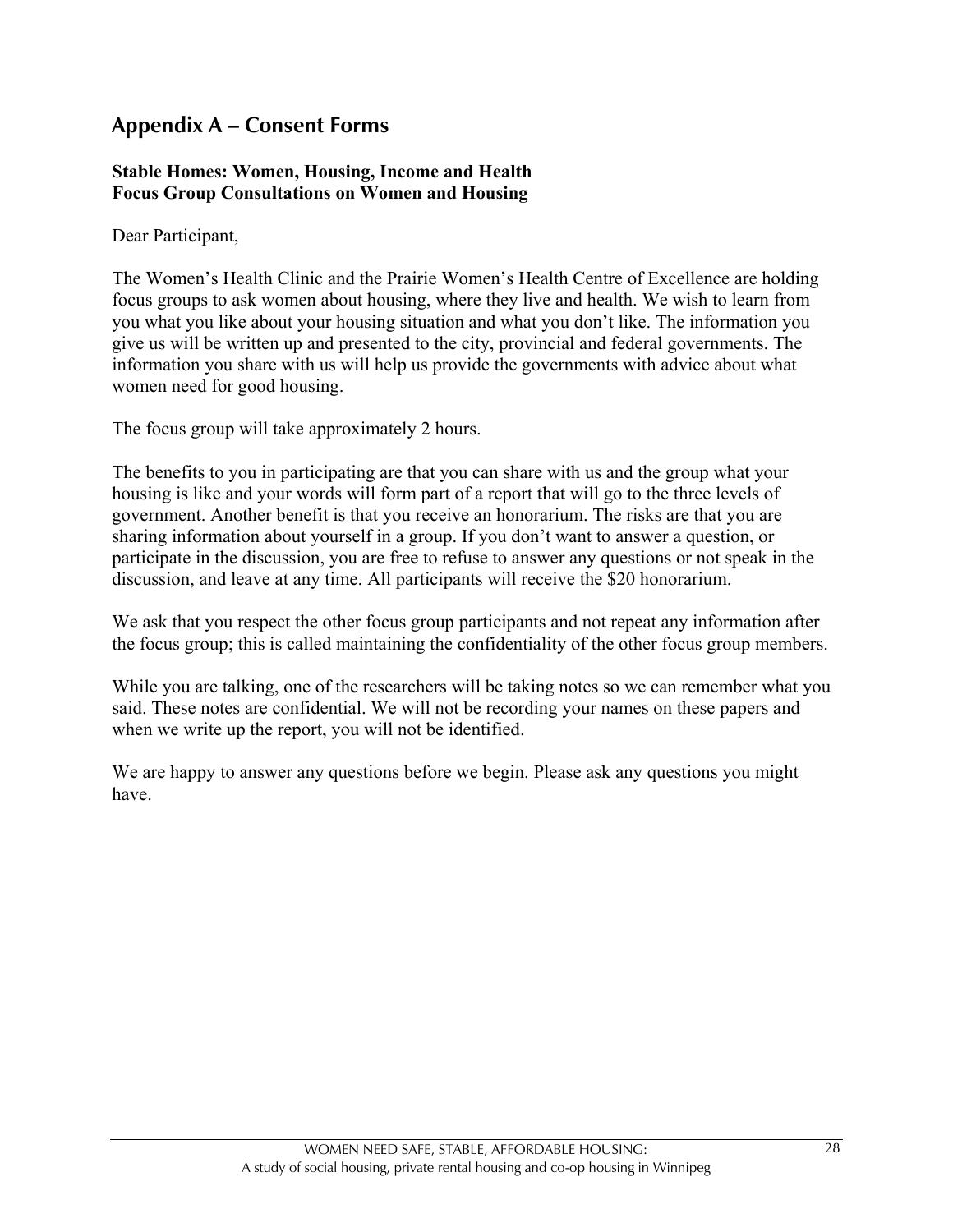**I consent to participating in the** *Stable Homes: Women, Housing, Income and Health Community Consultation Focus Group***. I agree to maintain the confidentiality of the other focus group members. I have read and understood the information above and give my consent to participate in this study. I have received a copy of this consent form.**

Name (printed)

Signature\_\_\_\_\_\_\_\_\_\_\_\_\_\_\_\_\_\_\_\_\_\_\_\_\_

Date

This research project was approved by the Prairie Women's Health Centre of Excellence. If you have any concerns about your rights or your treatment as a participant in this study, please contact the Prairie Women's Health Centre of Excellence, 56 The Promenade, Winnipeg, Manitoba, R3B 3H9, phone: 204-982-6630, email pwhce@uwinnipeg.ca.

#### **The researchers are:**

Gail Watson Women's Health Clinic 3<sup>rd</sup> Floor, 419 Graham Ave. Winnipeg, MB R3C 0M3 204-947-2422 x134

Molly McCracken Prairie Women's Health Centre of Excellence 56 The Promenade Winnipeg, MB R3B 3H9 982-6632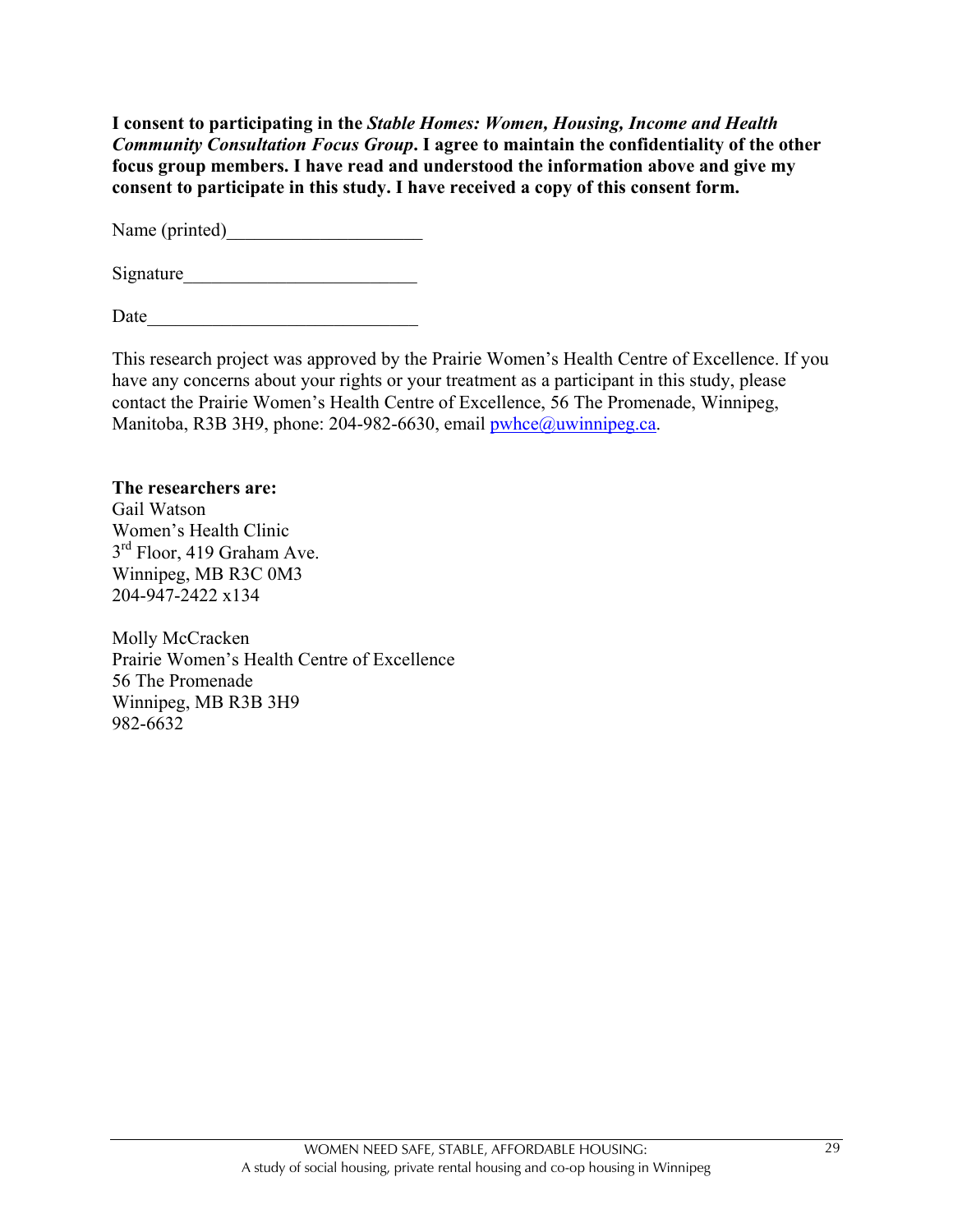## **Appendix B- Focus Group Questions**

#### **STABLE HOMES: WOMEN, HOUSING, INCOME AND HEALTH**

**Research Question:** *What are the effects of different housing policies on women's health/well being, economic security, and self esteem/leadership skills?*

Focus Group Questions:

- 1. Tell us a bit about yourself and how long you have been living here.
- 2. How do you feel about your current housing arrangement?

What are the things that you like about living here?

What are the things that you don't like about living here?

3. What's do you look for in a neighbourhood in which you want to live, what's important to you?

> Probe: access to services – stores, bus, schools, community clubs, etc. close to family/friends, knowing neighbours

4. When you think of the safety aspects of housing situations - what contributes to safety? What's most important to you?

> Probe: Physical factors - lighting, locks, bars on windows, doors/windows that close properly Human factors – landlord issues, other neighbours

5. What's your experience when you need repairs done?

Probe: timeliness, quality of repair job, stress involved

6. How does the price of the rent affect what you spend on other necessities?

Probe: food, clothing, recreation, telephone, etc.

How has the price of the rent affected your health, the health of your family?

- 7. What connections do you see between your health and your current home, previous homes?
- 8. What different factors do women consider, or require, for suitable housing?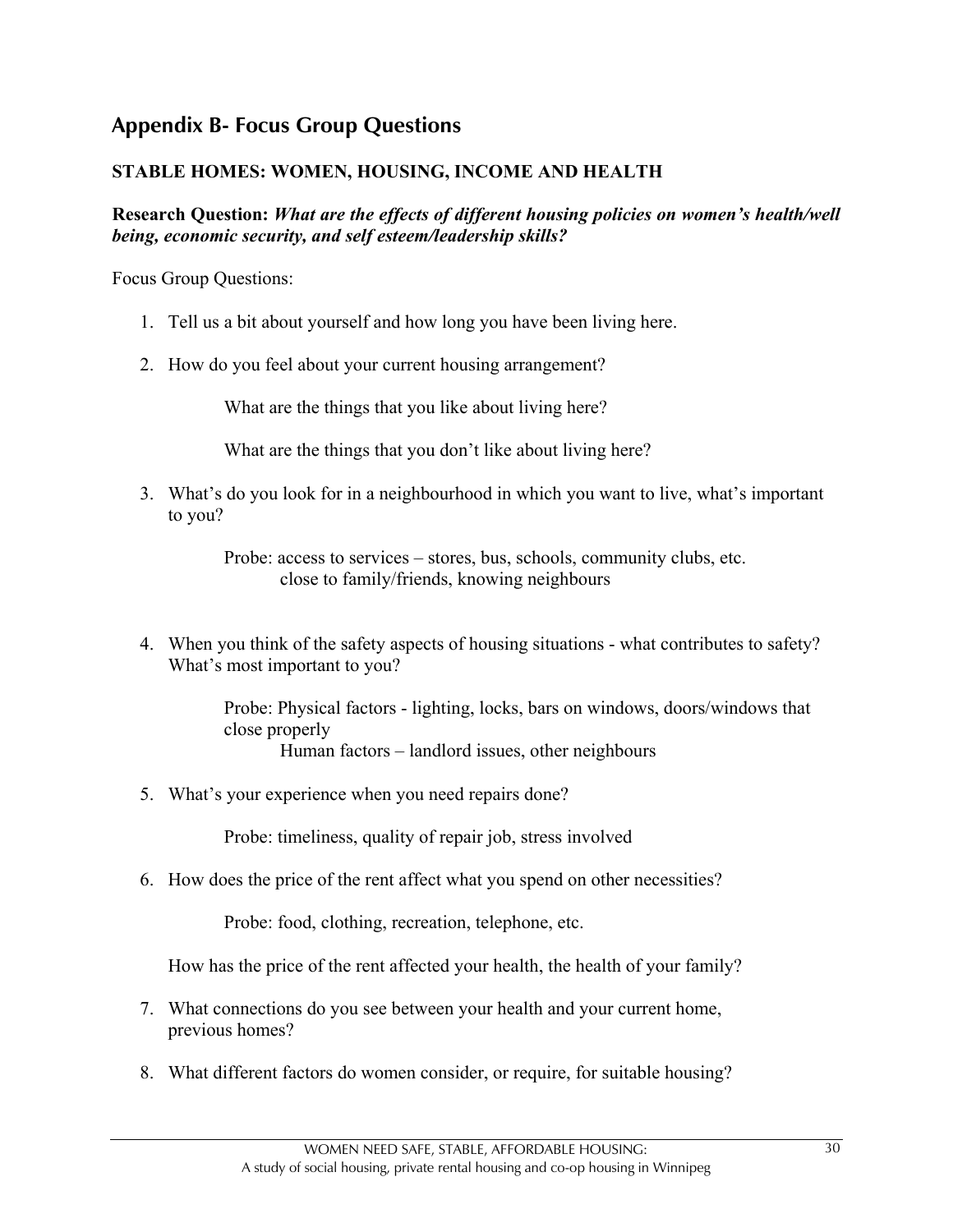9. What differences do you find living here and your previous experiences living in landlord/tenant rental situations?

Probe: adequacy, safety, cost, social supports, health impacts

#### BREAK

Provide information on social housing policy, cooperative housing and key findings from *Left in the Cold*.

10. What does it mean to you to have the opportunity to participate in decisions about how the complex is run? Benefits?

Probe: have you participated, how have you participated?

11. Looking back on what we have talked about today, what do you think the government should do to improve housing for women?

What kinds of things would you like to see in new housing programs?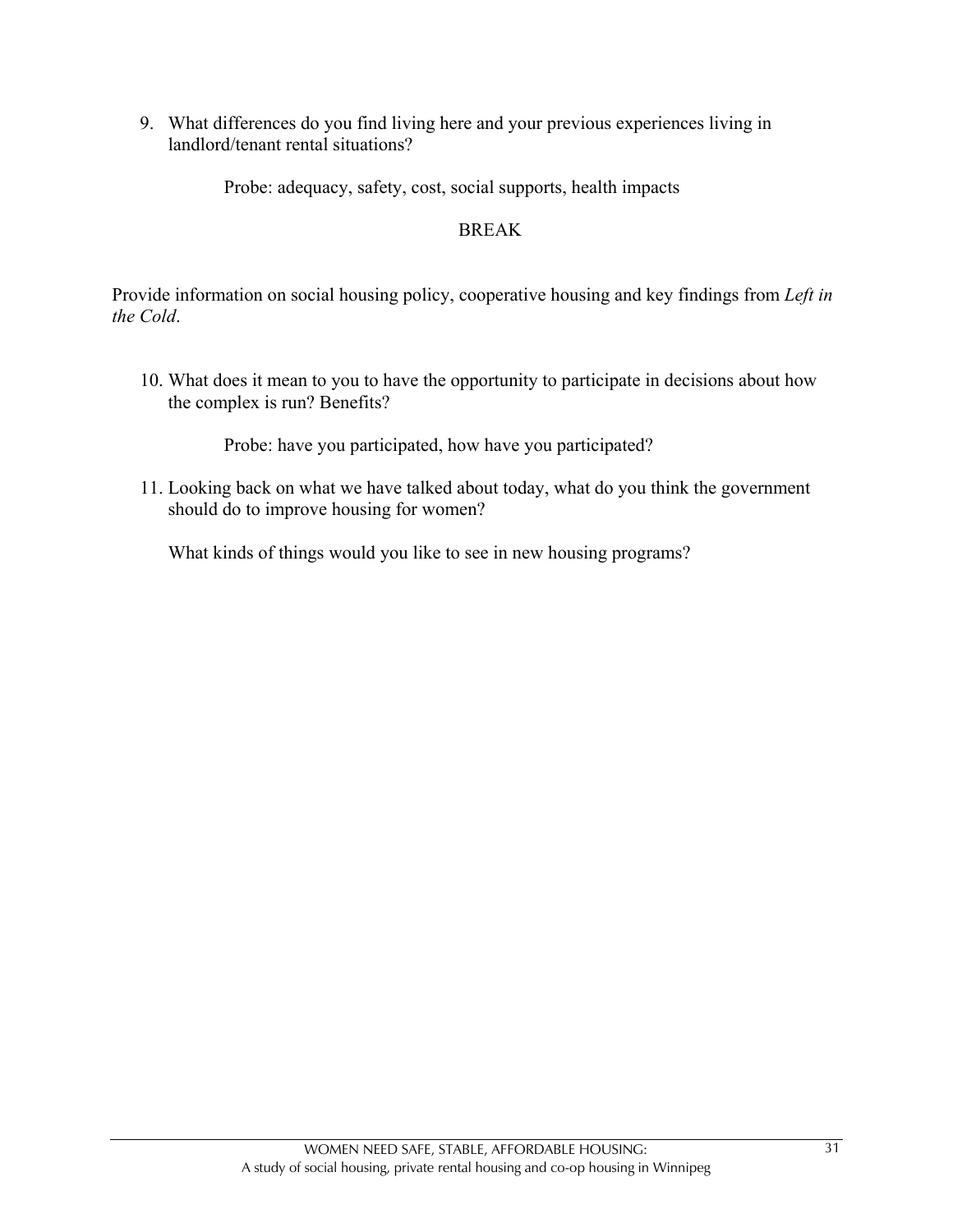## **Appendix C – Presentation made at the end of the Focus Groups**

*NB: The presentation was given in order to share with the participants some of the information we know about women and housing. It was delivered after answering questions about women's experiences with housing so as not to bias their responses.*

#### **Housing in Canada**

2/3 of all homes in Canada are owner-occupied 1/3 are rental, 6% of this are subsidized

In Canada, most housing is privately owned, this is different than Europe, where the government plays a role in giving money to support housing more often.

The government says that someone has a housing need to do with how much it costs them if they are paying more than 30% of their gross income for shelter

This is the case for many, among lower income households, incomes have not increased, but rent has

Federal government has withdrawn from housing, building and subsidizing b/c of the debt in the 1990s and has put the responsibility on the provinces and cities.

#### **Social housing policy**

*Public assisted housing:* housing run by government

*Non-profit housing:* housing run by a not-for profit organization (SAM Management). Administered by a volunteer board or directors with some residents involved

#### **Co-op housing***:*

- Open, voluntary membership
- Democratic membership, one member, one vote
- Education, training and information for members and others
- Autonomy and independence, each co-op decides for itself
- Co-ops work together
- Concern for community

Housing which usually incorporates a mix of residents with different incomes, to take away the stigma of social housing.

Residents participate in running the co-op, including sitting on the board, hire a manager for day – to – day operations.

Co-ops can transform people and neighborhoods b/c people have control and say in decisions that are made.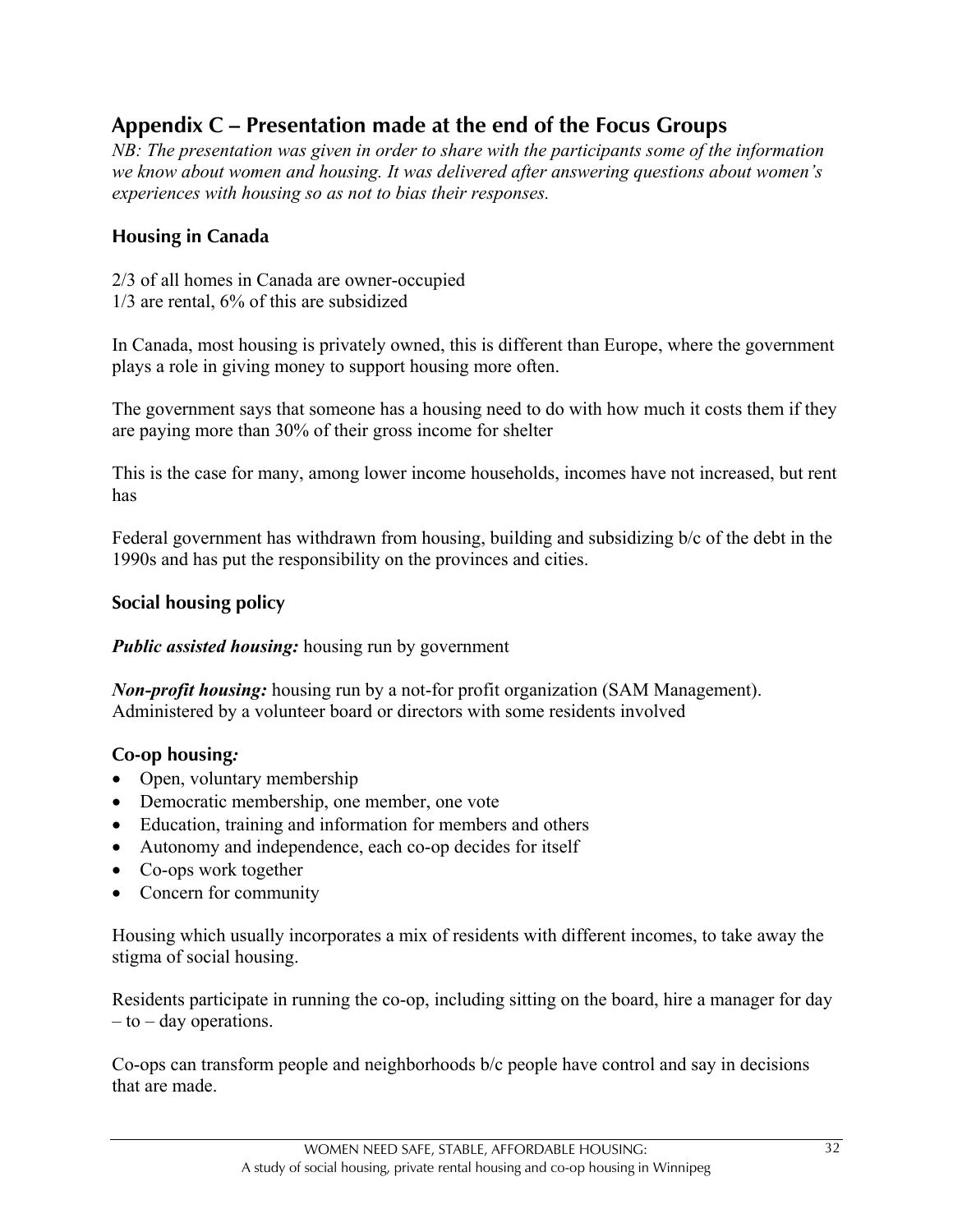#### *Appendix C Continued* **Women and housing**

- women's gender roles socially expected roles mean we have different life experiences, women are mothers, caregivers, workers, and members of communities
- women do  $75 80\%$  of housework, and are more likely to live in poverty, and to be single parents, get paid less than men
- this means that women are more vulnerable to live in sub-standard and inadequate housing situations
- This is made worse for women who face other challenges, such as Aboriginal women, women who are visible minorities, women who are immigrants or refugees, women who have disabilities

#### **Left in the Cold – what we are learning about women and housing**

- **Affordability:** women have a harder time affording housing, and their health is affected b/c they have to spend less in other areas
- **Adequacy:** women don't often know how to make repairs in their homes and live in inadequate situations
- **Suitability**: women live in over-crowded situations

These lead to stress, and exacerbates any health problems women have. Women are also more vulnerable to harassment from landlords and other neighbors. Women also tend to move often, this displaces children in school as well.

#### **Recommendations include:**

- addressing the shortage of affordable housing
- ensuring basic health and safety rules are followed
- consulting with women in setting up new social housing arrangements,
- training women in repairs,
- dealing with harassing landlords and training housing professionals to be sensitive to women's needs.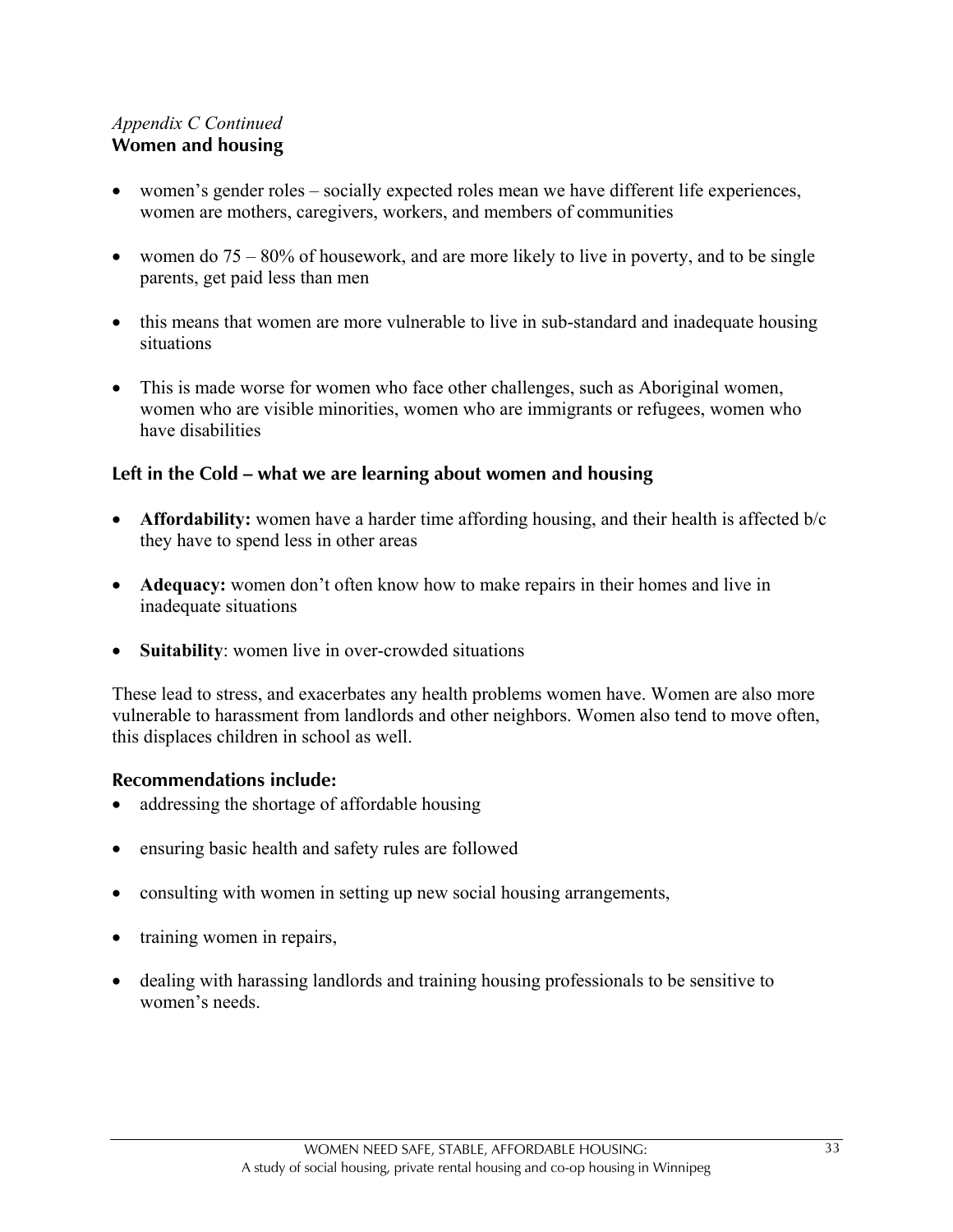## **Appendix D – Gender-based Analysis Guide and Checklist**

#### **Gender and Diversity Analyses Guide for Program Planners**

### **DEFINITIONS**

**Diversity Analysis** respects women's and men's cultural backgrounds and characteristics. Respect for diversity means honouring Aboriginal people, visible minorities, immigrants and refugees, francophone people, people with disabilities, lesbian, gay and transgendered people, and young and senior people.

**Sex** is the biological differences between girls/women and boys/men.

**Gender** is the socially constructed roles and relationships, behaviours, values, relative power and influence that society gives to the two sexes differently<sup>57</sup>.

Gender Equity is the process of being fair to girls/women and boys/men. To ensure fairness, steps must often be taken to make up for historical and social disadvantages that prevent girls/women and boys/men from operating on a level playing field. *Equity leads to equality.*

**Gender Equality** means that girls/women and boys/men have the same status in society. Gender equality means that we all realize our full human rights and potential, regardless of gender.

## **QUESTIONS TO ASK IN POLICY DESIGN AND PLANNING<sup>58</sup>**

- 1. Have the views of girls/women and boys/men who will be affected by this policy included in its design? If not, how can we gain their input? Are both women and men participating as decision-makers and in every aspect of the policy implementation, for example, are women trained and hired as labourers in housing construction<sup>59</sup>?
- 2. Was this policy designed considering the similar and different needs of women and men, boys and girls? If not, what resources exist locally and outside of our region to help to identify these needs?
- 3. Was the policy designed considering what is already known about gender differences in this area? For example, what activities to girls/women do and boys/men do? What is the proportion of women-headed households in the area? What different supports do women and men need in order to participate fully, such as a safety audit or childcare/dependant care?

 $\overline{a}$  $57$  Women and men generally do not have equal access to resources such as money, information, power and influence. Generally, what is perceived to be masculine is assigned higher value and accorded grater social and economic rewards. For example, construction and garbage collection, traditionally male jobs, receive far more pay than traditionally female jobs such as childcare and secretarial work (*Health Canada's Gender-based Analysis*

*Policy*).<br><sup>58</sup> Questions and checklist adapted from Donner (2003).<br><sup>59</sup> Where appropriate. In gender-specific programs designed to address specific needs, it is not appropriate, for example, to have men deciding how to run a woman's shelter.